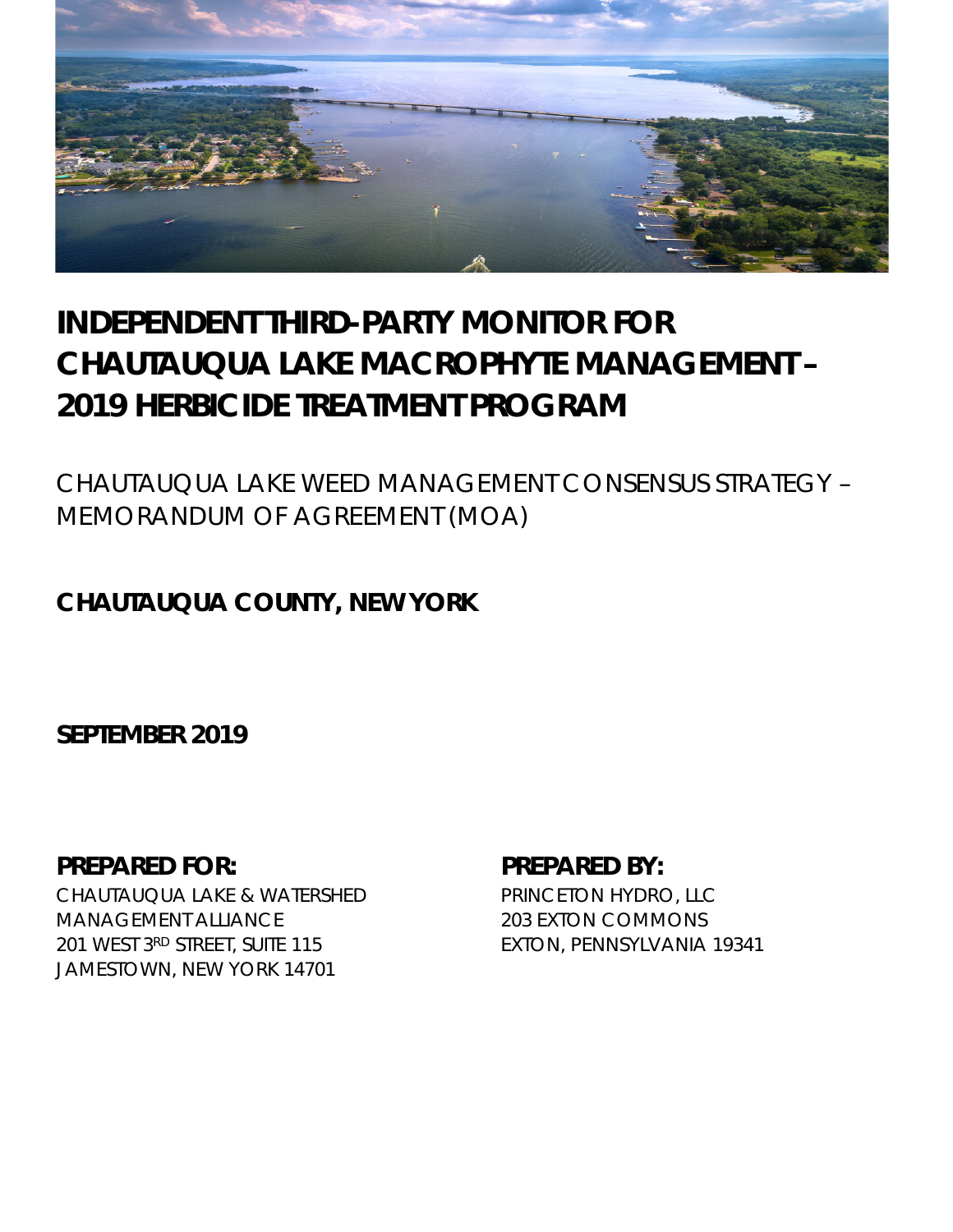

# **TABLE OF CONTENTS**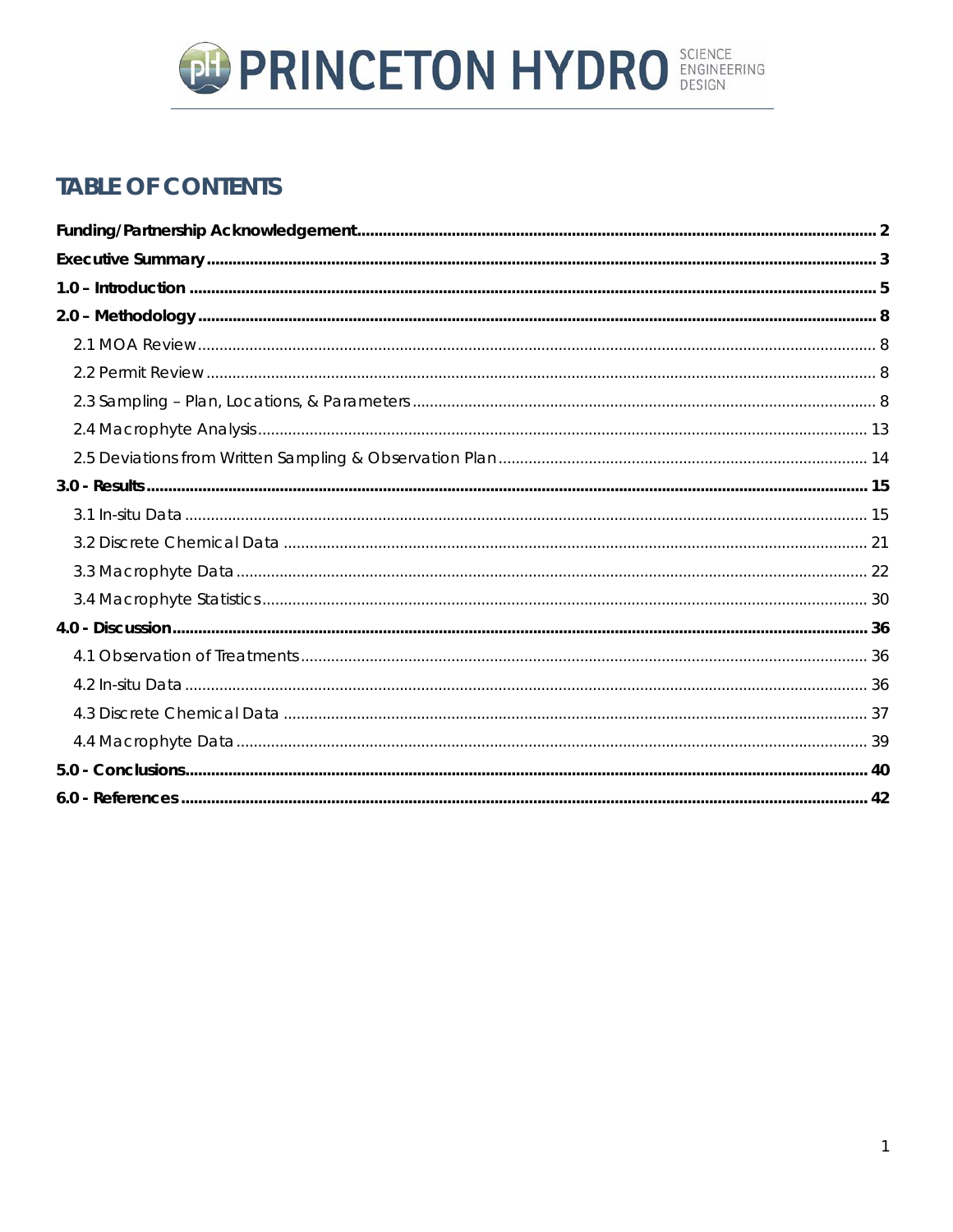

# <span id="page-2-0"></span>**FUNDING/PARTNERSHIP ACKNOWLEDGEMENT**

This project was funded in partnership between the County of Chautauqua and the Chautauqua Lake and Watershed Management Alliance in support of the Chautauqua Lake Weed Management Consensus Strategy Memorandum of Agreement (MOA). Thank you as well to the Alliance Members, MOA participants, and other lake and watershed stakeholder groups and individuals who participated in the project.



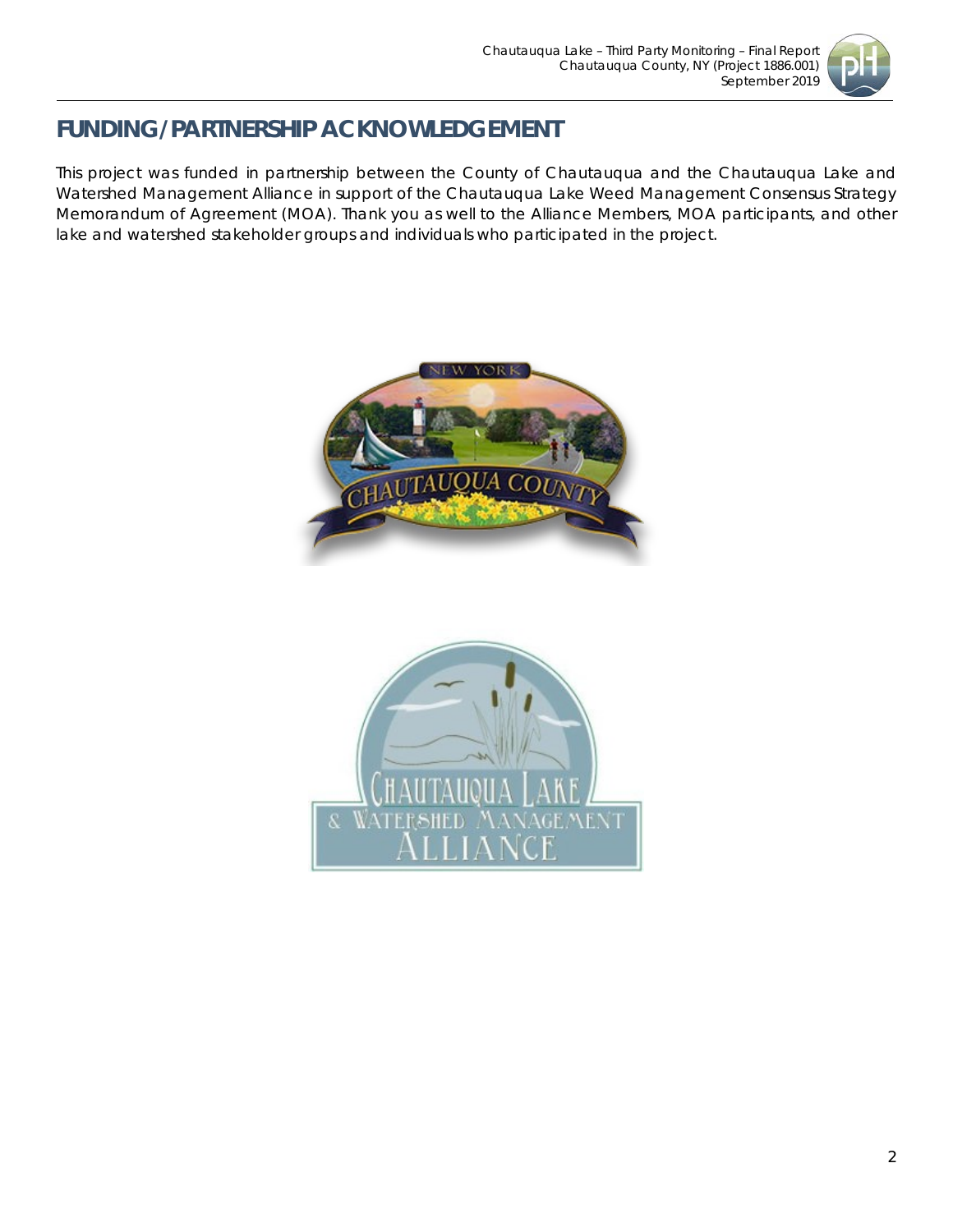

# <span id="page-3-0"></span>**EXECUTIVE SUMMARY**

The Chautauqua Lake and Watershed Management Alliance commissioned Princeton Hydro, LLC to provide third party monitoring services related to satisfying the Chautauqua Lake Weed Management Consensus Strategy Memorandum of Agreement (MOA) related to herbicide treatments conducted for five (5) municipalities (Towns of Ellery, Ellicott, and North Harmony; and Villages of Celoron and Lakewood) by Solitude Lake Management in May 2019. This third-party monitoring included pre- and post-treatment macrophyte surveys, *in-situ* water quality testing and discrete laboratory testing for herbicides in selected treatment, drift and control zones. The herbicide application of Navigate (2,4-D) and Aquathol K (dipotassium salts of endothall) was conducted by Solitude Lake Management on 15 May through 17 May 2019 under regulatory permits and oversight by New York State Department of Environmental Conservation (NYSDEC).

The primary objectives of the independent third-party monitoring, and the resulting conclusions and recommendations, are summarized below and detailed herein. The Statement of Objectives for this project are to:

- 1. Evaluate potential risk to local drinking water supplies through water quality testing (Stations: Chautauqua Institution (CUD) and Chautauqua Lake Estates (CWD #2))
- 2. Provide third-party verification of applicator-collected water samples and applicator-contracted laboratories
- 3. Provide a third-party assessment of potential herbicide drift into non-target locations and potential impacts to non-target species
- 4. Evaluate the apparent efficacy of herbicide treatments
- 5. Evaluate apparent effects of herbicide treatments on ambient water quality

Water quality data showed no acute impacts related to temperature, dissolved oxygen, pH, specific conductance, or clarity in relation to the treatment.

There was concern over potential drift of the applied herbicides used out of the treated zone and into the drift and control zones. For the sake of this study, drift zones were established relatively close to and "downgradient" of the treatment zones. For the Chautauqua Lake ecosystem, downgradient refers to the general movement of water from the northern basin, into the southern basin and out of the Chadakoin River. Control areas were also established where it was expected to be unlikely that any potential drift of herbicide would occur. Chemical data showed some drift of herbicide outside of treatment areas into the drift and control zones approximately 7 to 14 days after the treatment. Samples separately collected and analysis by Princeton Hydro and Solitude were in general agreement.

It should be noted samples of raw (untreated) water collected near potable water intakes by the PWS Operators, split by the County Health Department and provided to Princeton and Solitude for analyses were all well below the NYSDEC Permit Consumptive Threshold of 50 ppb. Consumptive use restrictions were not removed until followup testing showed concentrations to be below the permitted threshold. Discrete chemical split-samples analyzed by Princeton Hydro- and Solitude-contracted laboratories were in agreement.

The herbicide treatment program was designed to substantially reduce the targeted invasive species curly-leaf pondweed (*Potamogeton crispus*) and Eurasian watermilfoil (*Myriophyllum spicatum*) with little to no impacts to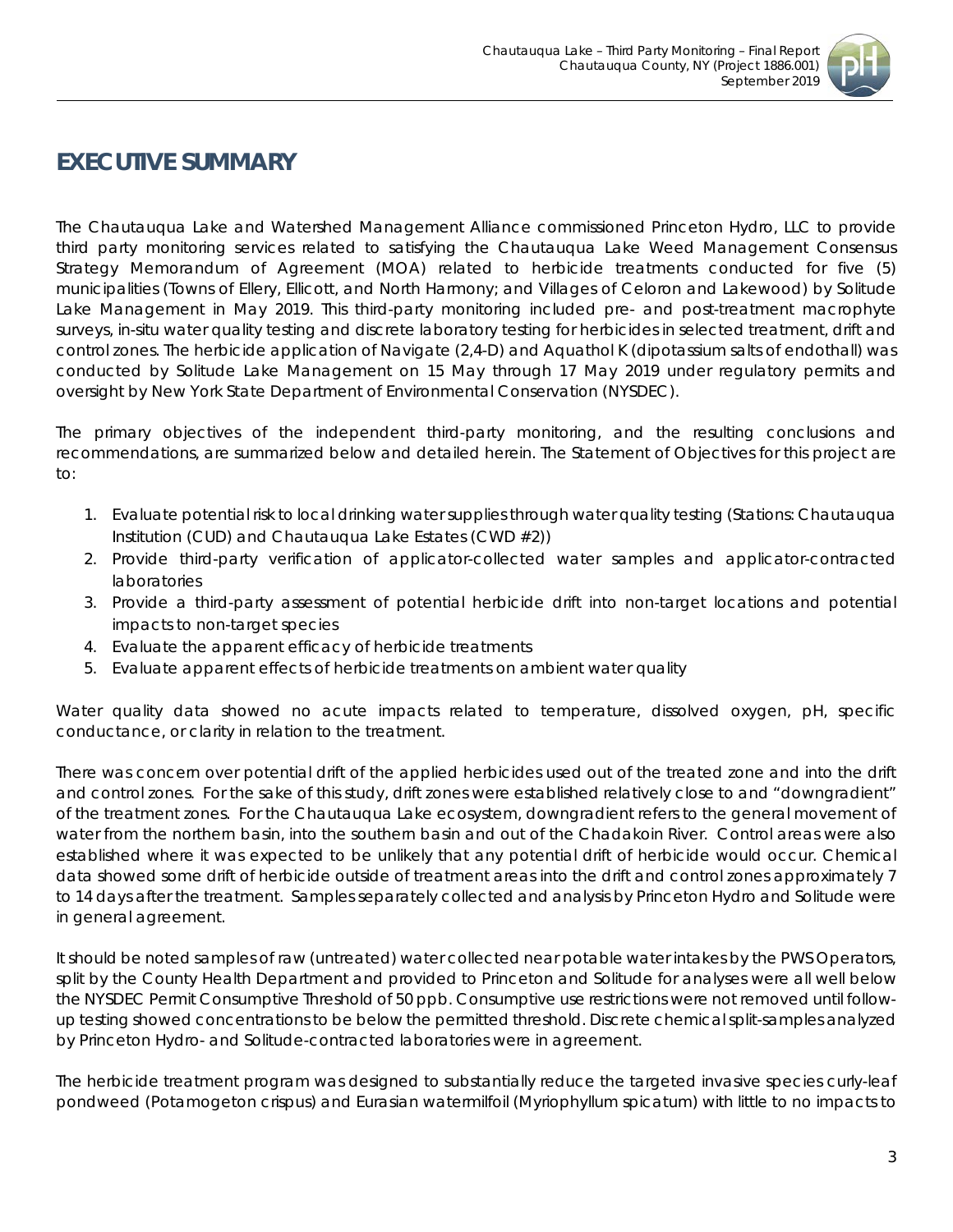

native species. Based on a comparison between pre-treatment and post-treatment conditions, communitywide species richness increased and this was statistically significant.

Between pre- and post-treatment conditions, curly-leaf pondweed displayed a statistically significant decrease in the treatment areas while Eurasian watermilfoil also displayed a decrease but this was not statistically significant. In contrast, four of the more common native species all increased from pre- to post-treatment conditions. The only exception to this was a decrease in elodea in the drift zone but note this was not statistically significant.

Relative to plant biomass, total biomass declined at the treatment zones with a marked reduction in the two invasive species. However, none of these declines in biomass were statistically significant. Reductions in native plant biomass were noted at DFT1 and DFT3; indicating potential impact of drift on native species biomass. Finally, it should be noted that the adjusted floristic quality index showed a significant increase from pre- to posttreatment conditions. Thus, while the targeted invasives species declined, overall community diversity and value (native species) increased with the treatments.

As this was the first year of treatment under the MOA, additional treatments in the future may occur under greater coordination between applicators and third-party consultants in terms of adjusting sampling stations to better document potential herbicide drift and to allow for more direct comparability between results such as those obtained via the split-samples collected by the County Health Department at the drinking water plants which were analyzed by two separate labs (PH- and Solitude-contracted). Specifically, better coordination of sampling station location, sampling station nomenclature, and advanced coordination will likely result in more power for interpreting potential drift dynamics. We also recommend further evaluation of potential herbicide drift and its dynamics, including possible northward drift, by collecting additional paired macrophyte and chemical samples to not only assess presence/absence of chemical drift but also significance as it relates to impacts on macrophyte growth.

Future treatments, if possible, should occur at some of the same areas as in 2019 in addition to new areas. Such an approach would allow for the determination of impacts or benefits from multiple years of treatment. Please note, NYSDEC makes the final determination on areas which may be treated in 2020 and beyond. Inter-annual analysis of areas that receive multiple year treatment should be included in any future third-party reports.

Third-party evaluation of the plant community should possibly include a mid- to late-summer event in order to evaluate the plant community later in the growing season. Such an event should provide a more thorough assessment of the response of Eurasian watermilfoil.

Overall, the treatment was successful at its intent, and data pertaining to this project showed adverse impacts to be minimal.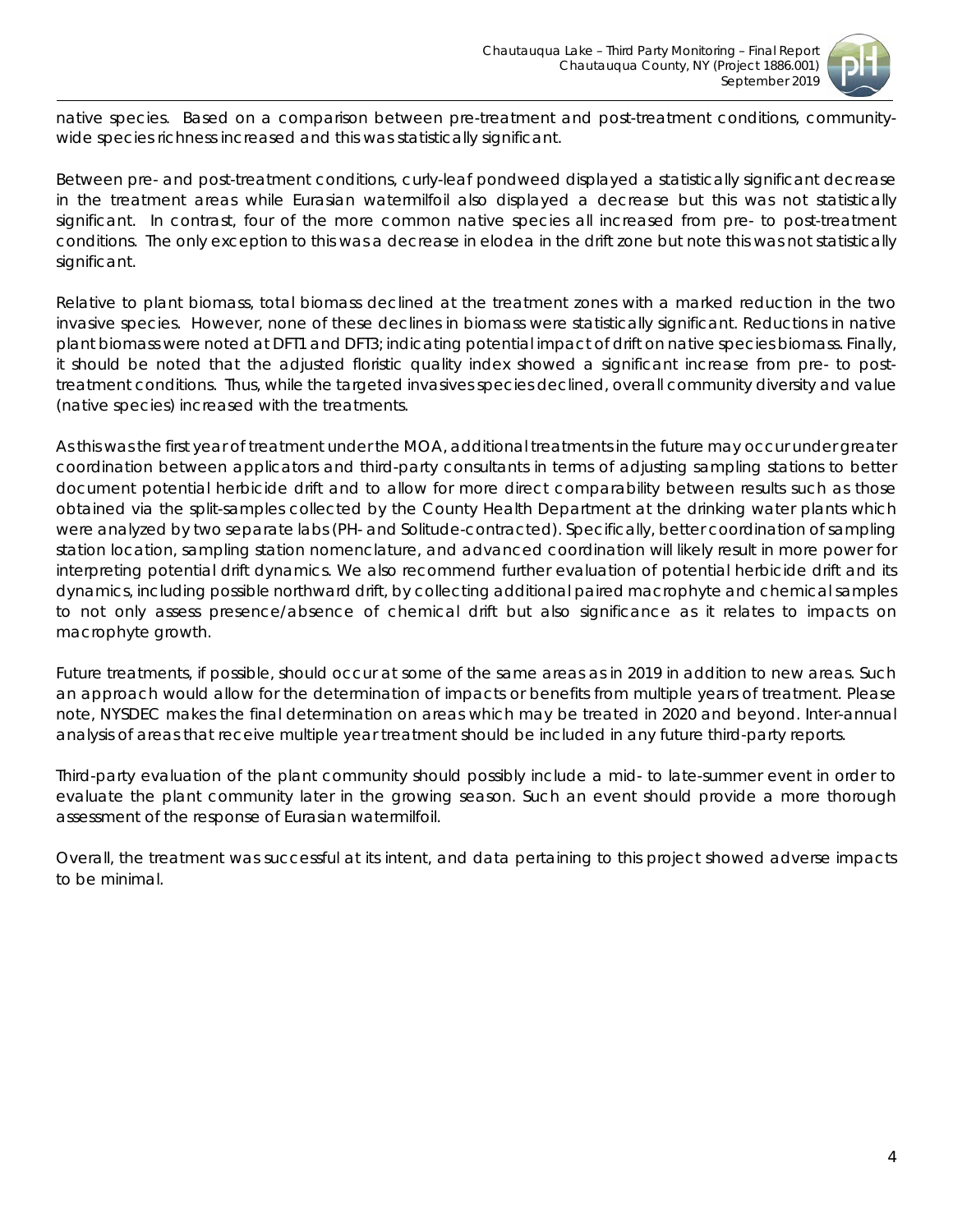

# <span id="page-5-0"></span>**1.0 – INTRODUCTION**

Chautauqua Lake, located within Chautauqua County, New York, is an approximately 13,000-acre natural lake with a length of approximately 17-miles. Distinct in shape, the lake consists of a large and moderately deep northern basin and slightly smaller but much shallower southern basin. The watershed of Chautauqua Lake encompasses approximately 180 square miles of mixed land use while the overall flow direction through the lake is in a generally southerly direction into the Chadakoin River. Historically, Chautauqua Lake has been affected by dense stands of native and non-native aquatic macrophytes (plants), which have served to impact the lake's recreational and aesthetic conditions while altering the ecology of the waterbody.

The County of Chautauqua, on 27 March 2019, finalized the Memorandum of Agreement (MOA) for the Chautauqua Lake Weed Management Consensus Strategy. The purpose of the MOA was to effectively bring together lake stakeholders to work together to properly manage the invasive or otherwise nuisance aquatic vegetation and algal blooms in Chautauqua Lake. One of the central tenets of the MOA, as will be described herein, is for third party monitoring for aquatic macrophyte management activities. This monitoring is intended to provide objective data pertaining to this management that may be utilized in a transparent manner to make science-based decisions for the management of the lake.

The herbicide application and application-based monitoring was conducted by Solitude Lake Management under field oversight by New York State Department of Environmental Conservation (NYSDEC). Herbicide applications were commissioned directly by local Municipalities with treatment areas as described in Table 1.1.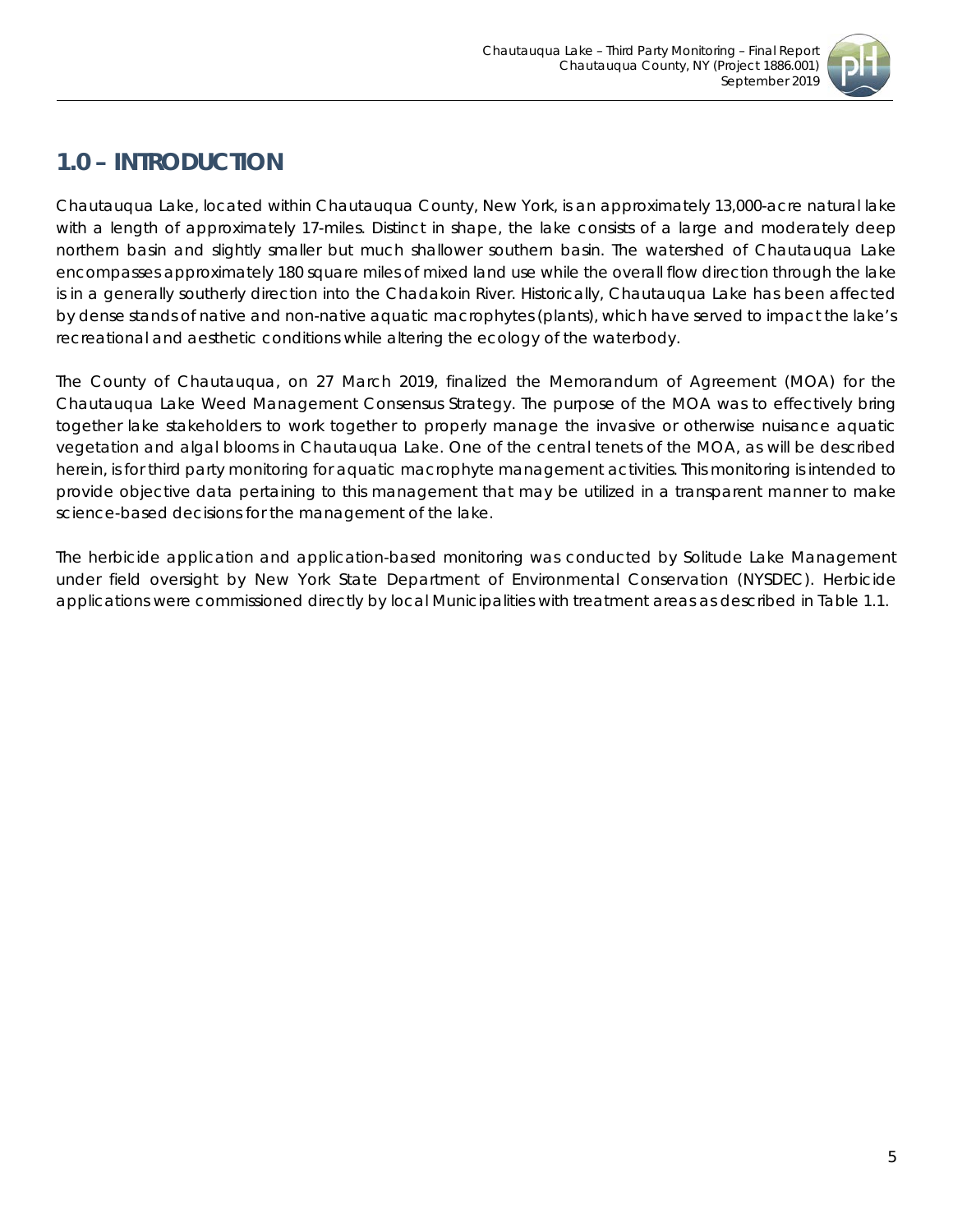

**Table 1.1: Chautauqua Lake – Herbicide Application Areas**

|                           | Chautauqua Lake - Herbicide Application Areas |                        |                      |
|---------------------------|-----------------------------------------------|------------------------|----------------------|
| <b>Application Area</b>   | <b>Treatment Date</b>                         | <b>Permitted Acres</b> | <b>Treated Acres</b> |
| Ellery / Bemus Point      | 5/17/2019                                     | 29.7                   | 29.7                 |
| Ellery / Arnold Bay       | 5/17/2019                                     | 63.1                   | 54                   |
| Ellery / Greenhurst North | 5/16/2019                                     | 17.7                   | 17.7                 |
| Ellery / Greenhurst South | 5/16/2019                                     | 15.4                   | 15.4                 |
| Ellicott / Fluvanna       | 5/16/2019                                     | 51                     | 33.8                 |
| Ellicott 60-61            | 5/15-16/2019                                  | 44.2                   | 51.2                 |
| Nav Channel               | 5/16/2019                                     | 7.5                    | 7.5                  |
| N Harm Woodlawn           |                                               | 19.3                   | $\mathbf 0$          |
| N Harm Stow               | 5/17/2019                                     | 35                     | 35                   |
| N Harm Hadley Bay         | 5/15/2019                                     | 30.2                   | 18                   |
| N Harm Cheney Point       |                                               | 13.1                   | $\mathbf{0}$         |
| N Harm Bly Bay            | 5/17/2019                                     | 48.1                   | 3                    |
| N Harm Sunrise Cove       |                                               | 25.5                   | $\mathbf 0$          |
| Celoron                   | 5/15/2019                                     | 48.2                   | 48.2                 |
| Lakewood 026              | 5/17/2019                                     | 14.9                   | 14.9                 |
| Lakewood 66-67            | 5/17/2019                                     | 18.1                   | 18.1                 |
| Lakewood 60-62            | 5/16-17-2019                                  | 41.5                   | 41.5                 |
| <b>Total</b>              |                                               | 522.5                  | 388                  |

Herbicide application included the utilization of either Aquathol K® (Dipotassium salt of endothall) and/or Navigate® (2,4-Dichlorophenoxyacetic acid) for the control of curly-leaf pondweed (*Potamogeton crispus*) and/or Eurasian watermilfoil (*Myriophyllum spicatum*). Herbicides were applied at zones previously approved by NYSDEC from 15 May 2019 through 17 May 2019. As part of the herbicide application Solitude collected water samples for the herbicides of interest at several stations throughout the lake.

The overall objectives of the third-party monitoring, which was conducted by Princeton Hydro, LLC, were to:

- 1. Evaluate potential risk to local drinking water supplies through water quality testing (Stations: Chautauqua Institution (CUD) and Chautauqua Lake Estates (CWD #2))
- 2. Provide third-party verification of applicator-collected water samples and applicator-contracted laboratories
- 3. Provide a third-party assessment of potential herbicide drift into non-target locations and potential impacts to non-target species
- 4. Evaluate the apparent efficacy of herbicide treatments
- 5. Evaluate apparent effects of herbicide treatments on ambient water quality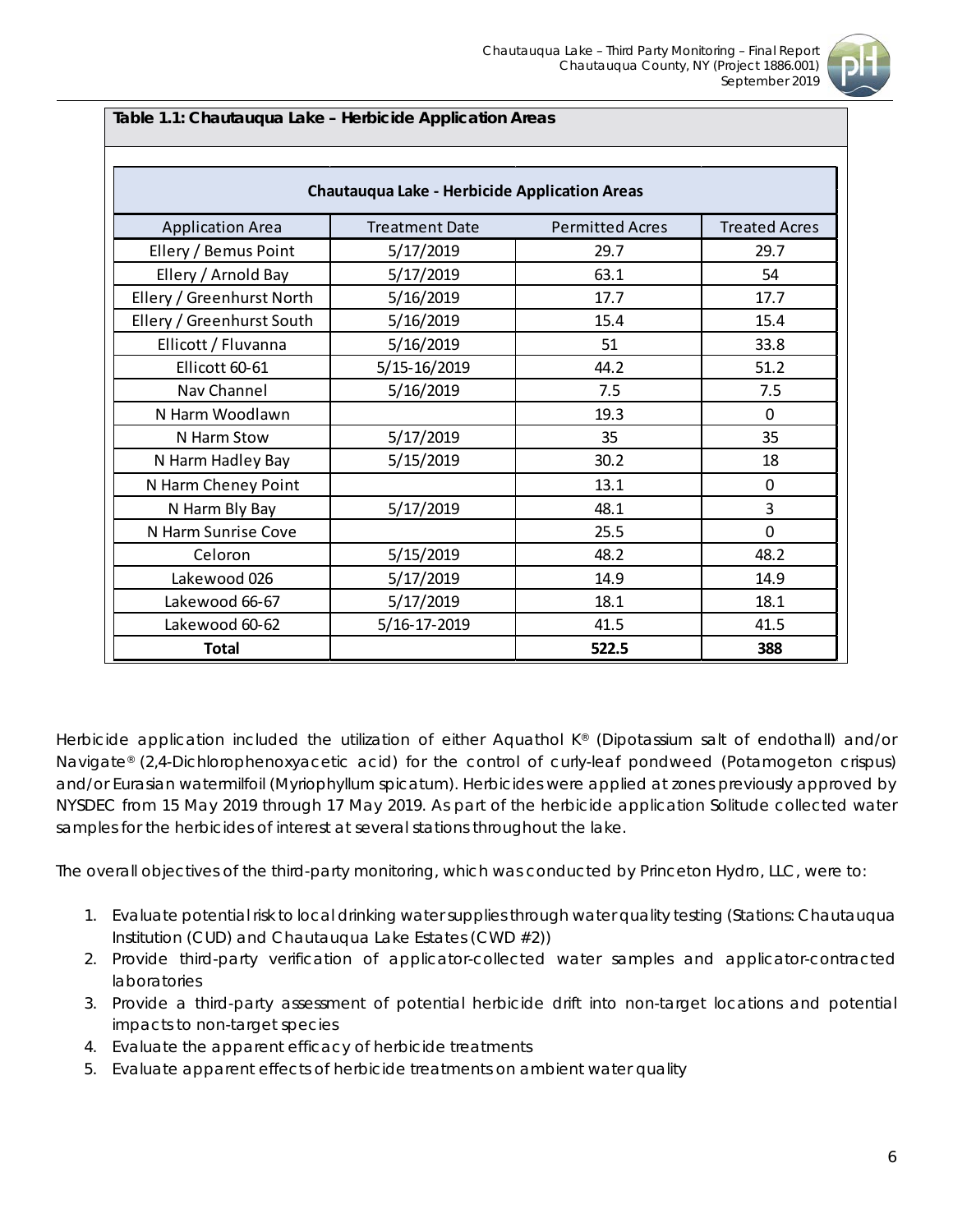

A key tenet of the third-party observation protocol was to observe and document the applicators and NYSDEC but to not direct treatments or interfere in any way. The overall scope of work conducted by Princeton Hydro included the following tasks (Table 1.2):

|             | Table 1.2: Chautauqua Lake – Third Party Monitoring Tasks              |  |  |  |  |  |  |  |  |
|-------------|------------------------------------------------------------------------|--|--|--|--|--|--|--|--|
|             | <b>Chautauqua Lake - Third Party Monitoring Tasks</b>                  |  |  |  |  |  |  |  |  |
| <b>Task</b> | Description                                                            |  |  |  |  |  |  |  |  |
| 1.1         | Review Memorandum of Agreement (MOA)                                   |  |  |  |  |  |  |  |  |
| 1.2         | <b>Review NYSDEC Permits</b>                                           |  |  |  |  |  |  |  |  |
| 1.3         | Develop Third-Party Sampling and Observation Plan                      |  |  |  |  |  |  |  |  |
| 1.4         | Develop Compliance Checklist                                           |  |  |  |  |  |  |  |  |
| 1.5         | Collect Pre-Treatment Samples in Accordance with 1.3                   |  |  |  |  |  |  |  |  |
| 2.1         | <b>Review Treatment Schedules</b>                                      |  |  |  |  |  |  |  |  |
| 2.2         | Observe Permitees and their Contractor(s) During Treatment             |  |  |  |  |  |  |  |  |
| 2.3         | Collect Samples and Observations in Accordance with 1.3                |  |  |  |  |  |  |  |  |
| 3.1         | Collect Post-Treatment Samples and Observations in Accordance with 1.3 |  |  |  |  |  |  |  |  |
| 4.1         | Provide Timely Input and Recommendations to Alliance                   |  |  |  |  |  |  |  |  |

The interim results of the data collection efforts were summarized and forwarded by Princeton Hydro to the Alliance as a preliminary document on 25 July 2019. In accordance with the written scope of work, the interim results were not distributed publicly because they were preliminary in nature. This report represents the final, publicly available deliverable, which provides all data collected as part of this project and our interpretation of these results.

Princeton Hydro is uniquely suited to conduct the third-party monitoring of this effort as our staff consists of a mixture of licensed aquatic pesticide applicators and academically trained limnologists and ecologists. Several staff within Princeton Hydro hold doctoral-degrees in aquatic ecology or hold accreditation as Certified Lake Managers (CLM) through the North American Lake Management Society (NALMS). Since 1998, Princeton Hydro has provided rigorous, scientific-based consulting for well over 300 private and public waterbodies throughout the mid-Atlantic and New England regions.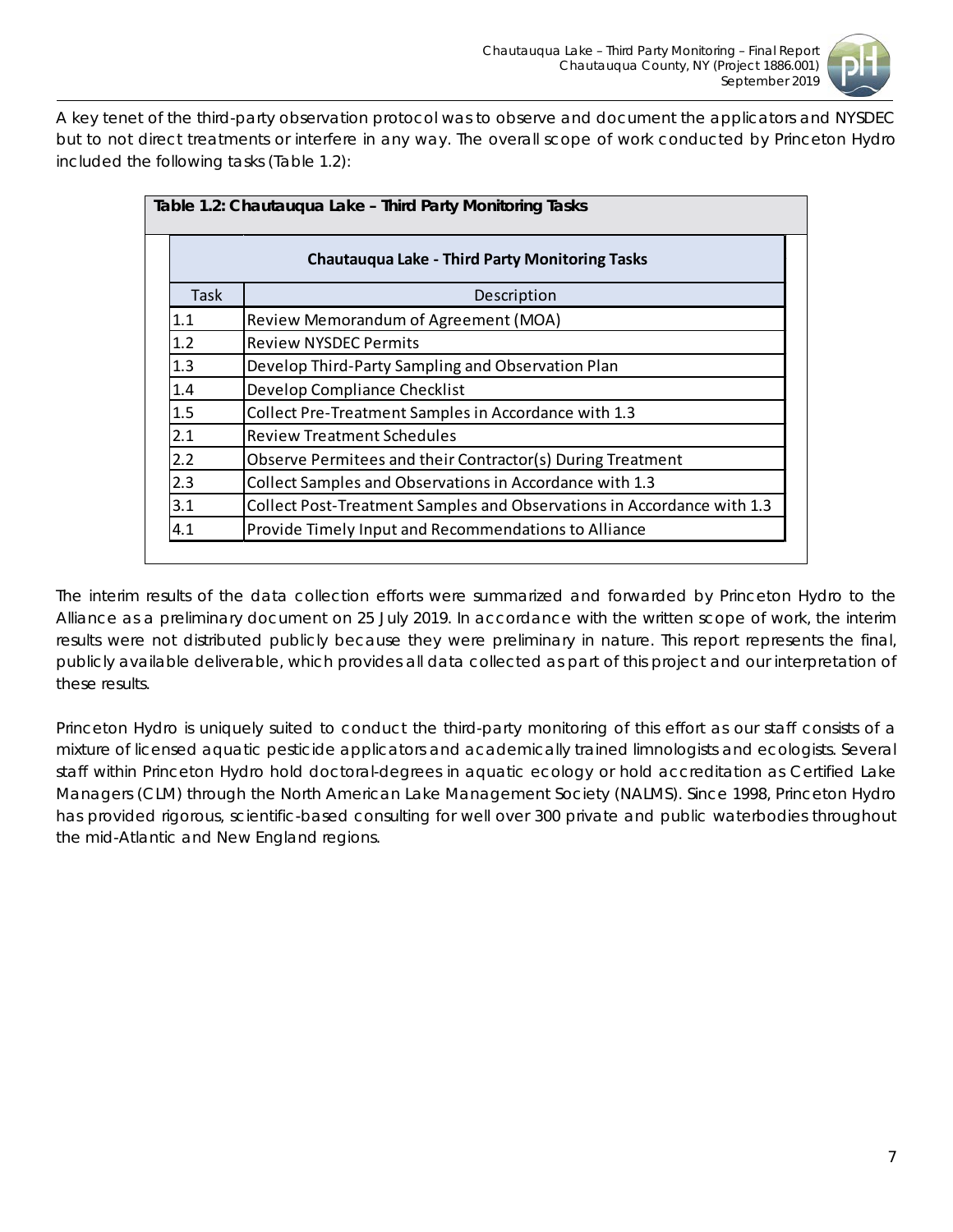

# <span id="page-8-0"></span>**2.0 – METHODOLOGY**

The following section details the methodology of the work items discussed in Section 1.0.

### <span id="page-8-1"></span>*2.1 MOA REVIEW*

Princeton Hydro developed a review of the MOA which entailed reviewing this document and providing a summary report of our thoughts regarding each of the tenets contained within this Agreement. Overall, we were in agreement with the MOA and felt the rationale provides a transparent, documented process for managing the lake. The environmental safeguards identified within the MOA are appropriate and the science-based decision-making process is to be applauded. The review of the MOA is provided in Appendix I.

# <span id="page-8-2"></span>*2.2 PERMIT REVIEW*

Similar to the MOA review, Princeton Hydro's certified pesticide applicators reviewed and commented on the pesticide application permits which were issued by NYSDEC. Initial permits were issued by NYSDEC for Celoron, Ellery, Ellicott, Lakewood, and North Harmony on 29 April 2019. NYSDEC issued a letter of clarification on 6 May 2019 and finalized permits were issued by 8 May 2019. Princeton Hydro reviewed these permits and developed an overview and response letter which is provided in Appendix I. The permits issued by NYSDEC provided reasonable environmental safeguards in terms of pre-application notifications, identification and exclusion of sensitive areas, procedural guidance for application, and post-application monitoring.

# <span id="page-8-3"></span>*2.3 SAMPLING – PLAN, LOCATIONS, & PARAMETERS*

The development of the Sampling and Observation Plan was an iterative process utilizing best practices for the establishment of appropriate monitoring locations and development of scientifically sound monitoring procedure to accurately characterize the *in-situ* water quality, chemical constituents, and macrophyte community in relation to the treatment.

In total, 12 locations were selected for monitoring based on the proposed treatment information available from the Permittees and Solitude at the time the plan was finalized on 13 May 2019. Please note, final permits were not issued by NYSDEC until 8 May 2019 and final determination regarding treatment areas to be paid for by each Permittee were often changed numerous times throughout the development of the Plan, with some changes occurring during the week treatment commenced. The 12 monitoring areas were developed to sample a subset of herbicide Treatment Areas (TRT1-4), Drift Areas (DFT1-4), which represented non-treatment zones that may potentially experience drift due to proximity to the treatment area(s), prevailing wind direction, and general water flow direction within the lake, and Control Areas (CTR1-4), which were selected as non-treatment areas not expected to be susceptible to drift due to distance from proposed treatments in combination with prevailing wind and flow direction. Additional factors considered in the assignment of monitoring points included: range of distances between treatment and drift sites (e.g., Shorter-range: DFT1 and DFT3; Longer-range: DFT2 and DFT4); varied direction of potential drift sites relative to assumed lake flow direction (e.g., Up-lake: DFT1; Down-lake: DFT2, DFT3, and DFT4); and avoidance of areas treated with herbicides in 2017 or 2018.

Please note, station CTR2, a station that was originally designated as a Control, was subsequently chosen to be treated by the Permittee and herbicide application contractor in the latter half of the week of treatment. This station was still sampled according to the Plan but is listed as 'CTR2 (TRT5)' in the sampling figure shown below (Figure 2.1) and on the data tables herein.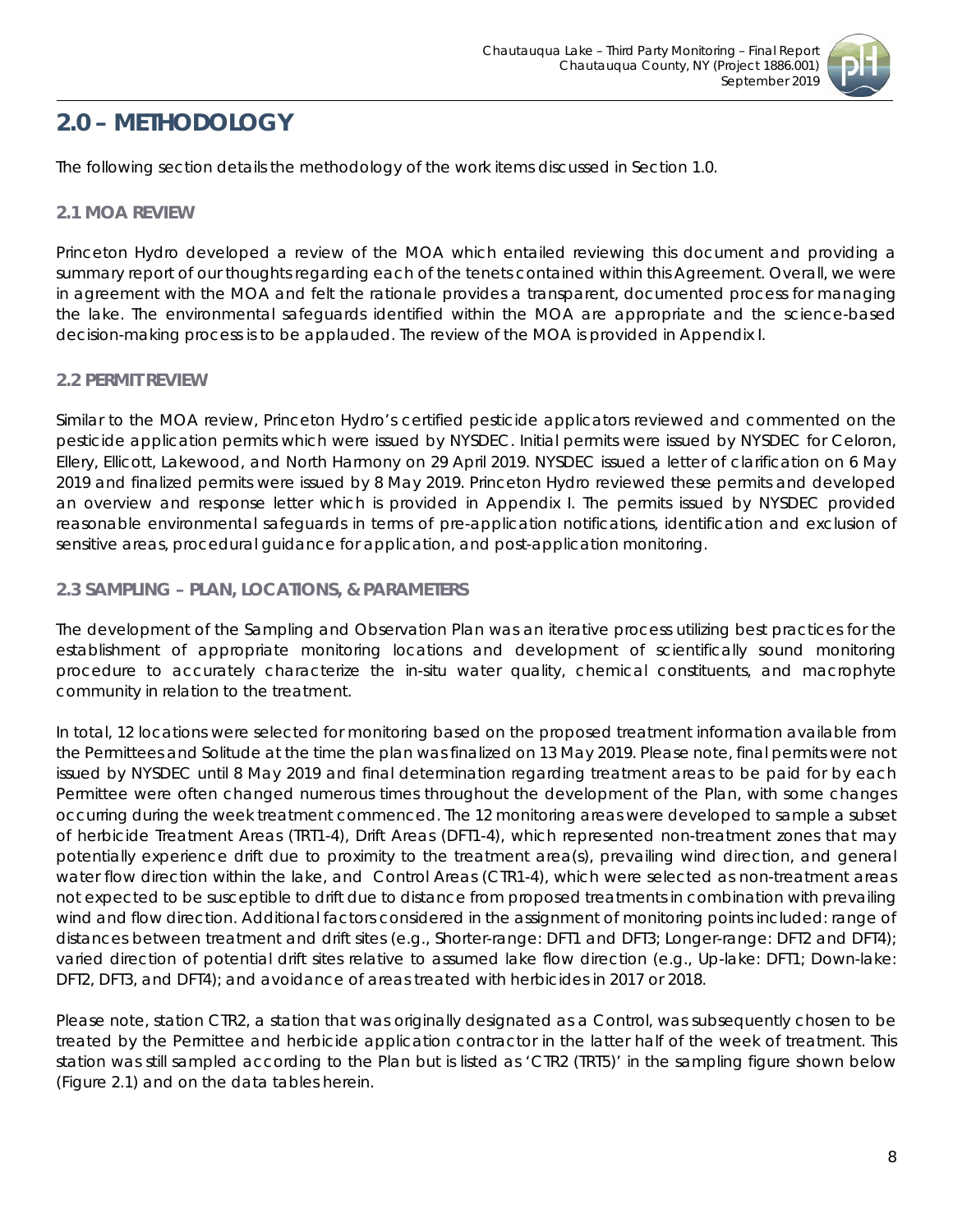

Treatment maps provided by the Permittees and/or Solitude are included in Appendix III. These maps were shared with Princeton Hydro and identified as "Final" on 13 May 2019 but were issued prior to the start of the treatment. Therefore, they may not reflect the final representation of the actual treatment of permitted areas (see Table 1.1 for a summary of the actual treatment areas as reported by Solitude).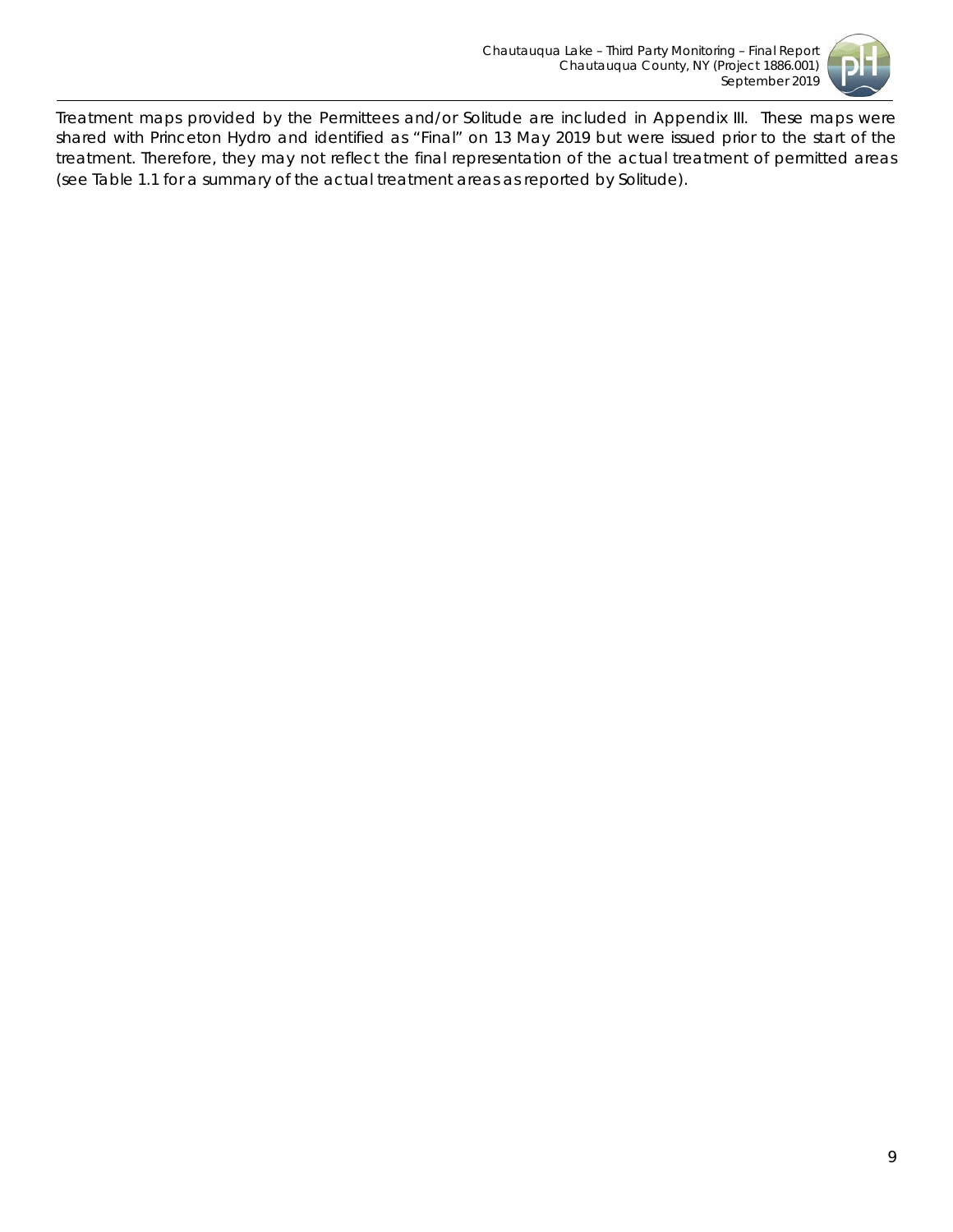

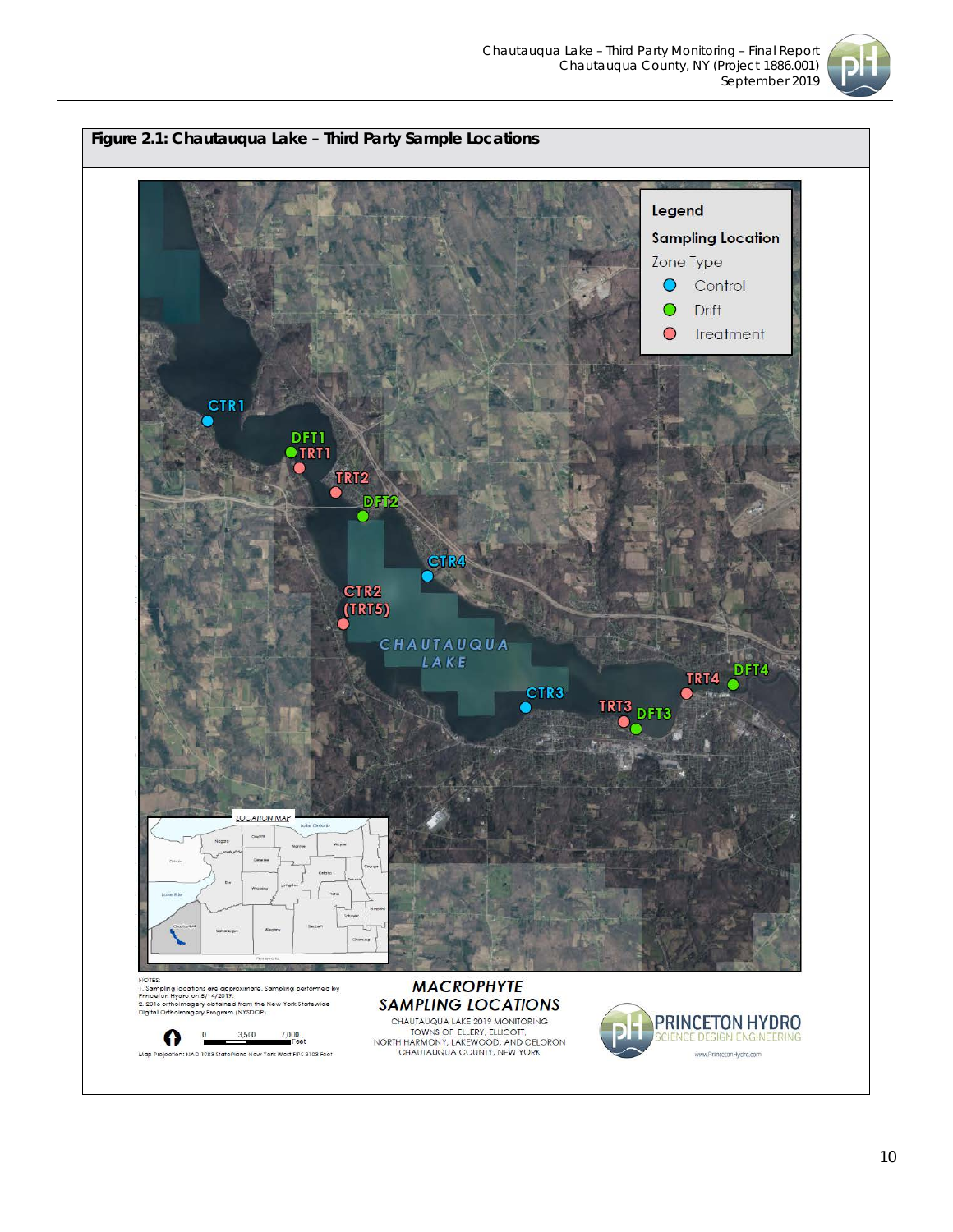

Sampling for *in-situ* parameters of temperature, specific conductivity, dissolved oxygen, pH and clarity occurred along the macrophyte transects at the 40' from shoreline and 100' from shoreline quadrats. Please note, at the beginning of sampling Princeton Hydro intended to measure *in-situ* at each of the quadrats (20', 40', 60', 80' & 100' from shoreline) along each transect. In the field, Princeton Hydro determined that not all field work could be conducted in time with this frequency of data collection. As such, *in-situ* sampling was scaled back to occur at the 40' and 100' mark. No significant variability was observed between *in-situ* parameters along each transect, and we feel this reduced approach was an appropriate modification as based on necessary work load and time constraints. *In-situ* data collection was made according to the methodology laid out in the Sampling and Observation Plan. Daily calibration was conducted of the water quality meter (Hydrolab Quanta) according to manufacturer's specifications. In addition, pH calibration checks were performed every 3 hours by Princeton Hydro. Measurements were made in profile, throughout the water column at 0.5 m to 1.0 m intervals. Water transparency was measured with a Secchi disc. *In-situ* data collection was conducted 'Pre-treatment', 'Duringtreatment', and 'Post-Treatment'. Samples and observations were collected on 14, 15, 16 & 17 May 2019 and on 12 June 2019. The results of the *in-situ* data are presented in Section 3.1.

Chemical sampling was also conducted for the determination of baseline pre-treatment, approximately 1 day following treatment and then again 7 to 10 days following treatment. Samples for 2,4-D, the active ingredient in Navigate, were collected in 2-liter amber bottles and analyzed by Integrated Analytical Laboratories of Randolph, New Jersey according to the standard methods (FW-846, Method 8151A). Endothall, the active ingredient in Aquathol K, was collected in volatile organic analysis vials preserved with sodium thiosulfate and analyzed according to standard methods (EPA 548.1) by Eurofins Eaton Analytical, of South Bend, Indiana. All samples were appropriately preserved, placed on ice, and shipped overnight to the analytical laboratories for analysis. Third-party sampling was conducted by Princeton Hydro for the lake samples while samples collected at the drinking water plants were collected under the direction of Princeton Hydro by the County Health Department or Drinking Water Plant staff. In addition, other in-lake water samples were collected by Solitude Lake Management, as part of their permitted application process, and distributed to the County Health Department and other involved parties. A full review of all chemical data collected by Solitude from their in-lake stations was beyond the scope of the third-party monitoring. However, data from select Solitude-assigned in-lake sample points were evaluated, and referenced herein, when they provide further context for those data points collected by Princeton Hydro. As such, these data points were evaluated as a third-party, independent check of laboratory results, and to evaluate drift dynamics within the lake. Type and date of collection for chemical analyses are presented in Table 2.1 below (note that not all Solitude samples are listed). The results of the chemical data are presented in Section 3.2. The chemical samples from 21 May 2019 were collected by Alliance staff in direct coordination with Princeton Hydro and were in accordance with the Sampling and Observation Plan (Appendix I).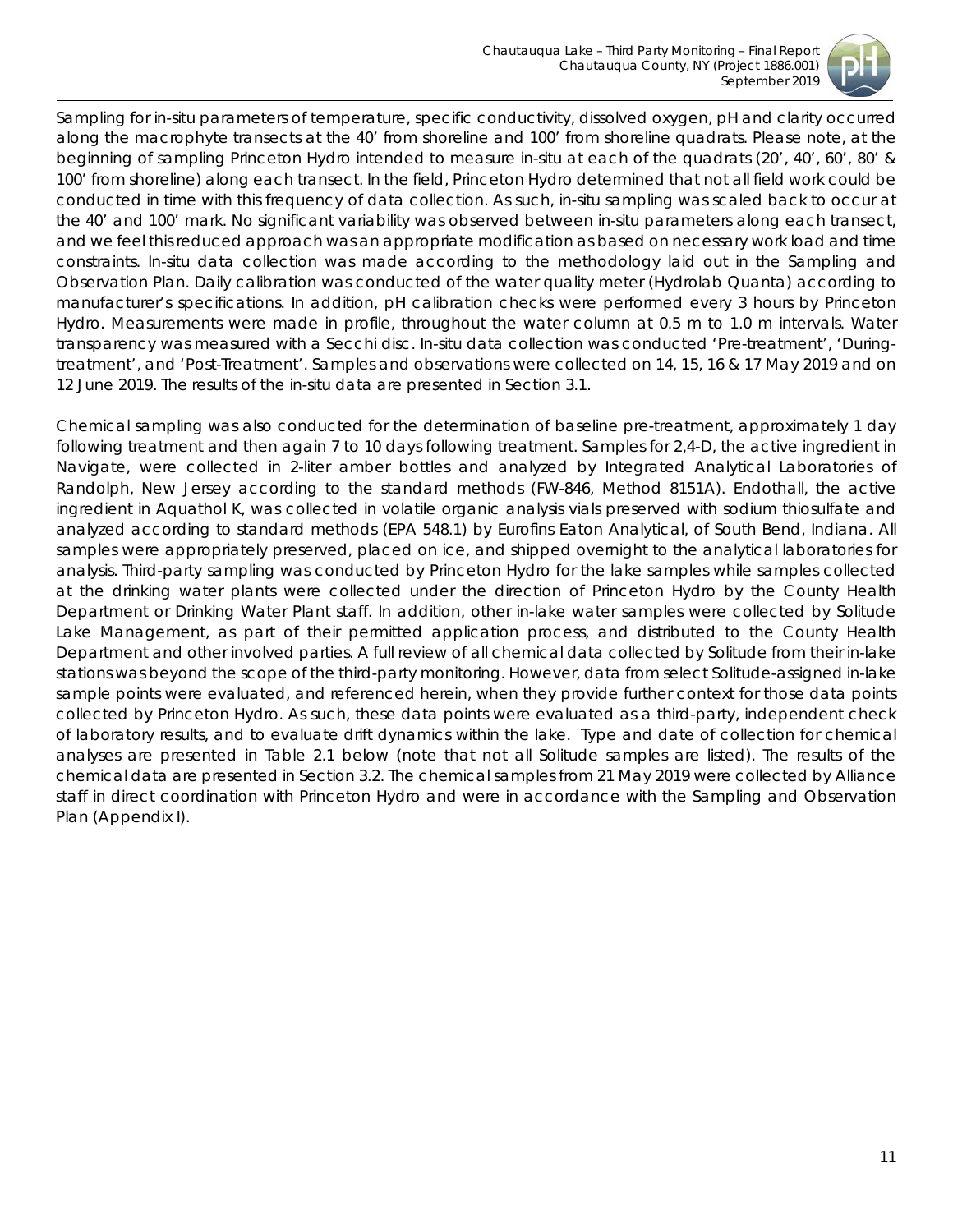

### **Table 2.1: Chautauqua Lake – Chemical Sampling for Herbicides**

| <b>Entity</b>        | <b>Type</b>                  | <b>Dates</b> | <b>Stations</b>                |
|----------------------|------------------------------|--------------|--------------------------------|
|                      |                              |              | CTR4, DFT4, DFT4 (Dup), TRT4,  |
|                      | Pre-Treatment                | 5/14/2019    | CUD, CWD2                      |
| Princeton Hydro      |                              |              |                                |
|                      | Post-Treatment (+1 Day)      | 5/16/2019    | CTR4, DFT4, DFT4 (Dup), TRT4   |
|                      | Post-Treatment (+1-2 Days)   | 5/17/2019    | CUD, CWD2                      |
|                      | Post-Treatment (+7 Days)     | 5/21/2019    | CTR4, DFT4, DFT4 (Dup), TRT4   |
|                      | Post-Treatment (+14 Days)    | 5/28/2019    | CUD, CWD2                      |
|                      | Pre-Treatment                | 5/14/2019    | CUD, NB1, CWD2, NB2            |
| Solitude             |                              |              | CUD, NB1, CWD2, NB2, CEL2, O1, |
|                      | Post-Treatment (+13-14 Days) | 5/27-28/19   | ELL3                           |
|                      | Post-Treatment (+21 Days)    | 6/4/2019     | NB2, CEL2, O1                  |
| <b>PWS Operators</b> | Post-Treatment (+8 Days)     | 5/22/2019    | CUD, CWD2                      |

Location or descriptive information for the above sampling sites is provided in the Table (2.2) below.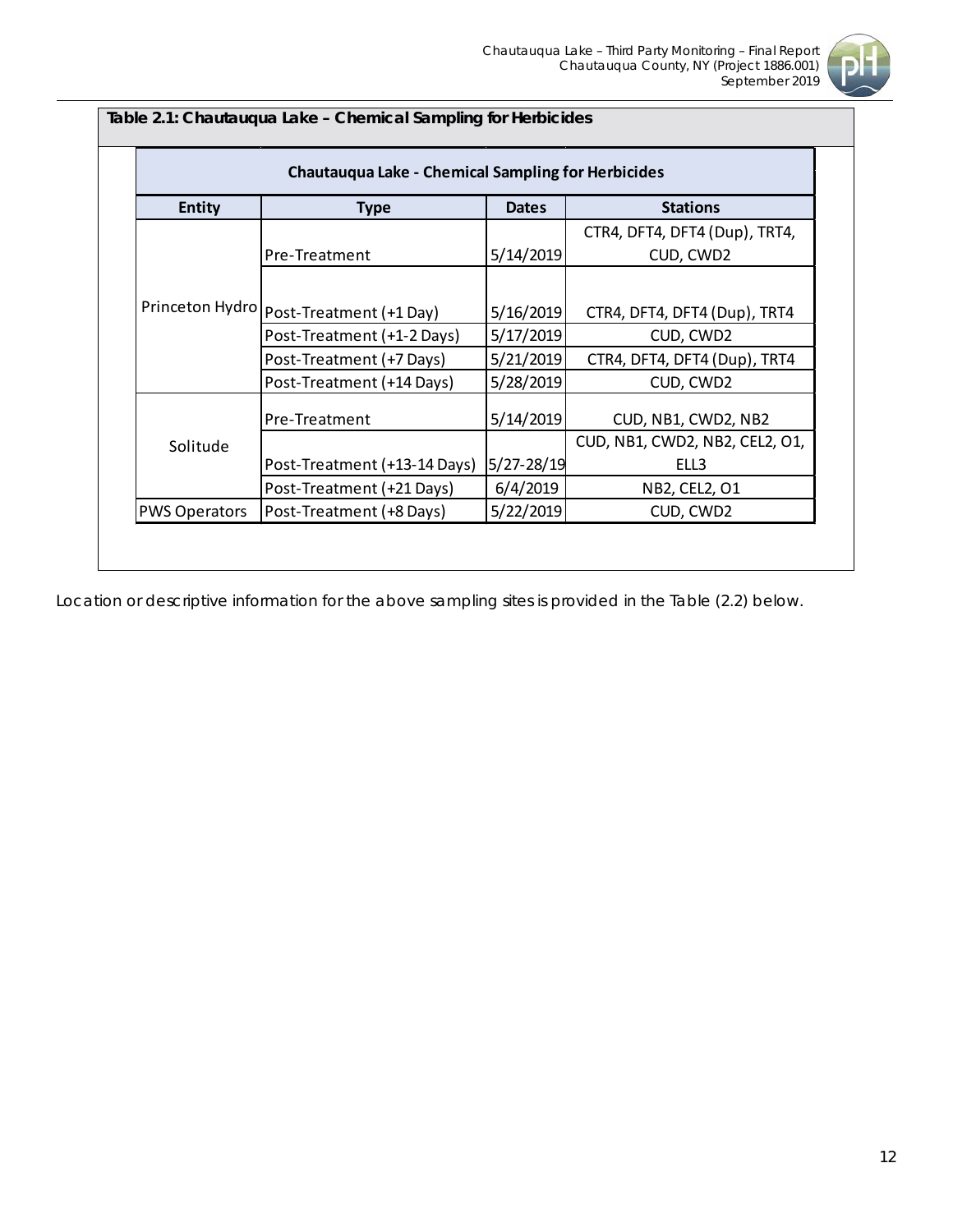

|                       |             |                       | <b>Chautauqua Lake - Sampling Station Locations</b>         |
|-----------------------|-------------|-----------------------|-------------------------------------------------------------|
| <b>Station</b>        | Latitude    | Longitude             | <b>Description</b>                                          |
| CTR4                  | 42.13631°N  | -79.363454°W          | Princeton Hydro; Control                                    |
| DFT4 & DFT4 Duplicate | 42.112797°N | $-79.272164^{\circ}W$ | Princeton Hydro; Drift                                      |
| TRT4                  | 42.110625°N | -79.286287°W          | Princeton Hydro; Treatment                                  |
| CEL <sub>2</sub>      | 42.111571°N | -79.28337°W           | Solitude; Near TRT4                                         |
| 01                    | 42.111702°N | -79.269282°W          | Solitude; Near DFT4                                         |
| ELL3                  | 42.129604°N | -79.348771°W          | Solitude; Near CTR4                                         |
| <b>CUD</b>            | N/A         | N/A                   | Raw-Water Intake; Chautauqua Institution                    |
| NB1                   | 42.211748°N | -79.463422°W          | Solitude; Near Intake for Chautauqua<br>Institution (CUD)   |
| CWD <sub>2</sub>      | N/A         | N/A                   | Raw-Water Intake; Chautauqua Lake Estates                   |
| N <sub>B</sub> 2      | 42.2448°N   | $-79.4669^{\circ}$ W  | Solitude; Near Intake for Chautauqua Lake<br>Estates (CWD2) |

Macrophyte data collection followed the protocol established in the Sampling and Observation Plan (Appendix II). Princeton Hydro established 100' transects at each of the sampling areas (CTR, DFT, & TRT) from the shoreline, or adjacent to the shoreline, extending towards the center of the lake. At zero, 20', 40', 60', 80', & 100' along each transect, Princeton Hydro deployed two rake-tosses. Each rake-toss was assessed for plant species composition with identification typically made to species level. In addition, relative density was ascribed to each plant species according to the following: 'Zero/None' – No plants on the rake; 'Trace' – Approximately 25% of the rake covered; 'Spare' – Approximately 50% of the rake covered; 'Moderate/Medium' – 75% to 100% of rake covered; 'Dense' – Rake entirely covered, over 100% coverage with fragments hanging off of rake. In addition, at one (1) random quadrat, Princeton Hydro harvested both rake tosses (two (2) rake tosses) and measured wet weight biomass at our biological laboratory. Please note, often the transects were not started at the water / upland interface and instead started slightly out from this area. As such, 'zero' feet from shoreline represents the littoral area immediately adjacent to the uplands but still in enough water depth to support plant growth. Plant identifications were made utilizing previous taxonomical knowledge and resources including Skawinski (2014), Crow and Hellquist (2006), and Borman (1997). The results of the macrophyte data are presented in Section 3.3.

### <span id="page-13-0"></span>*2.4 MACROPHYTE ANALYSIS*

Results presented in Section 3.4 show various statistical comparisons between pre-treatment and post-treatment macrophyte data.

Species richness values are depicted which is simply the number (n) of species identified during the two sampling events.

Next, relative density, as identified above ('Zero/None' – No plants on the rake; 'Trace' – Approximately 25% of the rake covered; 'Spare' – Approximately 50% of the rake covered; 'Moderate/Medium' – 75% to 100% of rake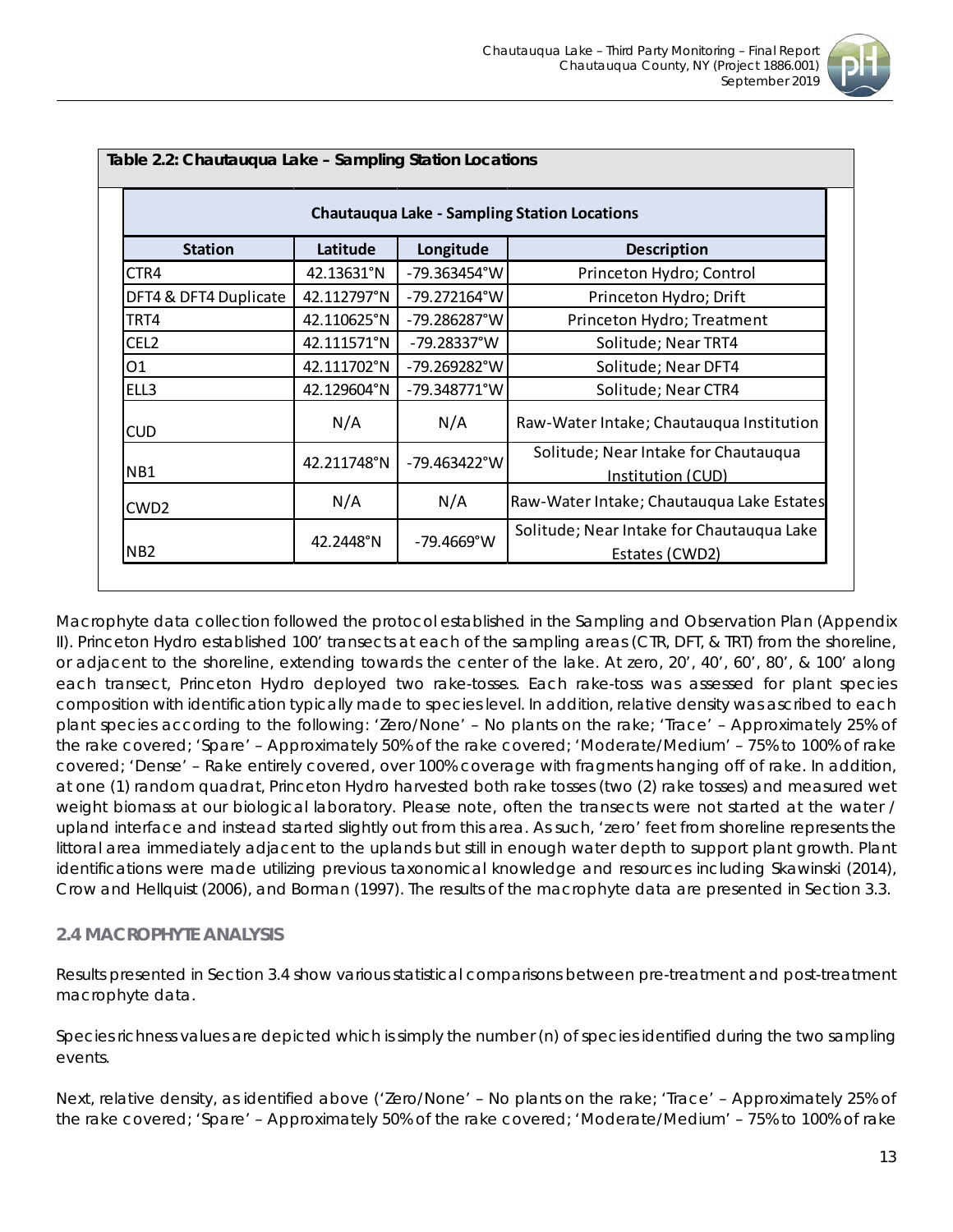

covered; 'Dense' – Rake entirely covered, over 100% coverage with fragments hanging off of rake) descriptors were converted numerically as identified in the Sampling and Observation Plan as: (No Plants = 0, Trace = 1, Sparse = 2, Medium = 3, Dense = 4). These numerical indicators of relative density were subsequently statistically analyzed for each sampling station and plant species that was present during both pre-treatment and posttreatment events and analyzed utilizing the Sign Test. The Sign Test is a non-parametric statistical analysis utilized for assessing differences between pairs of observations. This test was also utilized to assess for significant differences in plant biomass (weight) between pre-treatment and post-treatment events.

Finally, Princeton Hydro assessed the sampling stations for the Floristic Quality Assessment (FQA). The FQA is a tool utilized to assess an areas ecological integrity as based on plant species composition. The FQA is conducted through the assignment of a *coefficient of conservatism* (C-value), which ranges from zero to 10 (Table 3.10). A plant species with a higher-score has a lower tolerance to environmental degradation while a lower-score species has a higher tolerance to degradation. FQA is subsequently determined by multiplying the mean C value by the square root of the total number of species. The FQA is presented and also compared between pretreatment and post-treatment events utilizing the Sign Test. The data tables for the analysis are presented in Section 3.4.

### <span id="page-14-0"></span>*2.5 DEVIATIONS FROM WRITTEN SAMPLING & OBSERVATION PLAN*

The following section briefly lists changes from the Sampling and Observation Plan made in the field:

- Field Adjustment 1: Adjustment of location of CTR2 and then subsequent re-characterization of CTR2 to CTR2(TRT5).
- Field Adjustment 2: Limited *in-situ* data collection to 40' and 100' transect locations due to time constraints.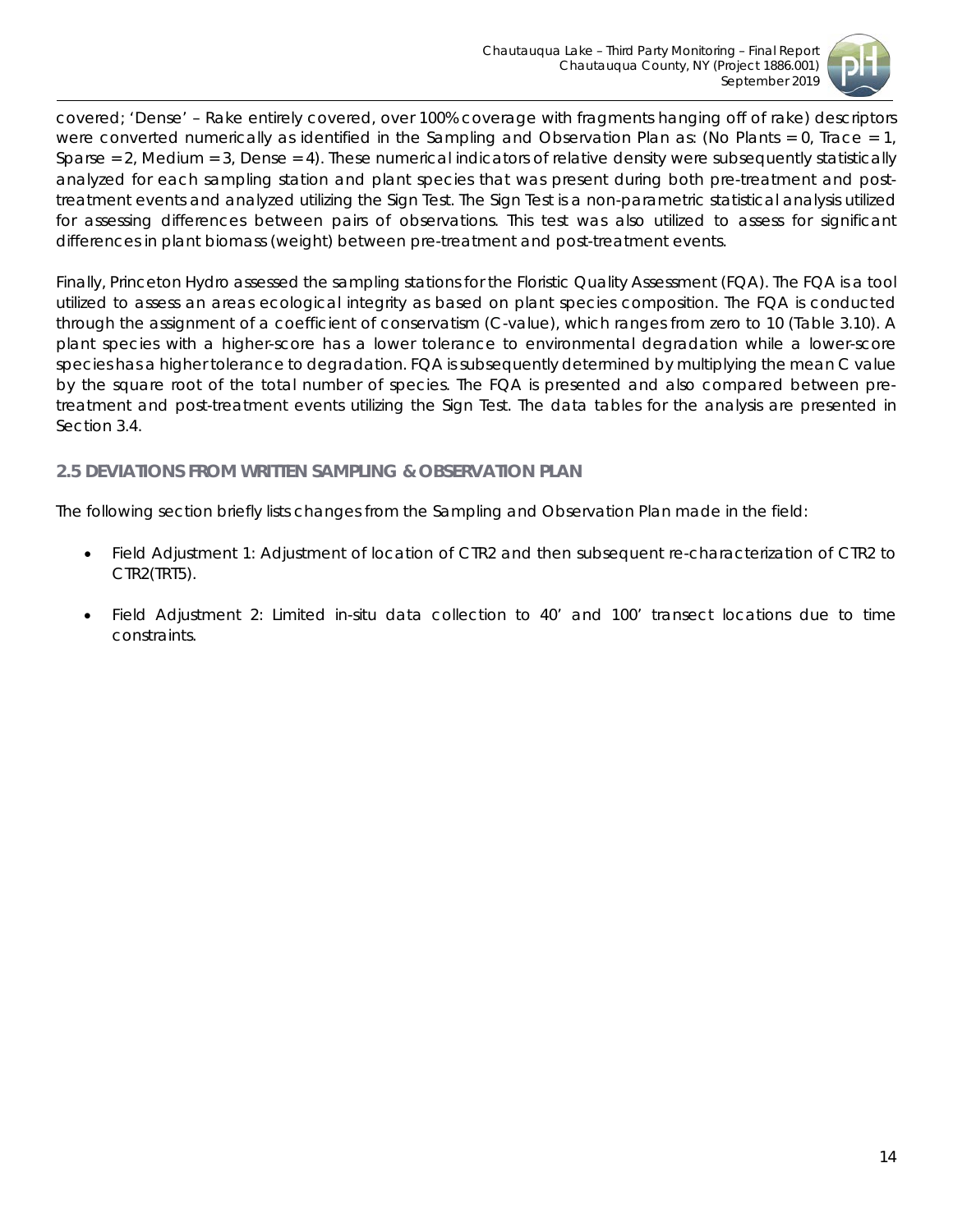

# <span id="page-15-0"></span>**3.0 RESULTS**

The following section provides the key data tables or figures related to the data collection effort detailed in Section 2.0. Specifically, this section presents the raw-data for the *in-situ* data, chemical data, and macrophyte data under Pre-treatment, During-Treatment, and Post-Treatment conditions. Section 3.1 includes 'Pre-Treatment' data, Section 3.2 includes 'During-Treatment' data, and Section 3.3 includes the 'Post-Treatment' data. Pertinent thresholds for water quality or chemical parameters, as established by NYSDEC are included as appropriate. Chautauqua Lake South and North Basins are both categorized as 'Class A' waters by NYSDEC and as such are ascribed certain thresholds for pH and dissolved oxygen under 6 NYCRR Part 703. The pH range established by NYSDEC is 6.5 to 8.5 while dissolved oxygen concentrations are not to fall below 5.0 mg/L.

The NYSDEC pesticide permits assigned the chemical thresholds for consumptive use for Aquathol K (Dipotassium salt of endothall) and Navigate (2,4-D) as follows (thresholds were the same for both active ingredients):

- Domestic water use: Must be less than 50 ppb (µg/L) at time of consumption.
- Potable water use: Must be less than 50 ppb ( $\mu$ g/L).
- Irrigation: Must be less than 100 ppb (µg/L).

Reference to an "exceedance" of a particular chemical threshold in this report does not necessarily indicate a human health risk exposure provided that use restrictions were properly put in place and kept in place in accordance with the NYSDEC permits until clearance water samples, collected and reported by the licensed applicator and/or Permittee(s), indicated that the use restrictions could be lifted. In addition, the plant data collected at 'zero feet' does not reference the upland shoreline but instead references the zero point of the transect which were often established several feet out from the water and upland interface where plants or plant habitat were present. Finally, to reiterate, CTR2 was initially established as a Control Station but a decision was made by the municipalities during the week of treatment to treat this area. As such, this station is referenced as CTR2 (TRT5) in this report.

### <span id="page-15-1"></span>*3.1 IN-SITU DATA*

*In-situ* data for Pre-Treatment, During-Treatment, and Post-Treatment events are provided in Tables 3.1 through 3.7. Data discussion for the *in-situ* data is provided in Section 4.0.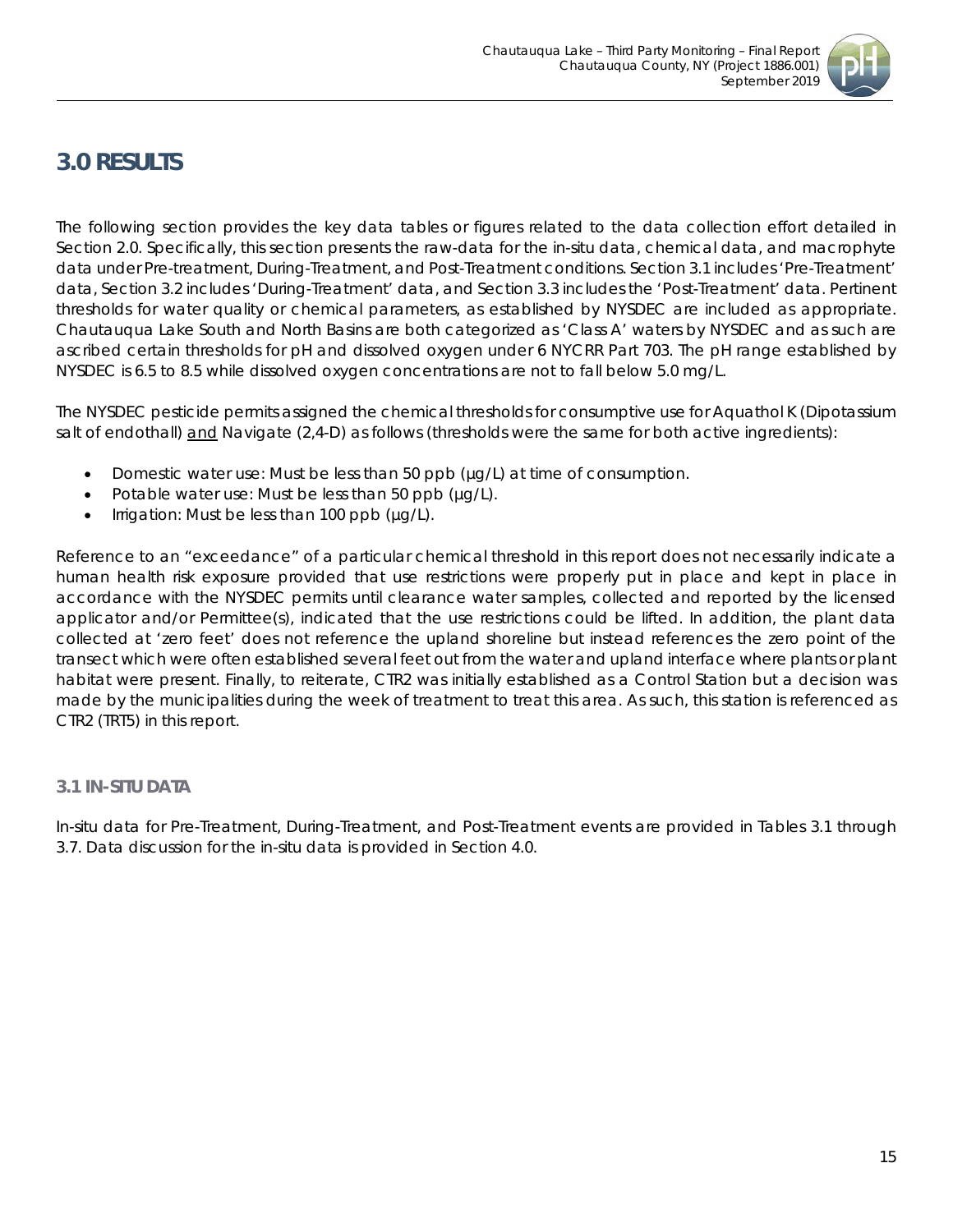

| <b>Station</b>   | <b>Distance from Shore</b>             | Secchi | <b>Total depth</b> | Sample depth    | <b>Temp</b> | DO     | <b>DO%</b> | SpC     | pН         |
|------------------|----------------------------------------|--------|--------------------|-----------------|-------------|--------|------------|---------|------------|
|                  | (f <sup>t</sup> )                      | (m)    | (m)                | (m)             | (°c)        | (mg/L) | (%)        | (mS/cm) | (units)    |
|                  | NYSDEC Standard For Class A Waterbody: |        |                    |                 |             | $> 5$  |            |         | 6.5 to 8.5 |
|                  |                                        |        |                    | 0.1             | 12.10       | 9.20   | 89.7       | 0.184   | 7.68       |
| CTR1             | 40                                     | 0.9    | 0.9                | 0.5             | 12.08       | 9.47   | 91.2       | 0.185   | 7.70       |
|                  |                                        |        |                    | 0.1             | 11.63       | 8.79   | 85.1       | 0.183   | 7.52       |
| CTR1             | 100                                    | 1.0    | 1.0                | 0.5             | 11.63       | 8.74   | 85.0       | 0.185   | 7.52       |
|                  |                                        |        |                    | 0.1             | 12.63       | 9.33   | 90.0       | 0.182   | 7.77       |
| DFT1             | 40                                     | 1.0    | 1.0                | 0.5             | 12.62       | 9.13   | 90.4       | 0.181   | 7.81       |
|                  |                                        |        |                    | 0.1             | 12.44       | 9.27   | 90.6       | 0.181   | 7.77       |
| DFT1             | 100                                    | 1.3    | 1.3                | 0.5             | 12.44       | 9.24   | 90.7       | 0.178   | 7.81       |
|                  |                                        |        |                    | $1\overline{ }$ | 12.47       | 9.36   | 92.7       | 0.181   | 7.88       |
|                  |                                        |        |                    | 0.1             | 12.53       | 10.07  | 98.8       | 0.185   | 7.93       |
| TRT1             | 40                                     | 1.2    | 1.2                | 0.5             | 12.55       | 9.93   | 97.9       | 0.182   | 7.98       |
|                  |                                        |        |                    | $\mathbf 1$     | 12.60       | 9.91   | 97.0       | 0.181   | 8.14       |
|                  |                                        |        |                    | 0.1             | 12.67       | 10.28  | 104.5      | 0.181   | 8.25       |
| TRT1             | 100                                    | 1.5    | 1.5                | 0.5             | 12.67       | 10.62  | 104.9      | 0.181   | 8.34       |
|                  |                                        |        |                    | $\mathbf 1$     | 12.60       | 10.70  | 105.8      | 0.182   | 8.36       |
|                  |                                        |        |                    | 0.1             | 13.27       | 10.27  | 102.9      | 0.182   | 8.53       |
| CTR <sub>2</sub> |                                        |        | 1.7                | 0.5             | 13.24       | 10.16  | 102.5      | 0.184   | 8.54       |
| (TRT5)           | 40                                     | 1.2    |                    | $\mathbf 1$     | 13.25       | 10.19  | 101.6      | 0.184   | 8.52       |
|                  |                                        |        |                    | 1.5             | 13.25       | 10.23  | 102.9      | 0.185   | 8.50       |
|                  |                                        |        |                    | 0.1             | 13.51       | 10.65  | 106.5      | 0.183   | 8.46       |
|                  |                                        |        |                    | 0.5             | 13.52       | 10.52  | 106.4      | 0.183   | 8.51       |
| CTR <sub>2</sub> | 100                                    | 1.1    | 2.3                | $\mathbf 1$     | 13.55       | 10.54  | 105.3      | 0.182   | 8.52       |
| (TRT5)           |                                        |        |                    | 1.5             | 13.41       | 10.75  | 105.2      | 0.183   | 8.58       |
|                  |                                        |        |                    | $\overline{2}$  | 12.67       | 9.61   | 94.5       | 0.182   | 8.34       |
|                  |                                        |        |                    | 0.1             | 12.72       | 10.82  | 110.6      | 0.185   | 7.13       |
| DFT <sub>2</sub> | 40                                     | 0.6    | 0.6                | 0.5             | 12.72       | 11.27  | 110.7      | 0.186   | 7.93       |
|                  |                                        |        |                    | 0.1             | 12.74       | 11.57  | 115.0      | 0.186   | 8.57       |
| DFT <sub>2</sub> | 100                                    | 0.8    | 0.8                | 0.5             | 12.69       | 11.57  | 114.7      | 0.187   | 8.62       |
|                  |                                        |        |                    | 0.1             | 11.98       | 8.63   | 80.6       | 0.184   | 6.48       |
| TRT2             | 0                                      | 1.4    | 1.4                | 0.5             | 12.01       | 8.24   | 80.2       | 0.182   | 6.70       |
|                  |                                        |        |                    | $\mathbf{1}$    | 12.01       | 8.26   | 80.2       | 0.182   | 6.81       |
|                  |                                        |        |                    | 0.1             | 12.01       | 8.36   | 81.7       | 0.181   | 7.18       |
| TRT2             | 20                                     | 1.6    | 1.6                | 0.5             | 12.06       | 8.57   | 84.1       | 0.183   | 7.23       |
|                  |                                        |        |                    | $\mathbf 1$     | 12.06       | 8.59   | 84.0       | 0.181   | 7.27       |
|                  |                                        |        |                    | 0.1             | 12.07       | 9.06   | 86.2       | 0.183   | 7.39       |
| TRT <sub>2</sub> | 40                                     | 1.7    | 1.7                | 0.5             | 12.07       | 8.69   | 84.6       | 0.182   | 7.47       |
|                  |                                        |        |                    | $\mathbf 1$     | 12.07       | 8.73   | 85.5       | 0.183   | 7.48       |
|                  |                                        |        |                    | 0.1             | 12.08       | 9.96   | 88.0       | 0.181   | 7.64       |
|                  |                                        |        |                    | 0.5             | 12.10       | 9.14   | 89.1       | 0.181   | 7.69       |
| TRT <sub>2</sub> | 60                                     | 1.9    | 1.9                | $1\vert$        | 12.08       | 9.12   | 88.0       | 0.183   | 7.73       |
|                  |                                        |        |                    | 1.5             | 12.08       | 9.27   | 90.0       | 0.182   | 7.75       |
|                  |                                        |        |                    | 0.1             | 12.07       | 9.23   | 90.4       | 0.181   | 7.74       |
|                  |                                        |        |                    | 0.5             | 12.11       | 9.46   | 93.5       | 0.181   | 7.79       |
| TRT <sub>2</sub> | 80                                     | 1.9    | 1.9                | $\mathbf 1$     | 12.06       | 10.36  | 99.8       | 0.180   | 7.83       |
|                  |                                        |        |                    | 1.5             | 12.10       | 9.31   | 89.9       | 0.182   | 7.88       |
|                  |                                        |        |                    | 0.1             | 12.14       | 9.78   | 92.0       | 0.184   | 7.84       |
|                  |                                        |        |                    | 0.5             | 12.14       | 9.46   | 93.1       | 0.182   | 7.92       |
| TRT2             | 100                                    | 2.0    | 2.0                | $\mathbf 1$     | 12.12       | 9.39   | 91.0       | 0.181   | 7.90       |
|                  |                                        |        |                    | 1.5             | 12.08       | 9.40   | 91.5       | 0.180   | 7.99       |

# **Table 3.1: Chautauqua Lake – Pre-Treatment** *In-situ -* **5/14/19 (1 of 2)**

Water quality metrics showed slightly elevated pH at various stations highlighted in red above.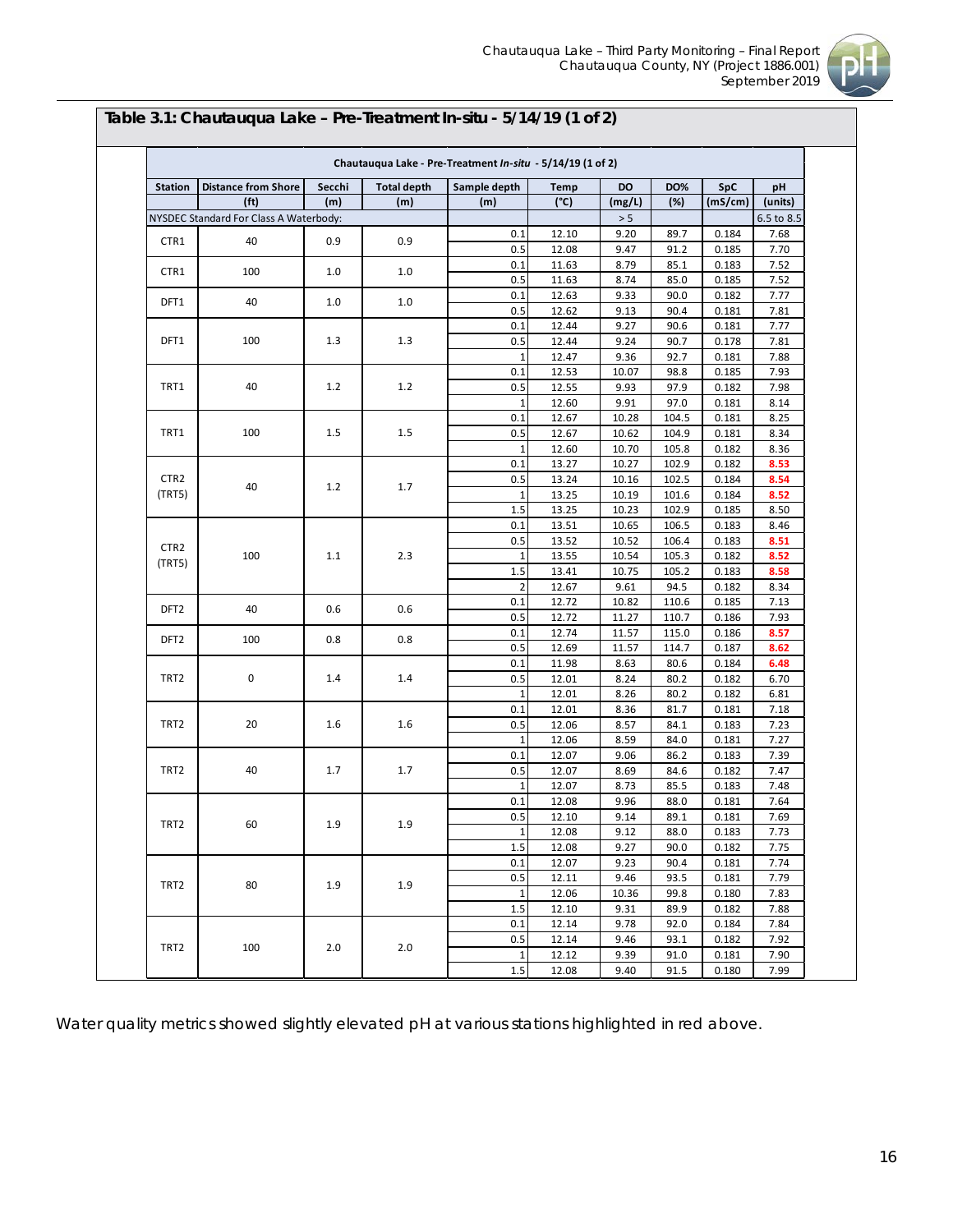

| <b>Station</b>   | <b>Distance from Shore</b>             | Secchi | <b>Total depth</b> | Sample depth   | <b>Temp</b>   | <b>DO</b> | <b>DO%</b> | <b>SpC</b> | pH         |
|------------------|----------------------------------------|--------|--------------------|----------------|---------------|-----------|------------|------------|------------|
|                  | (f <sub>t</sub> )                      | (m)    | (m)                | (m)            | $(^{\circ}C)$ | (mg/L)    | (%)        | (mS/cm)    | (units)    |
|                  | NYSDEC Standard For Class A Waterbody: |        |                    |                |               | > 5       |            |            | 6.5 to 8.5 |
|                  |                                        |        |                    | 0.1            | 12.97         | 9.32      | 92.4       | 0.190      | 8.11       |
| CTR3             | 40                                     | 1.0    | 1.0                | 0.5            | 12.98         | 9.31      | 92.3       | 0.193      | 8.08       |
|                  |                                        |        |                    | 0.1            | 13.05         | 9.92      | 95.6       | 0.189      | 7.99       |
|                  |                                        |        |                    | 0.5            | 13.08         | 9.61      | 96.3       | 0.188      | 8.08       |
| CTR <sub>3</sub> | 100                                    | 1.6    | 2.0                | 1              | 13.09         | 9.47      | 95.0       | 0.189      | 8.10       |
|                  |                                        |        |                    | 1.5            | 13.03         | 9.36      | 93.7       | 0.189      | 8.09       |
|                  |                                        |        |                    | 0.1            | 12.09         | 9.56      | 93.5       | 0.210      | 8.16       |
| DFT3             | 40                                     | 0.8    | 1.0                | 0.5            | 11.24         | 9.83      | 93.8       | 0.330      | 8.14       |
|                  |                                        |        |                    | 0.1            | 12.17         | 9.64      | 93.7       | 0.203      | 8.18       |
| DFT3             | 100                                    | 1.0    | 1.0                | 0.5            | 12.15         | 9.59      | 93.7       | 0.205      | 8.18       |
|                  |                                        |        |                    | 0.1            | 12.27         | 9.42      | 92.6       | 0.197      | 8.10       |
| TRT3             | 40                                     | 1.0    | 1.3                | 0.5            | 12.30         | 9.48      | 92.5       | 0.194      | 8.04       |
|                  |                                        |        |                    | $\mathbf{1}$   | 12.34         | 8.09      | 92.3       | 0.194      | 8.10       |
|                  |                                        |        |                    | 0.1            | 12.42         | 10.08     | 94.5       | 0.190      | 8.02       |
|                  | 100                                    |        |                    | 0.5            | 12.44         | 9.53      | 92.6       | 0.195      | 8.08       |
| TRT3             |                                        | 1.1    | 1.8                | 1              | 12.43         | 9.54      | 94.5       | 0.194      | 8.10       |
|                  |                                        |        |                    | 1.5            | 12.43         | 9.54      | 95.2       | 0.194      | 8.13       |
|                  |                                        |        |                    | 0.1            | 12.59         | 9.60      | 94.0       | 0.188      | 8.06       |
| CTR4             | 40                                     | 1.4    | 1.4                | 0.5            | 12.58         | 9.53      | 94.4       | 0.186      | 8.03       |
|                  |                                        |        |                    | 1              | 12.60         | 9.54      | 94.3       | 0.186      | 8.03       |
|                  |                                        |        |                    | 0.1            | 12.54         | 9.88      | 97.9       | 0.185      | 8.20       |
| CTR4             |                                        | 1.7    | 2.0                | 0.5            | 12.53         | 9.90      | 97.1       | 0.187      | 8.20       |
|                  | 100                                    |        |                    | $\mathbf{1}$   | 12.54         | 9.67      | 94.6       | 0.186      | 8.16       |
|                  |                                        |        |                    | 1.5            | 12.54         | 9.59      | 95.9       | 0.186      | 8.14       |
| DFT4             | 0                                      | 0.8    | 0.8                | 0.1            | 11.95         | 8.70      | 83.9       | 0.200      | 7.77       |
| DFT4             | 20                                     | 0.8    | 1.0                | 0.1            | 12.00         | 8.76      | 85.5       | 0.198      | 7.05       |
|                  |                                        |        |                    | 0.5            | 11.67         | 8.64      | 82.7       | 0.210      | 7.18       |
| DFT4             | 40                                     | 0.8    | 1.0                | 0.1            | 11.64         | 9.00      | 83.1       | 0.204      | 7.02       |
|                  |                                        |        |                    | 0.5            | 11.62         | 8.55      | 82.1       | 0.210      | 7.15       |
| DFT4             | 60                                     | 0.9    | 1.0                | 0.1            | 11.69         | 8.70      | 83.4       | 0.209      | 7.48       |
|                  |                                        |        |                    | 0.5            | 11.58         | 8.57      | 83.1       | 0.214      | 7.53       |
|                  |                                        |        |                    | 0.1            | 11.93         | 8.93      | 84.5       | 0.200      | 7.63       |
| DFT4             | 80                                     | 0.9    | 1.2                | 0.5            | 12.01         | 8.46      | 83.8       | 0.198      | 7.65       |
|                  |                                        |        |                    | $\overline{1}$ | 11.91         | 8.37      | 82.2       | 0.205      | 7.66       |
|                  |                                        |        |                    | 0.1            | 11.97         | 8.75      | 85.6       | 0.201      | 7.74       |
| DFT4             | 100                                    | 0.9    | 1.2                | 0.5            | 11.96         | 8.65      | 83.7       | 0.203      | 7.80       |
|                  |                                        |        |                    | 1              | 11.72         | 8.55      | 82.3       | 0.210      | 7.73       |
| TRT4             | 0                                      | 0.7    | 0.7                | 0.1            | 11.93         | 8.93      | 86.9       | 0.198      | 6.84       |
|                  |                                        |        |                    | 0.5            | 11.93         | 8.94      | 80.7       | 0.198      | 7.28       |
| TRT4             | 20                                     | 0.7    | 0.7                | 0.1            | 11.94         | 9.14      | 88.4       | 0.198      | 7.61       |
|                  |                                        |        |                    | 0.5            | 11.95         | 9.07      | 88.2       | 0.200      | 7.65       |
| TRT4             | 40                                     | 0.8    | 0.8                | 0.1            | 12.00         | 9.04      | 88.3       | 0.198      | 7.77       |
|                  |                                        |        |                    | 0.5            | 12.00         | 9.01      | 88.0       | 1.198      | 7.77       |
| TRT4             | 60                                     | 0.9    | $1.0\,$            | 0.1            | 12.02         | 9.11      | 88.0       | 0.196      | 7.81       |
|                  |                                        |        |                    | 0.5            | 12.03         | 8.87      | 87.6       | 0.198      | 7.82       |
|                  |                                        |        |                    | 0.1            | 12.09         | 8.97      | 87.8       | 0.195      | 7.78       |
| TRT4             | 80                                     | 0.9    | 0.9                | 0.5            | 12.08         | 8.96      | 87.3       | 0.198      | 7.78       |
|                  |                                        |        |                    | $\mathbf{1}$   | 12.08         | 8.95      | 87.5       | 0.196      | 7.80       |
|                  |                                        |        |                    | 0.1            | 12.11         | 8.97      | 87.7       | 0.196      | 7.78       |
| TRT4             | 100                                    | 0.9    | $1.5\,$            | 0.5            | 12.10         | 8.94      | 87.0       | 0.196      | 7.77       |
|                  |                                        |        |                    | $\mathbf 1$    | 12.04         | 8.88      | 86.6       | 0.197      | 7.73       |

### **Table 3.2: Chautauqua Lake – Pre-Treatment** *In-situ -* **5/14/19 (2 of 2)**

No water quality issues were noted at those results listed in Table 3.2.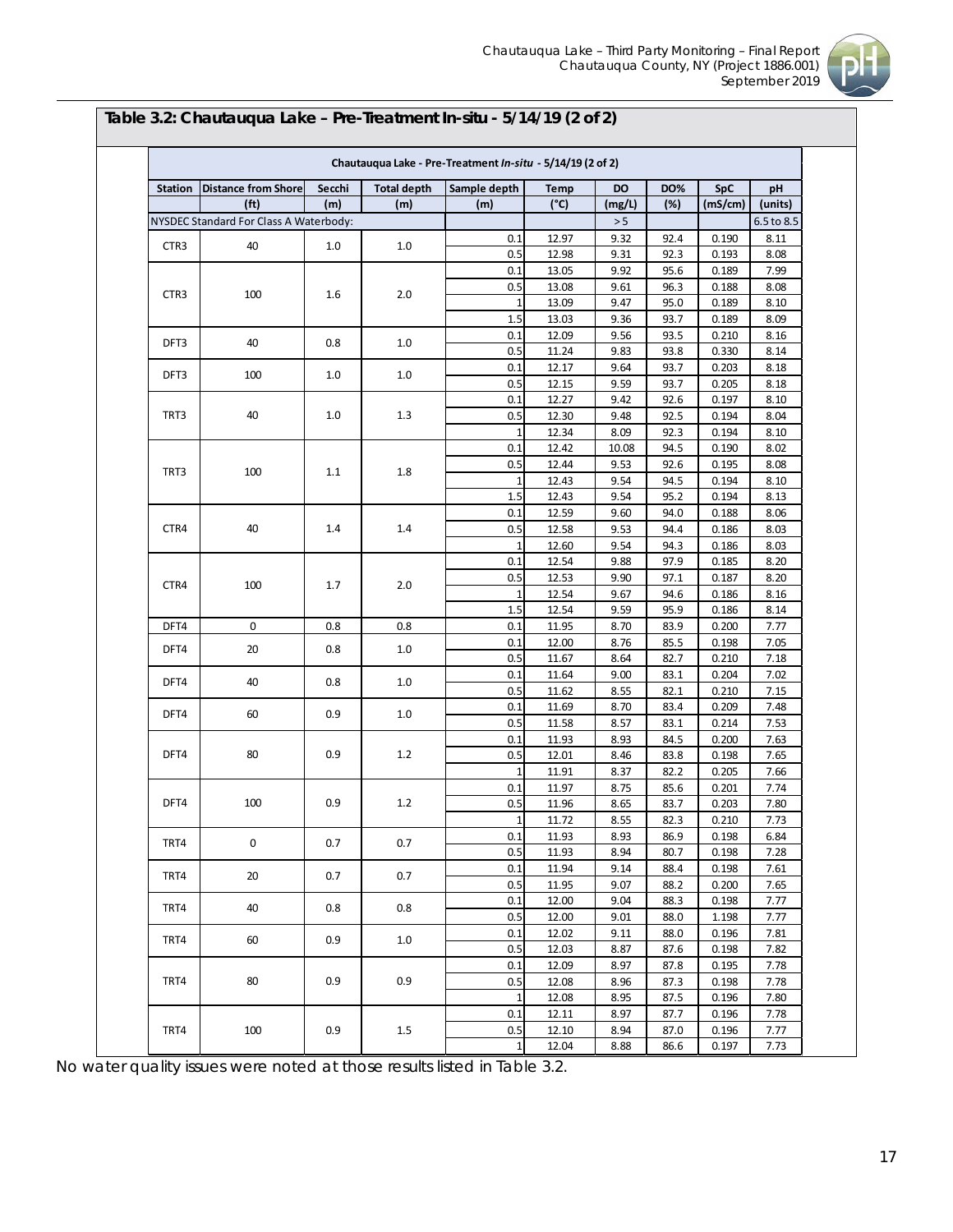

| Table 3.3: Chautauqua Lake - During-Treatment In-situ - 5/15/19 |                                        |        |                    |                  |             |           |            |            |            |  |
|-----------------------------------------------------------------|----------------------------------------|--------|--------------------|------------------|-------------|-----------|------------|------------|------------|--|
| Chautaugua Lake - During-Treatment In-situ - 5/15/19            |                                        |        |                    |                  |             |           |            |            |            |  |
| <b>Station</b>                                                  | Distance from Shorel                   | Secchi | <b>Total depth</b> | Sample depth     | <b>Temp</b> | <b>DO</b> | <b>DO%</b> | <b>SpC</b> | pH         |  |
|                                                                 | (f <sub>t</sub> )                      | (m)    | (m)                | (m)              | (°C)        | (mg/L)    | (%)        | (mS/cm)    | (units)    |  |
|                                                                 | NYSDEC Standard For Class A Waterbody: |        |                    |                  |             | > 5       |            |            | 6.5 to 8.5 |  |
|                                                                 |                                        |        |                    | 0.1              | 14.49       | 8.79      | 90.7       | 0.210      | 7.17       |  |
| TRT4                                                            | 100                                    | 0.6    | 0.6                | 0.5 <sub>l</sub> | 14.42       | 7.84      | 82.8       | 0.208      | 7.96       |  |
|                                                                 |                                        |        |                    |                  |             |           |            |            |            |  |

|                | Table 3.4: Chautauqua Lake - During-Treatment In-situ - 5/16/19<br>Chautauqua Lake - During-Treatment In-situ - 5/16/19 |               |                           |                     |                     |                     |                   |                       |               |      |  |  |  |  |
|----------------|-------------------------------------------------------------------------------------------------------------------------|---------------|---------------------------|---------------------|---------------------|---------------------|-------------------|-----------------------|---------------|------|--|--|--|--|
| <b>Station</b> | Distance from Shore<br>(f <sub>t</sub> )                                                                                | Secchi<br>(m) | <b>Total depth</b><br>(m) | Sample depth<br>(m) | <b>Temp</b><br>(°C) | <b>DO</b><br>(mg/L) | <b>DO%</b><br>(%) | <b>SpC</b><br>(mS/cm) | pH<br>(units) |      |  |  |  |  |
|                | NYSDEC Standard For Class A Waterbody:                                                                                  |               |                           | > 5                 |                     |                     | 6.5 to 8.5        |                       |               |      |  |  |  |  |
|                | 100                                                                                                                     |               |                           |                     | 0.1                 | 13.14               | 8.62              | 87.4                  | 0.186         | 7.88 |  |  |  |  |
| CTR4           |                                                                                                                         | 1.5           | 1.5                       | 0.5                 | 13.15               | 8.51                | 85.0              | 0.185                 | 7.88          |      |  |  |  |  |
|                |                                                                                                                         |               |                           |                     | 13.11               | 8.54                | 84.8              | 0.185                 | 7.84          |      |  |  |  |  |
|                |                                                                                                                         |               |                           | 0.1                 | 13.50               | 9.99                | 90.1              | 0.205                 | 6.67          |      |  |  |  |  |
| DFT4           | 100                                                                                                                     | 0.8           | 1.1                       | 0.5                 | 13.44               | 8.64                | 88.1              | 0.208                 | 6.87          |      |  |  |  |  |
|                |                                                                                                                         |               |                           |                     | 13.43               | 8.73                | 87.9              | 0.211                 | 7.10          |      |  |  |  |  |
|                |                                                                                                                         |               |                           | 0.1                 | 13.61               | 8.62                | 87.5              | 0.198                 | 7.69          |      |  |  |  |  |
| TRT4           | 100                                                                                                                     | 0.9           | 1.4                       | 0.5                 | 13.57               | 8.51                | 86.4              | 0.202                 | 7.68          |      |  |  |  |  |
|                |                                                                                                                         |               |                           |                     | 13.40               | 8.24                | 84.5              | 0.214                 | 7.70          |      |  |  |  |  |

|                  | Table 3.5: Chautauqua Lake - During-Treatment In-situ - 5/17/19 |        |                    |              |               |           |                |            |         |  |  |  |  |
|------------------|-----------------------------------------------------------------|--------|--------------------|--------------|---------------|-----------|----------------|------------|---------|--|--|--|--|
|                  | Chautauqua Lake - During-Treatment In-situ - 5/17/19            |        |                    |              |               |           |                |            |         |  |  |  |  |
| <b>Station</b>   | <b>Distance from Shorel</b>                                     | Secchi | <b>Total depth</b> | Sample depth | <b>Temp</b>   | <b>DO</b> | <b>DO%</b>     | <b>SpC</b> | pH      |  |  |  |  |
|                  | (f <sub>t</sub> )                                               | (m)    | (m)                | (m)          | $(^{\circ}C)$ | (mg/L)    | (%)            | (mS/cm)    | (units) |  |  |  |  |
|                  | NYSDEC Standard For Class A Waterbody:                          |        |                    | > 5          |               |           | $6.5$ to $8.5$ |            |         |  |  |  |  |
|                  | 100                                                             |        |                    | 0            | 15.36         | 8.49      | 88.8           | 0.193      | 6.70    |  |  |  |  |
| CTR <sub>3</sub> |                                                                 | 1.9    | 1.9                | 0.5          | 15.29         | 8.43      | 87.9           | 0.194      | 7.02    |  |  |  |  |
|                  |                                                                 |        |                    |              | 15.47         | 8.07      | 86.3           | 0.194      | 7.25    |  |  |  |  |
|                  |                                                                 |        |                    | 1.5          | 15.44         | 7.99      | 83.4           | 0.194      | 7.37    |  |  |  |  |
| DFT3             | 100                                                             | 1.0    | 1.0                | 0            | 15.31         | 9.01      | 96.2           | 0.212      | 7.47    |  |  |  |  |
|                  |                                                                 |        |                    | 0.5          | 15.18         | 9.15      | 95.1           | 0.224      | 7.95    |  |  |  |  |
|                  |                                                                 |        |                    | 0            | 15.30         | 9.47      | 99.6           | 0.199      | 8.11    |  |  |  |  |
| TRT3             |                                                                 |        |                    | 0.5          | 15.27         | 9.58      | 101.1          | 0.199      | 8.58    |  |  |  |  |
|                  | 100                                                             | 1.3    | 1.7                |              | 15.19         | 9.75      | 100.8          | 0.200      | 8.54    |  |  |  |  |
|                  |                                                                 |        |                    | 1.5          | 14.52         | 10.64     | 109.6          | 0.200      | 9.06    |  |  |  |  |
|                  |                                                                 |        |                    |              |               |           |                |            |         |  |  |  |  |

Slight exceedances for pH were noted at TRT3 during the treatment week.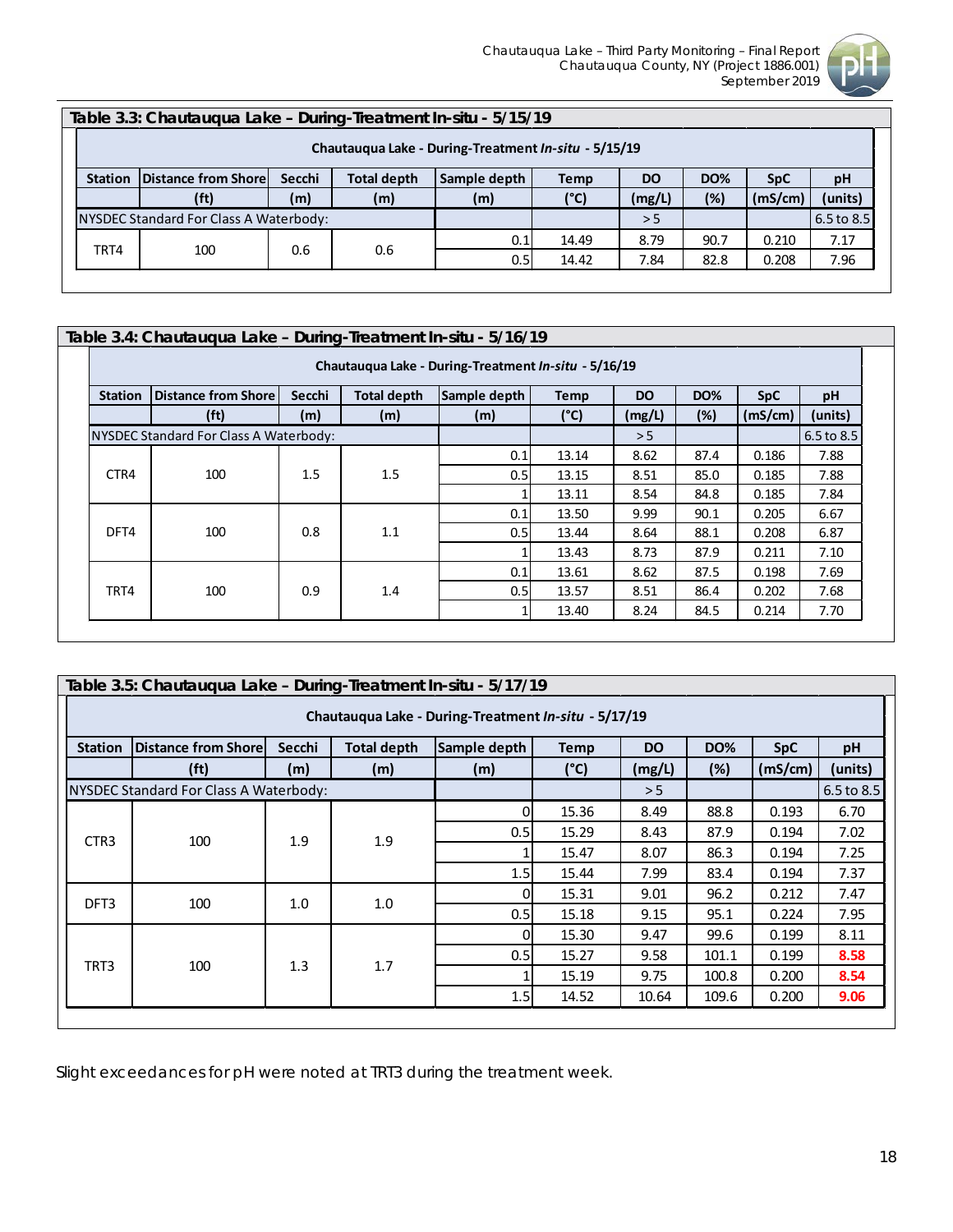

|                  | Table 3.6: Chautauqua Lake - Post-Treatment In-situ - 6/12/19 (1 of 2) |        |                    |                                                             |               |           |            |            |            |
|------------------|------------------------------------------------------------------------|--------|--------------------|-------------------------------------------------------------|---------------|-----------|------------|------------|------------|
|                  |                                                                        |        |                    | Chautauqua Lake - Post-Treatment In-situ - 6/12/19 (1 of 2) |               |           |            |            |            |
| <b>Station</b>   | <b>Distance from Shore</b>                                             | Secchi | <b>Total depth</b> | Sample depth                                                | <b>Temp</b>   | <b>DO</b> | <b>DO%</b> | <b>SpC</b> | pH         |
|                  | (f <sub>t</sub> )                                                      | (m)    | (m)                | (m)                                                         | $(^{\circ}C)$ | (mg/L)    | (%)        | (mS/cm)    | (units)    |
|                  | NYSDEC Standard For Class A Waterbody:                                 |        |                    |                                                             |               | $> 5$     |            |            | 6.5 to 8.5 |
| CTR1             | 40                                                                     | 0.9    | 0.9                | 0.1                                                         | 17.77         | 7.53      | 82.3       | 0.197      | 6.35       |
|                  |                                                                        |        |                    | 0.5                                                         | 17.75         | 7.47      | 81.6       | 0.196      | 6.36       |
| CTR1             | 100                                                                    | 0.9    | 0.9                | 0.1                                                         | 18.10         | 7.66      | 84.3       | 0.195      | 6.65       |
|                  |                                                                        |        |                    | 0.5                                                         | 18.09         | 7.58      | 83.4       | 0.195      | 6.47       |
| DFT1             | 40                                                                     | 1.0    | 1.0                | 0.1                                                         | 18.43         | 6.79      | 75.1       | 0.201      | 7.08       |
|                  |                                                                        |        |                    | 0.5                                                         | 18.43         | 6.19      | 68.6       | 0.199      | 7.06       |
|                  |                                                                        |        |                    | 0.1                                                         | 18.39         | 6.37      | 70.4       | 0.199      | 7.19       |
| DFT1             | 100                                                                    | 1.3    | 1.3                | 0.5                                                         | 18.40         | 6.16      | 68.0       | 0.199      | 7.13       |
|                  |                                                                        |        |                    | $1\vert$                                                    | 18.40         | 5.94      | 65.7       | 0.200      | 7.08       |
|                  |                                                                        |        | $1.2\,$            | 0.1                                                         | 18.92         | 7.49      | 83.7       | 0.202      | 7.51       |
| TRT1             | 40                                                                     | 1.2    |                    | 0.5                                                         | 18.94         | 7.53      | 84.3       | 0.201      | 7.43       |
|                  |                                                                        |        |                    | $\mathbf{1}$                                                | 18.93         | 7.54      | 84.3       | 0.201      | 7.54       |
|                  |                                                                        |        | 1.4                | 0.1                                                         | 18.95         | 7.64      | 85.5       | 0.200      | 7.53       |
| TRT1             | 100                                                                    | 1.4    |                    | 0.5                                                         | 18.95         | 7.48      | 83.7       | 0.202      | 7.47       |
|                  |                                                                        |        |                    | 1                                                           | 18.93         | 8.05      | 90.1       | 0.201      | 7.47       |
|                  |                                                                        |        |                    | 0.1                                                         | 21.20         | 8.45      | 98.9       | 0.201      | 7.61       |
| CTR <sub>2</sub> | 40                                                                     | $1.7$  | $1.7$              | 0.5                                                         | 21.13         | 8.41      | 98.3       | 0.202      | 7.58       |
| (TRT5)           |                                                                        |        |                    | $1\vert$                                                    | 21.14         | 8.51      | 99.5       | 0.201      | 7.58       |
|                  |                                                                        |        |                    | 1.5                                                         | 21.10         | 8.41      | 98.2       | 0.201      | 7.58       |
| DFT <sub>2</sub> | 40                                                                     | 0.7    | 0.7                | 0.1                                                         | 20.52         | 11.72     | 135.3      | 0.202      | 8.70       |
|                  |                                                                        |        |                    | 0.5                                                         | 20.24         | 13.21     | 151.7      | 0.203      | 8.96       |
| DFT <sub>2</sub> | 100                                                                    | 0.9    | 0.9                | 0.1                                                         | 20.08         | 10.55     | 120.7      | 0.207      | 7.94       |
|                  |                                                                        |        |                    | 0.5                                                         | 19.98         | 10.32     | 117.9      | 0.208      | 8.24       |
|                  |                                                                        |        |                    | 0.1                                                         | 19.63         | 8.15      | 92.4       | 0.201      | 6.70       |
| TRT2             | 40                                                                     | 0.8    | $1.4\,$            | 0.5                                                         | 19.69         | 8.28      | 94.0       | 0.201      | 6.94       |
|                  |                                                                        |        |                    | $1\vert$                                                    | 19.66         | 8.20      | 93.1       | 0.201      | 6.99       |
|                  |                                                                        |        |                    | 0.1                                                         | 19.57         | 8.40      | 91.9       | 0.202      | 6.74       |
| TRT2             | 100                                                                    | $1.2$  | $1.5\,$            | 0.5                                                         | 19.58         | 7.97      | 90.3       | 0.202      | 6.84       |
|                  |                                                                        |        |                    | $\mathbf{1}$                                                | 19.56         | 7.94      | 89.9       | 0.203      | 6.76       |

Slightly low pH values were noted at the control station (CTR1) post-treatment while slightly elevated values were noted at DFT2 (40') while those at DFT2 100' where within the range of 6.5 to 8.5.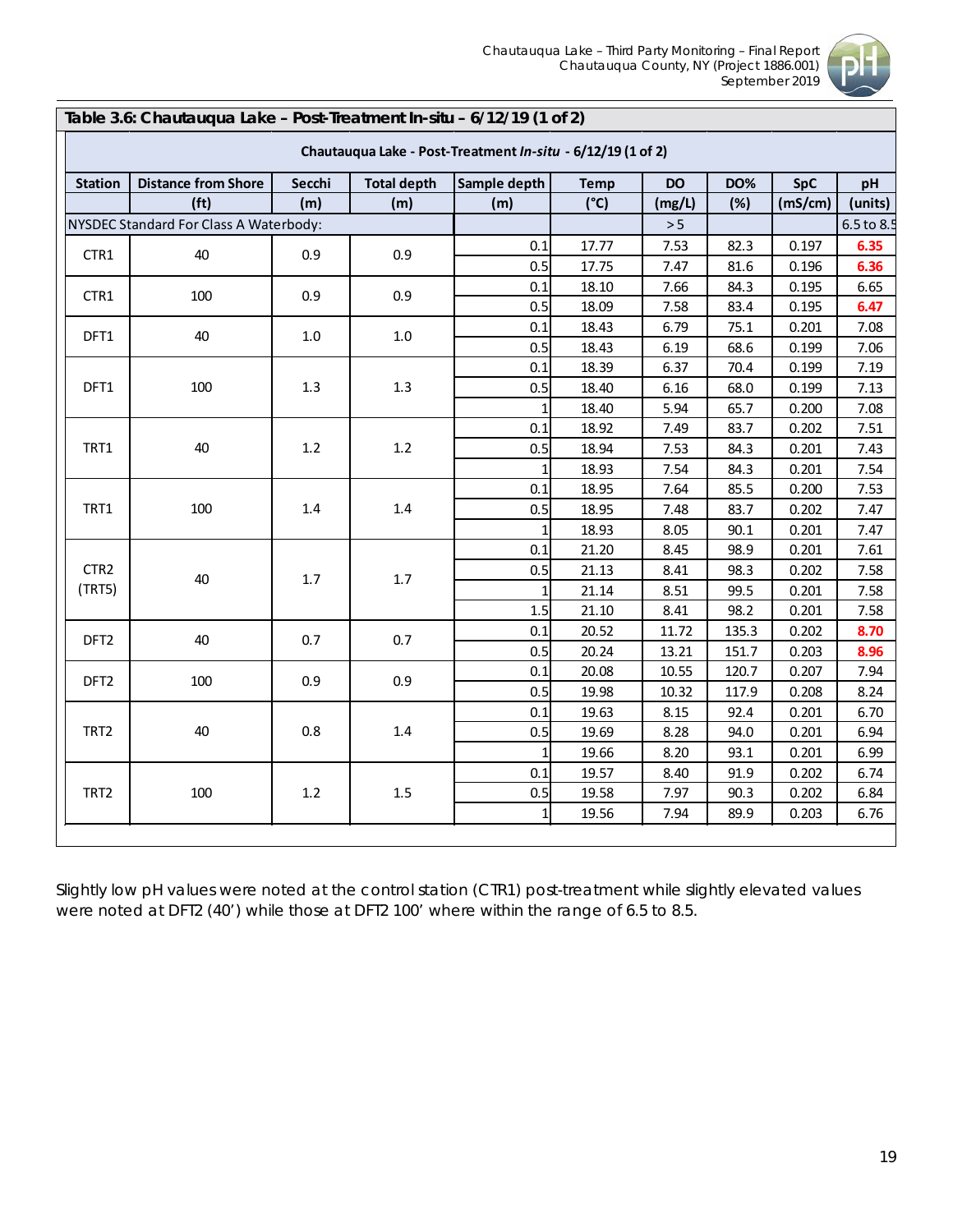

|                | Table 3.7: Chautauqua Lake - Post-Treatment In-situ - 6/12/19 (2 of 2) |         |                    |                                                             |               |           |            |            |            |  |  |  |  |
|----------------|------------------------------------------------------------------------|---------|--------------------|-------------------------------------------------------------|---------------|-----------|------------|------------|------------|--|--|--|--|
|                |                                                                        |         |                    | Chautauqua Lake - Post-Treatment In-situ - 6/12/19 (2 of 2) |               |           |            |            |            |  |  |  |  |
| <b>Station</b> | <b>Distance from Shore</b>                                             | Secchi  | <b>Total depth</b> | Sample depth                                                | <b>Temp</b>   | <b>DO</b> | <b>DO%</b> | <b>SpC</b> | рH         |  |  |  |  |
|                | (f <sub>t</sub> )                                                      | (m)     | (m)                | (m)                                                         | $(^{\circ}C)$ | (mg/L)    | (%)        | (mS/cm)    | (units)    |  |  |  |  |
|                | NYSDEC Standard For Class A Waterbody:                                 |         |                    |                                                             |               | $> 5$     |            |            | 6.5 to 8.5 |  |  |  |  |
|                |                                                                        |         |                    | 0.1                                                         | 20.86         | 8.75      | 101.9      | 0.201      | 7.88       |  |  |  |  |
| CTR3           | 40                                                                     | 1.1     | $1.1\,$            | 0.5                                                         | 20.85         | 8.58      | 99.7       | 0.201      | 7.87       |  |  |  |  |
|                |                                                                        |         |                    | $\mathbf{1}$                                                | 20.59         | 8.56      | 99.0       | 0.202      | 7.87       |  |  |  |  |
|                |                                                                        |         |                    | 0.1                                                         | 20.94         | 8.95      | 104.2      | 0.199      | 7.64       |  |  |  |  |
| CTR3           | 100                                                                    | 1.6     | 1.6                | 0.5                                                         | 20.53         | 8.95      | 103.4      | 0.200      | 7.64       |  |  |  |  |
|                |                                                                        |         |                    | $\mathbf 1$                                                 | 20.48         | 8.68      | 100.1      | 0.199      | 7.65       |  |  |  |  |
|                |                                                                        |         |                    | 1.5                                                         | 20.39         | 8.38      | 96.4       | 0.199      | 7.65       |  |  |  |  |
| DFT3           | 40                                                                     | 0.4     | 0.8                | 0.1                                                         | 21.00         | 7.73      | 90.1       | 0.201      | 7.05       |  |  |  |  |
|                |                                                                        |         |                    | 0.5                                                         | 19.51         | 8.49      | 96.1       | 0.357      | 7.05       |  |  |  |  |
| DFT3           | 100                                                                    | 0.5     | 0.8                | 0.1                                                         | 20.91         | 8.17      | 95.0       | 0.203      | 7.55       |  |  |  |  |
|                |                                                                        |         |                    | 0.5                                                         | 20.91         | 7.61      | 88.6       | 0.202      | 7.03       |  |  |  |  |
| TRT3           | 40                                                                     | 0.4     | $1.0\,$            | 0.1                                                         | 21.03         | 8.32      | 97.1       | 0.218      | 7.94       |  |  |  |  |
|                |                                                                        |         |                    | 0.5                                                         | 20.96         | 8.04      | 93.5       | 0.218      | 7.90       |  |  |  |  |
|                |                                                                        |         | $1.4\,$            | 0.1                                                         | 20.90         | 8.24      | 95.8       | 0.213      | 7.91       |  |  |  |  |
| TRT3           | 100                                                                    | 0.4     |                    | 0.5                                                         | 20.94         | 8.29      | 96.6       | 0.215      | 7.89       |  |  |  |  |
|                |                                                                        |         |                    | $\mathbf{1}$                                                | 20.91         | 8.04      | 93.6       | 0.214      | 7.91       |  |  |  |  |
| CTR4           | 40                                                                     | $1.0\,$ | $1.2$              | 0.1                                                         | 21.30         | 9.40      | 110.1      | 0.203      | 8.62       |  |  |  |  |
|                |                                                                        |         |                    | 0.5                                                         | 21.17         | 9.29      | 108.7      | 0.202      | 8.58       |  |  |  |  |
|                |                                                                        |         |                    | 0.1                                                         | 20.79         | 9.18      | 106.5      | 0.203      | 8.23       |  |  |  |  |
| CTR4           | 100                                                                    | $1.0\,$ | $1.5\,$            | 0.5                                                         | 20.91         | 9.02      | 104.8      | 0.203      | 8.30       |  |  |  |  |
|                |                                                                        |         |                    | $\mathbf{1}$                                                | 20.84         | 8.82      | 102.4      | 0.203      | 8.32       |  |  |  |  |
| DFT4           | 40                                                                     | 0.7     | 0.9                | $\overline{0}$                                              | 21.47         | 6.55      | 77.0       | 0.231      | 6.92       |  |  |  |  |
|                |                                                                        |         |                    | 0.5                                                         | 21.35         | 6.65      | 78.0       | 0.230      | 6.93       |  |  |  |  |
| DFT4           | 100                                                                    | 0.6     | $1.1\,$            | $\overline{0}$                                              | 21.27         | 7.12      | 83.5       | 0.227      | 6.97       |  |  |  |  |
|                |                                                                        |         |                    | 0.5                                                         | 21.30         | 6.90      | 80.9       | 0.227      | 6.76       |  |  |  |  |
|                |                                                                        |         |                    | $\overline{0}$                                              | 21.36         | 8.65      | 101.5      | 0.209      | 7.42       |  |  |  |  |
| TRT4           | 40                                                                     | 0.5     | 1.4                | 0.5                                                         | 21.35         | 8.50      | 99.8       | 0.210      | 7.52       |  |  |  |  |
|                |                                                                        |         |                    | $\mathbf{1}$                                                | 21.19         | 8.33      | 97.5       | 0.210      | 7.54       |  |  |  |  |
|                |                                                                        |         |                    | $\overline{0}$                                              | 20.99         | 8.14      | 94.8       | 0.209      | 7.83       |  |  |  |  |
| TRT4           | 100                                                                    | 0.5     | 1.5                | 0.5                                                         | 21.01         | 8.08      | 94.2       | 0.208      | 7.82       |  |  |  |  |
|                |                                                                        |         |                    | $\mathbf{1}$                                                | 21.04         | 8.09      | 94.3       | 0.208      | 7.84       |  |  |  |  |

Slightly elevated pH values were noted at the control station (CTR4) post-treatment. No strong trends were observed in the *in-situ* data when this data was compared between pre, during, and post-treatment.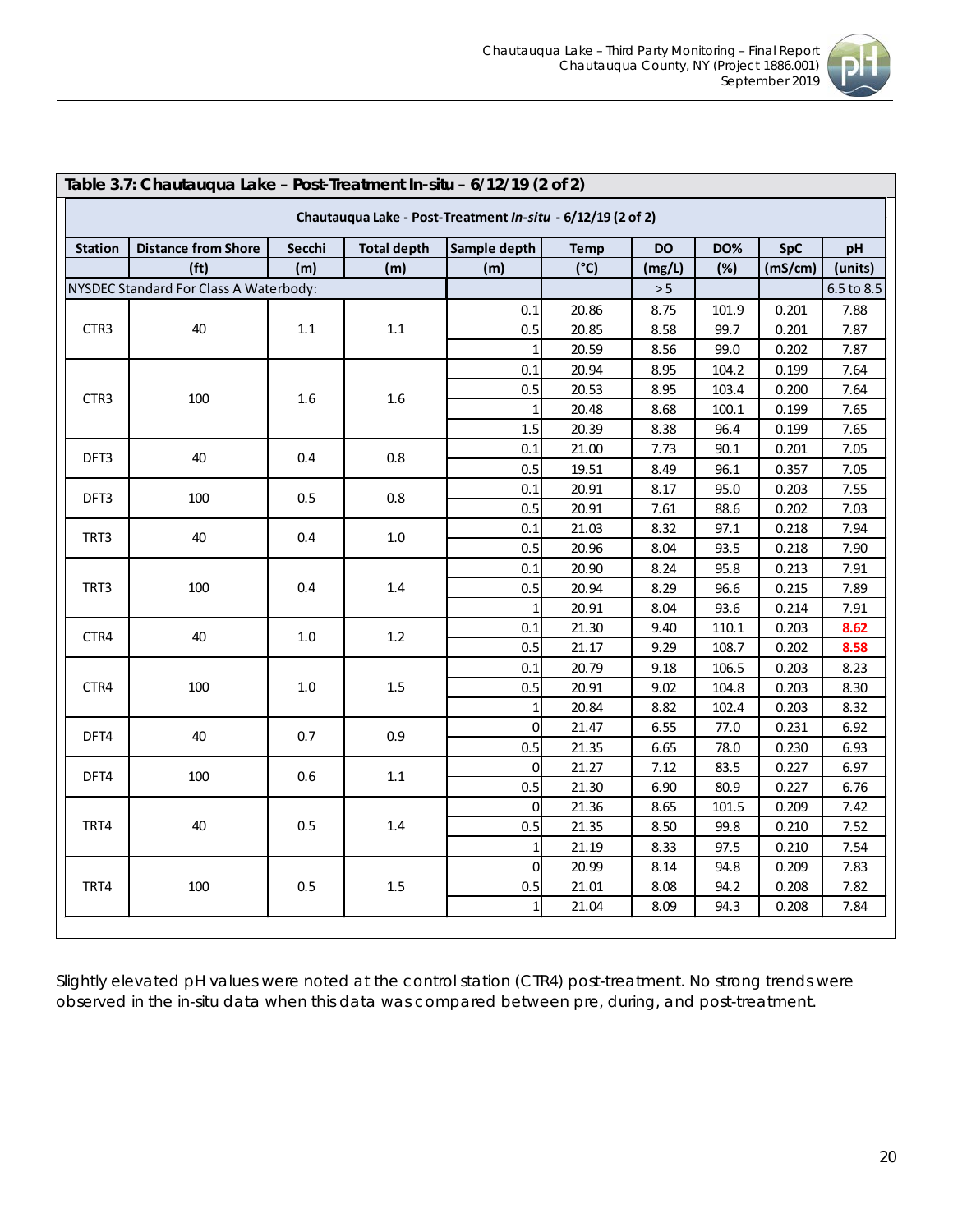

### <span id="page-21-0"></span>*3.2 DISCRETE CHEMICAL DATA*

The following Table (3.8) displays the chemical data collected by Princeton Hydro during the Pre-Treatment, near term Post-Treatment, and longer-term Post-Treatment events. Exceedances for consumptive use, as established by NYSDEC, of 50 ppb for both parameters are highlighted in red. Please see the note in Section 3.0 above regarding the use of the term "exceedance" in this report. Use restrictions were not lifted until after the 04 June 2019 sampling by Solitude. Final laboratory reports of all third-party data collected by Princeton Hydro are provided in Appendix II.

| Table 3.8: Chautauqua Lake - Pre- & Post-Treatment Chemical Data (Princeton Hydro) |                                                      |           |                          |           |           |                                                                                                                           |              |                    |                                                                                                                                    |                            |
|------------------------------------------------------------------------------------|------------------------------------------------------|-----------|--------------------------|-----------|-----------|---------------------------------------------------------------------------------------------------------------------------|--------------|--------------------|------------------------------------------------------------------------------------------------------------------------------------|----------------------------|
|                                                                                    |                                                      |           |                          |           |           |                                                                                                                           |              |                    |                                                                                                                                    |                            |
|                                                                                    |                                                      |           |                          |           |           | Chautauqua Lake - Pre- & Post-Treatment Chemical Data (Princeton Hydro)                                                   |              |                    |                                                                                                                                    |                            |
|                                                                                    |                                                      |           | $2,4$ D                  |           |           |                                                                                                                           |              | <b>Endothall</b>   |                                                                                                                                    |                            |
| <b>Station</b>                                                                     |                                                      |           | $ppb$ ( $\mu$ g/L)       |           |           |                                                                                                                           |              | $ppb$ ( $\mu$ g/L) |                                                                                                                                    |                            |
|                                                                                    |                                                      |           |                          |           |           | Pre-treatment   Post-Treatment (1-2 Days)   Post-treatment (7-14 Days)   Pre-treatment   Post-Treatment (1-2 Days)        |              |                    |                                                                                                                                    | Post-treatment (7-14 Days) |
|                                                                                    | 5/14/2019                                            | 5/16/2019 | 5/17/2019                | 5/21/2019 | 5/28/2019 | 5/14/2019                                                                                                                 | $5/16/2019*$ | 5/17/2019**        | $5/21/2019***$                                                                                                                     | 5/28/2019                  |
| CTR4                                                                               | ND < 0.2                                             | ND < 0.2  | $\overline{\phantom{a}}$ | 101.0     |           | ND < 9.0                                                                                                                  | ND < 9.0     |                    | 57.0                                                                                                                               |                            |
| DFT4                                                                               | ND < 0.2                                             | 57.7      | ۰                        | 69.6      |           | ND < 9.0                                                                                                                  | 16.0         |                    | 55.0                                                                                                                               |                            |
| DFT4 (Duplicate)                                                                   | ND < 0.2                                             | 47.2      | $\overline{\phantom{0}}$ | 60.8      |           | ND < 9.0                                                                                                                  | 14.0         |                    | Sample broken!                                                                                                                     |                            |
| TRT4                                                                               | ND < 0.2                                             | 183.0     |                          | 85.4      |           | ND < 9.0                                                                                                                  | 18.0         |                    | ND < 9.0                                                                                                                           |                            |
| CWD <sub>2</sub>                                                                   | 0.279                                                |           | ND < 0.2                 |           | ND < 0.2  | ND < 9.0                                                                                                                  |              | ND < 9.0           |                                                                                                                                    | ND < 9.0                   |
| <b>CUD</b>                                                                         | ND < 0.2                                             |           | ND < 0.2                 |           | ND < 0.2  | ND < 9.0                                                                                                                  |              | ND < 9.0           |                                                                                                                                    | Sample broken              |
|                                                                                    | NYSDEC Permit Consumptive Threshold of 50 ppb (ug/L) |           |                          |           |           |                                                                                                                           |              |                    | NYSDEC Permit Consumptive Threshold of 50 ppb (µg/L)                                                                               |                            |
|                                                                                    |                                                      |           |                          |           |           | Endothall recovery in LFB (32%) outside acceptable limit of 69-136%. Any results are potentially low biased.              |              |                    |                                                                                                                                    |                            |
| $***$                                                                              |                                                      |           |                          |           |           | Endothall recovery in the LFB (27%) was outside the acceptable limits of 69-136%. Any results are potentially low biased. |              |                    |                                                                                                                                    |                            |
| ***                                                                                |                                                      |           |                          |           |           |                                                                                                                           |              |                    | Endothall recovery in the MS at 100 µg/L (67%) was outside the accepted limits of 70-142%. Any results are potentially low biased. |                            |

Post-treatment exceedances of the 50 ppb threshold was noted at DFT4 and TRT4 on 16 May 2019 and at all inlake sites on 21 May 2019 for 2,4-D. Exceedances for endothall were noted on 21 May 2019 at CTR4 and DFT4 but not at the treatment location. The samples marked with \*, \*\*, and \*\*\* indicated that the matrix spike sample analyzed by the laboratory showed a recovery that was less than expected. As such, these samples may potentially be low-biased. Princeton Hydro did not measure exceedances for 2,4-D or endothall at the water intake locations.

Sampling data conducted by Solitude and the water service operators is hereby provided in Table 3.9.

|                  |               |       | Chautauqua Lake - Pre- & Post-Treatment Chemical Data (Solitude or PWS Operators) |       |               |        |                                                                       |  |
|------------------|---------------|-------|-----------------------------------------------------------------------------------|-------|---------------|--------|-----------------------------------------------------------------------|--|
|                  |               |       | $2.4-D$                                                                           |       |               |        | Endothall                                                             |  |
| <b>Station</b>   |               |       | $ppb$ ( $\mu$ g/L)                                                                |       |               |        | $ppb$ ( $\mu$ g/L)                                                    |  |
|                  | Pre-treatment |       | <b>Post-Treatment</b>                                                             |       | Pre-treatment |        | <b>Post-Treatment</b>                                                 |  |
|                  | 5/14/2019     |       | 5/22/2019 (+8 Days) 5/27 & 28/2019 (+13-14 Days) 6/4/2019 (+21 Days)              |       | 5/14/2019     |        | 5/22/2019 (+8 Days) 5/27 & 28/2019 (+13-14 Days) 6/14/2019 (+21 Days) |  |
| CUD              | < 2.5         | < 1.0 | < 2.5                                                                             |       | < 7           | < 20.0 | 7.36                                                                  |  |
| NB1              | < 2.5         |       | 8.2                                                                               |       | < 7           |        | $\lt$ 7                                                               |  |
| CWD <sub>2</sub> | < 2.5         | < 1.0 | < 2.5                                                                             |       | < 7           | < 20.0 | $\leq 7$                                                              |  |
| NB <sub>2</sub>  | < 2.5         |       | 56.0                                                                              | < 2.5 | < 7           |        | < 7                                                                   |  |
| CEL <sub>2</sub> |               |       | 108.1                                                                             | < 2.5 |               |        | 24.76                                                                 |  |
| 01               |               |       | 101.5                                                                             | < 2.5 |               |        | 31.28                                                                 |  |
| ELL3             |               |       | 3.2                                                                               |       |               |        | $\lt$ 7                                                               |  |
|                  |               |       | NYSDEC Permit Consumptive Threshold of 50 ppb (µg/L)                              |       |               |        | NYSDEC Permit Consumptive Threshold of 50 ppb (µg/L)                  |  |

Solitude noted exceedances for 2,4-D at NB2 (NB = North Basin), CEL2 (Cel = Celoron) and O1 (O = Outlet) during the 27-28 May 2019 events. NB2 was the location near the intake for Chautauqua Lake Estates (CWD#2), CEL2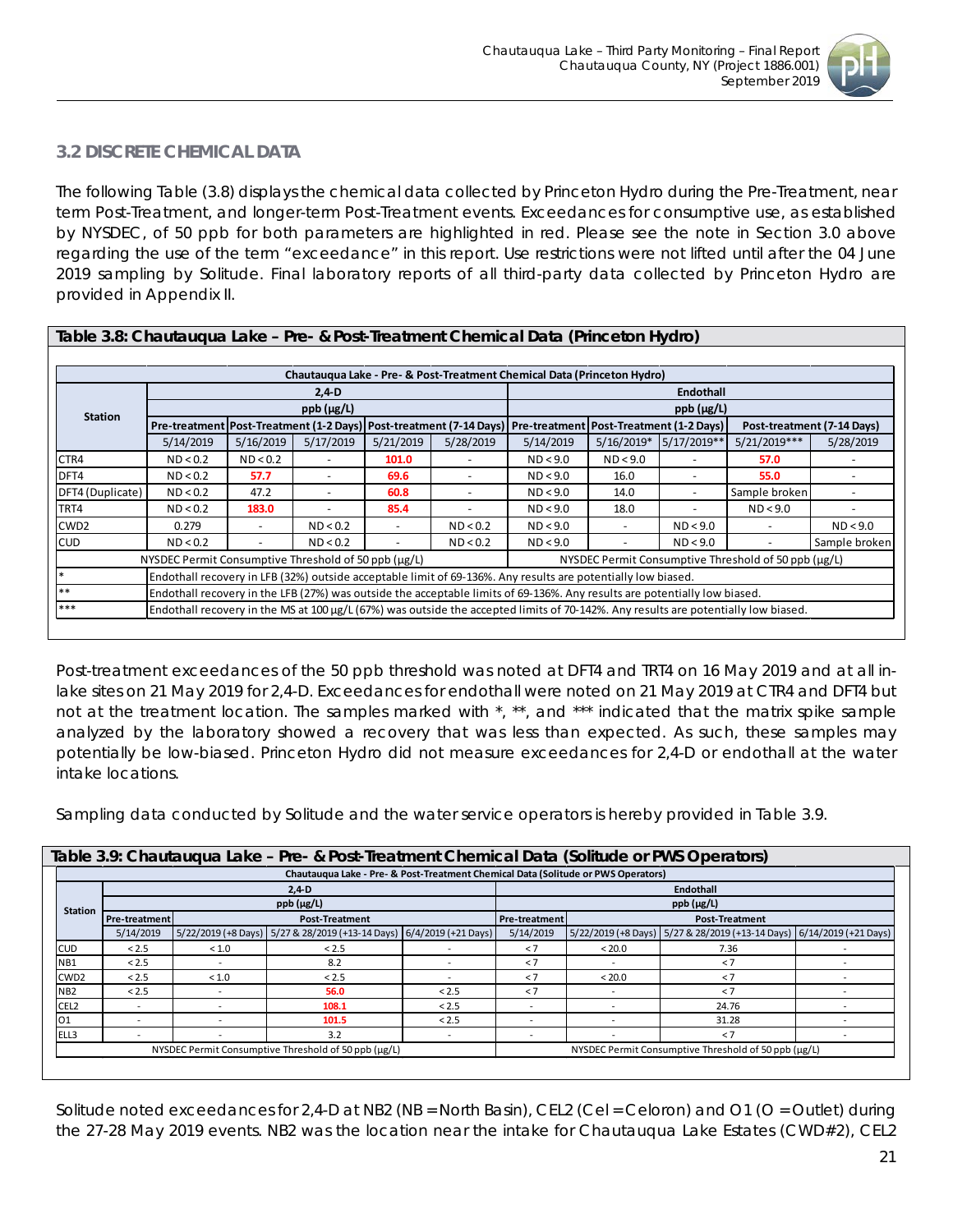

was in the general vicinity of TRT4, and O1 was in the general vicinity of DFT4. The exceedance at in-lake station NB2 was not corroborated by the raw (untreated) water sample collected from within the drinking water plant during the same time frame (CWD2 was ND < 0.2 ppb on 28 May 2019). An exceedance for 2,4-D at TRT4 (85.4 ppb) was noted on 21 May 2019 by Princeton Hydro, which increased to 108.1 ppb on 27-28 May 2019 based on sampling by Solitude. An exceedance of 2,4-D at 69.6 ppb was noted by Princeton Hydro on 21 May 2019 at DFT4, which also increased to 101.5 at O1 on 27-28 May 2019 based on sampling by Solitude.

# <span id="page-22-0"></span>*3.3 MACROPHYTE DATA*

The following Table (3.10) provides a species list of those species encountered during the macrophyte surveys and their associated coefficients of conservatism.

|                        | Table 3.10: Chautauqua Lake - Macrophyte Species List |                                     |
|------------------------|-------------------------------------------------------|-------------------------------------|
|                        | Chautauqua Lake - Macrophyte Species List             |                                     |
| <b>Common name</b>     | <b>Scientific Name</b>                                | <b>Coefficients of Conservatism</b> |
| Curly-Leaf Pondweed    | Potamogeton crispus                                   | 0                                   |
| <b>Small Pondweed</b>  | Potamogeton berchtoldii                               | 5                                   |
| Leafy Pondweed         | Potamogeton foliosus                                  | 4                                   |
| Sago Pondweed          | Stuckenia pectinata                                   | 3                                   |
| Eurasian Watermilfoil  | Myriophyllum spicatum                                 | 0                                   |
| Coontail               | Ceratophyllum demersum                                | 4                                   |
| Elodea                 | Elodea canadensis                                     | $\overline{2}$                      |
| <b>Water Stargrass</b> | Heteranthera dubia                                    | 4                                   |
| <b>Emergent grass</b>  | Un-identified                                         | N/A                                 |
| <b>Star Duckweed</b>   | Lemna trisulca                                        | 7                                   |
| White Waterlily        | Nymphaea odorata                                      | 4                                   |
| <b>Aquatic Moss</b>    | Fontinalis sp.                                        | N/A                                 |
| Chara                  | Chara sp.                                             | N/A                                 |
| <b>Tape Grass</b>      | Vallisneria americana                                 | 5                                   |
| <b>Slender Naiad</b>   | Najas flexilis                                        | 5                                   |
|                        |                                                       |                                     |

Tables 3.11 through 3.13 provide the pre-treatment macrophyte speciation and relative density data while Table 3.14 provides the pre-treatment macrophyte biomass data for a random quadrat along each transect. Pretreatment macrophyte data were collected on 14 May 2019.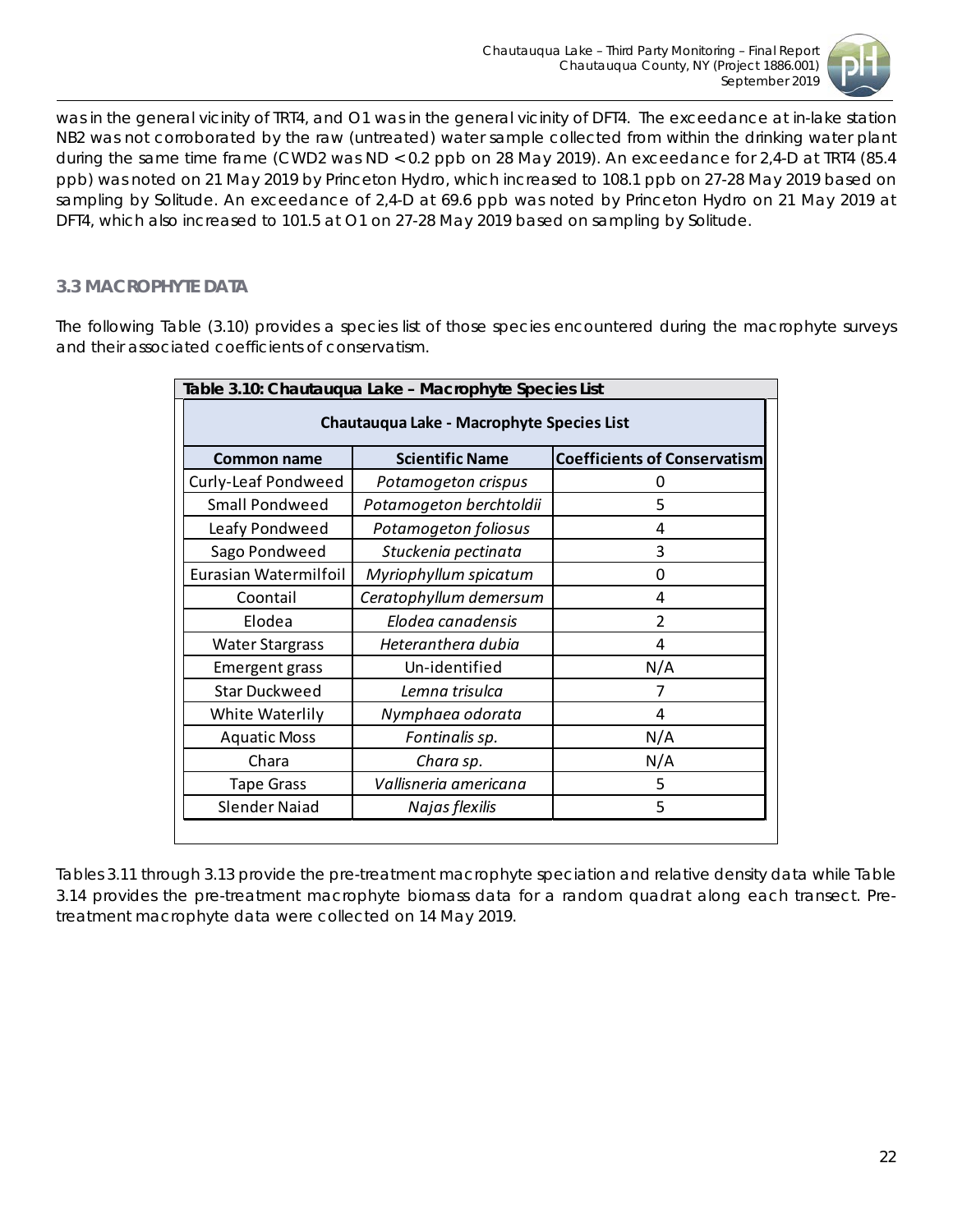

| Site        | Distance<br>(Ft.) | Rake Toss                                                                                                       | Overall<br>Density | Curly-leaf Pondweed | Eurasian Watermilfoil   | Coontail | Star Duckweed | Sago Pondweed | Elodea      | White Waterlily | Aquatic Moss | Small Pondweed | Leafy Pondweed | Water Stargrass | Unknown Emergent<br>Grass Species | Charaalgae | Tape Grass | Slender Naiad |
|-------------|-------------------|-----------------------------------------------------------------------------------------------------------------|--------------------|---------------------|-------------------------|----------|---------------|---------------|-------------|-----------------|--------------|----------------|----------------|-----------------|-----------------------------------|------------|------------|---------------|
| CTR1        | $\mathbf 0$       | $\mathbf 1$                                                                                                     | <b>NP</b>          |                     |                         |          |               |               |             |                 |              |                |                |                 |                                   |            |            |               |
| CTR1        | $\pmb{0}$         | $\mathbf 2$                                                                                                     | $\mathsf T$        |                     |                         |          |               |               |             |                 |              | $\mathsf T$    |                |                 |                                   |            |            |               |
| CTR1        | 20                | $\,$ 1                                                                                                          | $\mathsf T$        |                     |                         |          |               |               |             |                 |              | $\sf T$        |                |                 |                                   |            |            |               |
| CTR1        | 20                | $\overline{2}$                                                                                                  | <b>NP</b>          |                     |                         |          |               |               |             |                 |              |                |                |                 |                                   |            |            |               |
| CTR1        | 40                | $\mathbf 1$                                                                                                     | $\mathsf T$        |                     |                         |          |               |               |             |                 |              | $\mathsf T$    |                |                 |                                   |            |            |               |
| CTR1        | 40                | $\overline{2}$                                                                                                  | $\mathsf T$        |                     |                         |          |               |               |             |                 |              | $\sf T$        |                |                 |                                   |            |            |               |
| CTR1        | 60                | $\mathbf 1$                                                                                                     | <b>NP</b>          |                     |                         |          |               |               |             |                 |              |                |                |                 |                                   |            |            |               |
|             | 60                | $\mathbf 2$                                                                                                     | <b>NP</b>          |                     |                         |          |               |               |             |                 |              |                |                |                 |                                   |            |            |               |
| CTR1        |                   |                                                                                                                 |                    |                     |                         |          |               |               |             |                 |              |                |                |                 |                                   |            |            |               |
| CTR1        | $80\,$            | $\,$ 1                                                                                                          | <b>NP</b>          |                     |                         |          |               |               |             |                 |              |                |                |                 |                                   |            |            |               |
| CTR1        | 80                | $\mathbf 2$                                                                                                     | <b>NP</b>          |                     |                         |          |               |               |             |                 |              |                |                |                 |                                   |            |            |               |
| CTR1        | 100               | $1\,$                                                                                                           | <b>NP</b>          |                     |                         |          |               |               |             |                 |              |                |                |                 |                                   |            |            |               |
| CTR1        | 100               | $\overline{2}$                                                                                                  | $\mathsf T$        |                     | $\mathsf T$             |          |               |               |             |                 |              |                |                |                 |                                   |            |            |               |
| CTR2 (TRT5) | $\mathsf 0$       | $\mathbf{1}$                                                                                                    | $\mathsf T$        | $\mathsf T$         |                         |          |               |               |             |                 |              |                |                |                 |                                   |            |            |               |
| CTR2 (TRT5) | $\pmb{0}$         | $\sqrt{2}$                                                                                                      | <b>NP</b>          |                     |                         |          |               |               |             |                 |              |                |                |                 |                                   |            |            |               |
| CTR2 (TRT5) | 20                | $\mathbf 1$                                                                                                     | $\mathsf T$        | $\mathsf T$         |                         |          |               |               |             |                 |              |                |                |                 |                                   |            |            |               |
| CTR2 (TRT5) | 20                | $\mathbf 2$                                                                                                     | NP                 |                     |                         |          |               |               |             |                 |              |                |                |                 |                                   |            |            |               |
| CTR2 (TRT5) | 40                | $\,$ 1                                                                                                          | S                  | S                   |                         |          |               |               |             |                 |              |                |                |                 |                                   |            |            |               |
| CTR2 (TRT5) | 40                | $\mathbf 2$                                                                                                     | $\mathsf T$        | $\mathsf T$         |                         |          |               |               |             |                 |              |                |                |                 |                                   |            |            |               |
| CTR2 (TRT5) | 60                | $\,$ 1                                                                                                          | S                  | $\sf S$             |                         |          |               |               |             |                 |              |                |                |                 |                                   |            |            |               |
| CTR2 (TRT5) | 60                | $\overline{2}$                                                                                                  | S                  | $\sf S$             |                         |          |               |               |             |                 |              |                |                |                 |                                   |            |            |               |
| CTR2 (TRT5) | $80\,$            | $\,$ 1 $\,$                                                                                                     | $\sf S$            | $\sf S$             |                         |          |               |               |             |                 |              |                |                |                 |                                   |            |            |               |
| CTR2 (TRT5) | 80                | $\mathbf 2$                                                                                                     | M                  | M                   |                         |          |               |               |             |                 |              |                |                |                 |                                   |            |            |               |
| CTR2 (TRT5) | 100               | $\mathbf 1$                                                                                                     | S                  | $\sf S$             |                         |          |               |               |             |                 |              |                |                |                 |                                   |            |            |               |
| CTR2 (TRT5) | 100               | $\mathbf 2$                                                                                                     | M                  | M                   |                         |          |               |               |             |                 |              |                |                |                 |                                   |            |            |               |
| CTR3        | $\pmb{0}$         | $\,1\,$                                                                                                         | $\mathsf T$        |                     | $\mathsf T$             |          |               |               |             |                 |              |                |                |                 |                                   |            |            |               |
| CTR3        | 0                 | $\overline{2}$                                                                                                  | <b>NP</b>          |                     |                         |          |               |               |             |                 |              |                |                |                 |                                   |            |            |               |
| CTR3        | 20                | $\mathbf 1$                                                                                                     | <b>NP</b>          |                     |                         |          |               |               |             |                 |              |                |                |                 |                                   |            |            |               |
| CTR3        | 20                | $\mathbf 2$                                                                                                     | <b>NP</b>          |                     |                         |          |               |               |             |                 |              |                |                |                 |                                   |            |            |               |
| CTR3        | 40                | $\,$ 1                                                                                                          | <b>NP</b>          |                     |                         |          |               |               |             |                 |              |                |                |                 |                                   |            |            |               |
| CTR3        | 40                | $\overline{2}$                                                                                                  | $\mathsf T$        |                     | $\mathsf T$             |          |               |               |             |                 |              |                |                |                 |                                   |            |            |               |
| CTR3        | 60                | $\,$ 1 $\,$                                                                                                     | $\mathsf T$        |                     | $\mathsf T$             |          |               |               |             |                 |              |                |                |                 |                                   |            |            |               |
| CTR3        | 60                | $\overline{2}$                                                                                                  | $\mathsf T$        |                     | $\mathsf T$             |          |               |               |             |                 |              |                |                |                 |                                   |            |            |               |
| CTR3        | 80                | $\mathbf{1}$                                                                                                    | S                  |                     | S                       |          |               |               |             |                 |              |                |                |                 |                                   |            |            |               |
|             | 80                | $\sqrt{2}$                                                                                                      | $\sf S$            |                     | $\overline{\mathsf{S}}$ |          |               |               |             |                 |              |                |                |                 |                                   |            |            |               |
| CTR3        |                   |                                                                                                                 | $\mathsf T$        |                     |                         |          |               |               |             |                 |              |                |                |                 |                                   |            |            |               |
| CTR3        | 100               | $\mathbf 1$                                                                                                     | $\top$             |                     | $\mathsf T$             |          |               |               |             |                 |              |                |                |                 |                                   |            |            |               |
| CTR4        | $\pmb{0}$         | $\,$ 1                                                                                                          |                    | $\mathsf T$         |                         |          |               |               | $\mathsf T$ |                 |              |                |                |                 |                                   |            |            |               |
| CTR4        | $\pmb{0}$         | $\overline{2}$                                                                                                  | $\mathsf T$        | $\mathsf T$         |                         |          |               |               |             |                 |              |                |                |                 |                                   |            |            |               |
| CTR4        | 20                | $\,1\,$                                                                                                         | $\sf T$            |                     |                         |          |               |               |             |                 |              | $\sf T$        |                |                 |                                   |            |            |               |
| CTR4        | 20                | $\mathbf 2$                                                                                                     | $\mathsf T$        | $\mathsf T$         |                         |          |               |               |             |                 |              |                |                |                 |                                   |            |            |               |
| CTR4        | 40                | $\,$ 1                                                                                                          | $\mathsf T$        | $\mathsf T$         |                         |          |               |               |             |                 |              |                |                |                 |                                   |            |            |               |
| CTR4        | 40                | $\mathbf 2$                                                                                                     | $\mathsf T$        | $\mathsf T$         |                         |          |               |               |             |                 |              |                |                |                 |                                   |            |            |               |
| CTR4        | 60                | $\,1\,$                                                                                                         | $\sf S$            | ${\sf S}$           |                         |          |               |               |             |                 |              |                |                |                 |                                   |            |            |               |
| CTR4        | 60                | $\overline{2}$                                                                                                  | $\mathsf T$        | $\mathsf T$         |                         |          |               |               |             |                 |              |                |                |                 |                                   |            |            |               |
| CTR4        | 80                | $1\,$                                                                                                           | S                  | S                   |                         |          |               |               |             |                 |              |                |                |                 |                                   |            |            |               |
| CTR4        | 80                | $\mathbf 2$                                                                                                     | S                  | $\sf S$             |                         |          |               |               |             |                 |              |                |                |                 |                                   |            |            |               |
| CTR4        | 100               | $\,$ 1                                                                                                          | S                  | S                   |                         |          |               |               |             |                 |              |                |                |                 |                                   |            |            |               |
| CTR4        | 100               | $\mathbf 2$                                                                                                     | S                  | S                   |                         |          |               |               |             |                 |              |                |                |                 |                                   |            |            |               |
|             |                   | "NP" = No plants sampled, "T" = Trace (25%), "S" = Sparse (50%), "M" = Moderate (75%-100%), "D" = Dense (>100%) |                    |                     |                         |          |               |               |             |                 |              |                |                |                 |                                   |            |            |               |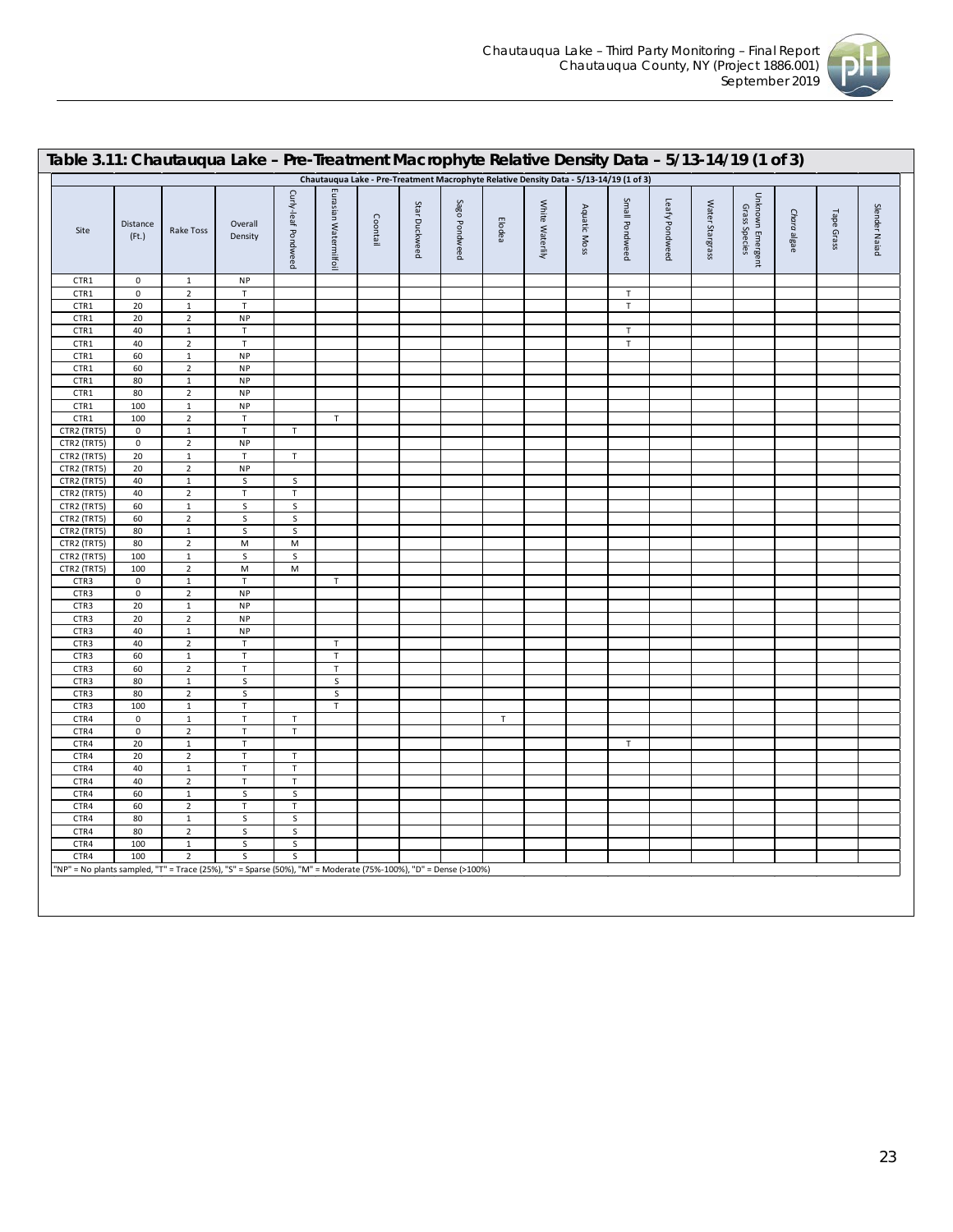

|                                      |                            |                                | Table 3.12: Chautauqua Lake - Pre-Treatment Macrophyte Relative Density Data (2 of 3)                           |                     |                       |                   |               |               |                                                                                        |                 |              |                |                |                 |                                   |             |            |               |
|--------------------------------------|----------------------------|--------------------------------|-----------------------------------------------------------------------------------------------------------------|---------------------|-----------------------|-------------------|---------------|---------------|----------------------------------------------------------------------------------------|-----------------|--------------|----------------|----------------|-----------------|-----------------------------------|-------------|------------|---------------|
|                                      |                            |                                |                                                                                                                 |                     |                       |                   |               |               | Chautauqua Lake - Pre-Treatment Macrophyte Relative Density Data - 5/13-14/19 (2 of 3) |                 |              |                |                |                 |                                   |             |            |               |
| Site                                 | Distance<br>(Ft.)          | Rake Toss                      | Overall<br>Density                                                                                              | Curly-leaf Pondweed | Eurasian Watermilfoil | Coontail          | Star Duckweed | Sago Pondweed | Elodea                                                                                 | White Waterlily | Aquatic Moss | Small Pondweed | Leafy Pondweed | Water Stargrass | Unknown Emergent<br>Grass Species | Chara algae | Tape Grass | Slender Naiad |
| DFT1                                 | 0                          | $\mathbf{1}$                   | S                                                                                                               | $\mathsf T$         |                       |                   |               |               | S                                                                                      |                 |              |                |                |                 |                                   |             |            |               |
| DFT1                                 | $\mathbf 0$                | $\overline{2}$                 | S                                                                                                               | $\top$              |                       |                   |               |               | S                                                                                      |                 |              |                |                |                 |                                   |             |            |               |
| DFT1<br>DFT1                         | 20<br>20                   | $\mathbf{1}$<br>$\overline{2}$ | S<br>S                                                                                                          | $\sf T$<br>$\sf S$  |                       | T                 |               |               | S                                                                                      |                 |              |                |                |                 |                                   |             |            |               |
| DFT1                                 | 40                         | $\mathbf 1$                    | $\sf S$                                                                                                         | $\sf S$             |                       | $\mathsf T$       |               |               |                                                                                        |                 |              |                |                |                 |                                   |             |            |               |
| DFT1                                 | 40                         | $\overline{2}$                 | S                                                                                                               | S                   |                       |                   |               |               | $\mathsf T$                                                                            |                 |              |                |                |                 |                                   |             |            |               |
| DFT1                                 | 60                         | $\mathbf{1}$                   | ${\sf M}$                                                                                                       | $\sf T$             |                       | $\top$            |               |               | M                                                                                      |                 |              |                |                |                 |                                   |             |            |               |
| DFT1<br>DFT1                         | 60<br>80                   | $\overline{2}$<br>$\mathbf{1}$ | S<br>M                                                                                                          | $\mathsf T$         |                       | $\top$<br>S       |               |               | S<br>S                                                                                 |                 |              |                |                |                 |                                   |             |            |               |
| DFT1                                 | 80                         | $\overline{2}$                 | $\mathsf{T}$                                                                                                    | T                   |                       |                   |               |               | Τ                                                                                      |                 |              |                |                |                 |                                   |             |            |               |
| DFT1                                 | 100                        | $\mathbf{1}$                   | M                                                                                                               | $\mathsf T$         |                       | S                 |               |               | S                                                                                      |                 |              |                |                |                 |                                   |             |            |               |
| DFT1                                 | 100                        | $\overline{2}$                 | $\sf S$                                                                                                         | $\sf S$             |                       | $\sf T$           |               |               | $\mathsf T$                                                                            |                 |              |                |                |                 |                                   |             |            |               |
| DFT <sub>2</sub>                     | $\pmb{0}$                  | $\mathbf{1}$                   | S                                                                                                               | $\sf T$             |                       | $\top$            |               |               | $\sf S$                                                                                |                 |              |                |                |                 |                                   |             |            |               |
| DFT <sub>2</sub><br>DFT <sub>2</sub> | $\pmb{0}$<br>20            | $\overline{2}$<br>$\mathbf{1}$ | $\sf S$<br>S                                                                                                    | $\sf T$<br>$\sf T$  |                       |                   |               |               | S<br>S                                                                                 |                 |              |                |                |                 |                                   |             |            |               |
| DFT <sub>2</sub>                     | 20                         | $\overline{2}$                 | S                                                                                                               | $\mathsf{T}$        |                       |                   |               |               | S                                                                                      |                 |              |                |                |                 |                                   |             |            |               |
| DFT <sub>2</sub>                     | 40                         | $\mathbf 1$                    | S                                                                                                               |                     |                       | S                 |               |               | $\sf S$                                                                                |                 |              |                |                |                 |                                   |             |            |               |
| DFT <sub>2</sub>                     | 40                         | $\overline{2}$                 | $\sf S$                                                                                                         |                     |                       |                   |               |               | S                                                                                      |                 |              |                |                | S               |                                   |             |            |               |
| DFT <sub>2</sub>                     | 60                         | $\mathbf{1}$                   | S                                                                                                               |                     |                       |                   |               |               | S                                                                                      |                 |              |                |                | $\sf S$         |                                   |             |            |               |
| DFT <sub>2</sub><br>DFT <sub>2</sub> | 60<br>80                   | $\overline{2}$<br>1            | S<br>S                                                                                                          |                     | $\mathsf{T}$          | $\mathsf T$       |               |               | $\sf S$<br>S                                                                           |                 |              |                |                | $\sf S$         |                                   |             |            |               |
| DFT <sub>2</sub>                     | 80                         | $\overline{2}$                 | $\top$                                                                                                          | $\mathsf T$         |                       | $\top$            |               |               | $\mathsf T$                                                                            |                 |              |                |                |                 |                                   |             |            |               |
| DFT <sub>2</sub>                     | 100                        | $\mathbf{1}$                   | M                                                                                                               | $\mathsf T$         |                       |                   |               |               | S                                                                                      |                 |              |                |                |                 | S                                 |             |            |               |
| DFT <sub>2</sub>                     | 100                        | $\mathbf 2$                    | NP                                                                                                              |                     |                       |                   |               |               |                                                                                        |                 |              |                |                |                 |                                   |             |            |               |
| DFT3<br>DFT3                         | $\mathbf 0$<br>$\mathbf 0$ | $\mathbf 1$<br>$\overline{2}$  | D<br>$\sf S$                                                                                                    | S                   | S                     | S<br>$\mathsf T$  |               |               | S<br>$\mathsf T$                                                                       |                 |              |                |                | M<br>S          |                                   |             |            |               |
| DFT3                                 | 20                         | $\mathbf 1$                    | $\sf S$                                                                                                         | $\mathsf T$         |                       | $\top$            |               |               | $\top$                                                                                 |                 |              |                |                | $\sf S$         |                                   |             |            |               |
| DFT3                                 | 20                         | $\overline{2}$                 | $\sf S$                                                                                                         |                     |                       |                   |               |               |                                                                                        |                 |              |                |                | S               |                                   |             |            |               |
| DFT3                                 | 40                         | $\mathbf{1}$                   | S                                                                                                               |                     | $\mathsf T$           | $\top$            |               |               | T                                                                                      |                 |              |                |                | S               |                                   |             |            |               |
| DFT3                                 | 40                         | $\overline{2}$                 | $\sf S$                                                                                                         |                     | $\mathsf T$           | $\top$            |               |               |                                                                                        |                 |              |                |                | $\sf S$         |                                   |             |            |               |
| DFT3<br>DFT3                         | 60<br>60                   | $\mathbf 1$<br>$\overline{2}$  | $\sf S$<br>$\sf S$                                                                                              | т<br>$\mathsf T$    | T                     | $\sf T$<br>$\top$ |               |               | T<br>$\mathsf T$                                                                       |                 |              |                |                | $\sf S$<br>S    |                                   |             |            |               |
| DFT3                                 | 80                         | $\mathbf{1}$                   | S                                                                                                               |                     |                       | $\top$            |               |               | $\mathsf T$                                                                            |                 |              |                |                | S               |                                   |             |            |               |
| DFT3                                 | 80                         | $\overline{2}$                 | $\sf S$                                                                                                         |                     | $\top$                | $\top$            |               |               | $\top$                                                                                 |                 |              |                |                | S               |                                   |             |            |               |
| DFT3                                 | 100                        | $\mathbf{1}$                   | $\sf S$                                                                                                         |                     |                       | $\top$            |               |               | Τ                                                                                      |                 |              |                |                | S               |                                   |             |            |               |
| DFT3                                 | 100                        | $\overline{2}$                 | S                                                                                                               |                     |                       | S                 |               |               | T                                                                                      |                 |              |                |                | S               |                                   |             |            |               |
| DFT4<br>DFT4                         | 0<br>$\mathbf 0$           | $\mathbf{1}$<br>$\overline{2}$ | <b>NP</b><br><b>NP</b>                                                                                          |                     |                       |                   |               |               |                                                                                        |                 |              |                |                |                 |                                   |             |            |               |
| DFT4                                 | 20                         | $\mathbf{1}$                   | <b>NP</b>                                                                                                       |                     |                       |                   |               |               |                                                                                        |                 |              |                |                |                 |                                   |             |            |               |
| DFT4                                 | 20                         | $\overline{2}$                 | T                                                                                                               | Τ                   |                       |                   |               |               |                                                                                        |                 |              |                |                |                 |                                   |             |            |               |
| DFT4                                 | 40                         | $\mathbf{1}$                   | <b>NP</b>                                                                                                       |                     |                       |                   |               |               |                                                                                        |                 |              |                |                |                 |                                   |             |            |               |
| DFT4                                 | 40                         | $\overline{2}$                 | T                                                                                                               |                     |                       | T                 |               |               |                                                                                        |                 |              |                |                |                 |                                   |             |            |               |
| DFT4<br>DFT4                         | 60<br>60                   | $\mathbf{1}$<br>$\overline{2}$ | <b>NP</b><br>T                                                                                                  |                     |                       | T                 |               |               |                                                                                        |                 |              |                |                |                 |                                   |             |            |               |
| DFT4                                 | 80                         | $\mathbf{1}$                   | $\mathsf T$                                                                                                     | T                   | $\top$                |                   |               |               |                                                                                        |                 |              |                |                |                 |                                   |             |            |               |
| DFT4                                 | 80                         | $\overline{2}$                 | T                                                                                                               | $\top$              |                       |                   |               |               |                                                                                        |                 |              |                |                |                 |                                   |             |            |               |
| DFT4                                 | 100                        | $\mathbf{1}$                   | T                                                                                                               |                     |                       | T                 |               |               | $\mathsf T$                                                                            |                 |              | T              |                |                 |                                   |             |            |               |
| DFT4                                 | 100                        | $\overline{2}$                 | T                                                                                                               | $\mathsf{T}$        |                       |                   |               |               |                                                                                        |                 |              | $\top$         |                |                 |                                   |             |            |               |
|                                      |                            |                                | "NP" = No plants sampled, "T" = Trace (25%), "S" = Sparse (50%), "M" = Moderate (75%-100%), "D" = Dense (>100%) |                     |                       |                   |               |               |                                                                                        |                 |              |                |                |                 |                                   |             |            |               |
|                                      |                            |                                |                                                                                                                 |                     |                       |                   |               |               |                                                                                        |                 |              |                |                |                 |                                   |             |            |               |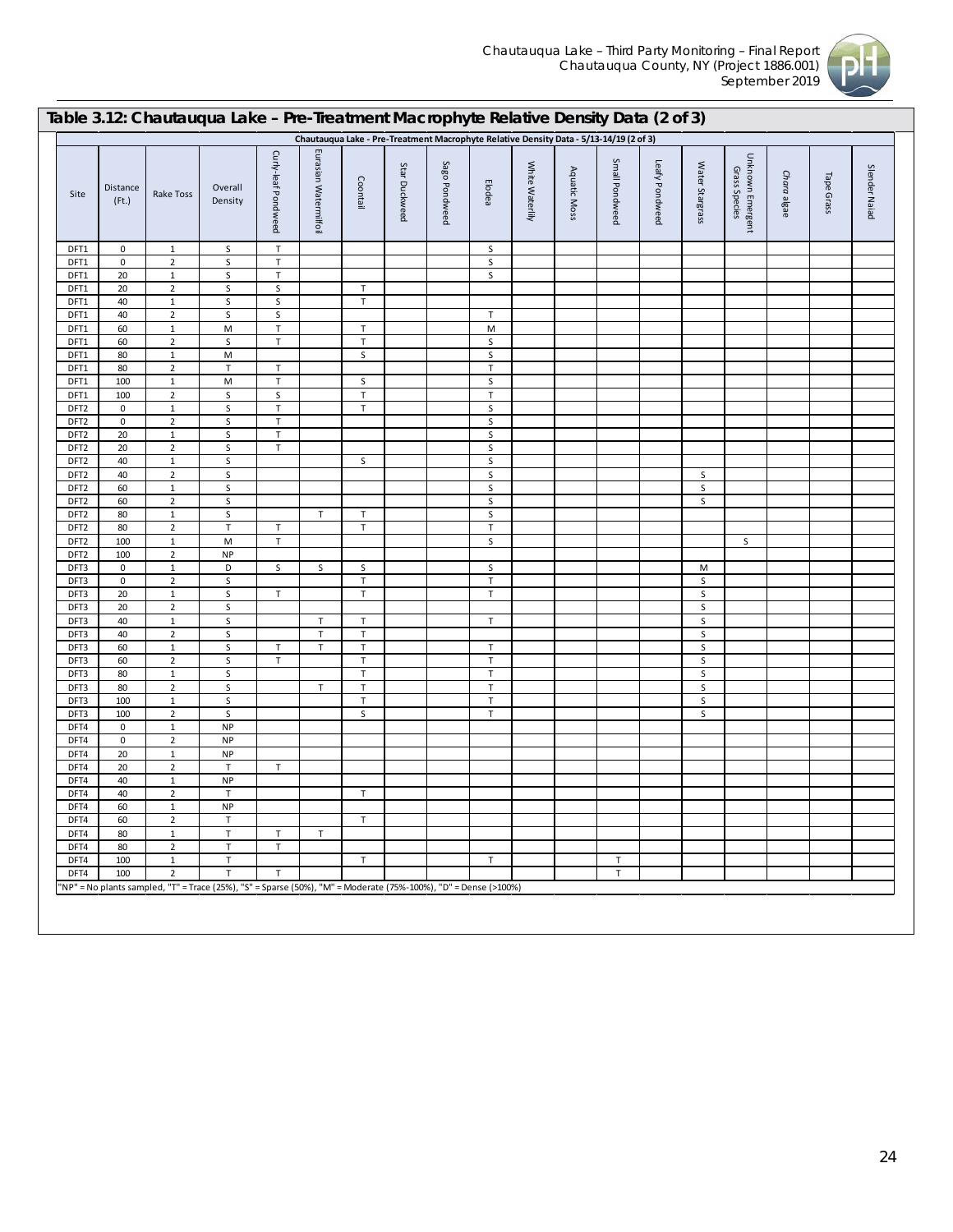

|                          |                       |                               | Table 3.13: Chautauqua Lake - Pre-Treatment Macrophyte Relative Density Data (3 of 3)                           |                                                                                                            |                            |                    |               |               |                       |                 |              |                                                                                        |                |                 |                                   |             |            |               |
|--------------------------|-----------------------|-------------------------------|-----------------------------------------------------------------------------------------------------------------|------------------------------------------------------------------------------------------------------------|----------------------------|--------------------|---------------|---------------|-----------------------|-----------------|--------------|----------------------------------------------------------------------------------------|----------------|-----------------|-----------------------------------|-------------|------------|---------------|
|                          |                       |                               |                                                                                                                 |                                                                                                            |                            |                    |               |               |                       |                 |              | Chautauqua Lake - Pre-Treatment Macrophyte Relative Density Data - 5/13-14/19 (3 of 3) |                |                 |                                   |             |            |               |
| Site                     | Distance<br>(Ft.)     | Rake Toss                     | Overall<br>Density                                                                                              | Curly-leaf Pondweed                                                                                        | Eurasian Watermilfoil      | Coontail           | Star Duckweed | Sago Pondweed | Elodea                | White Waterlily | Aquatic Moss | Small Pondweed                                                                         | Leafy Pondweed | Water Stargrass | Unknown Emergent<br>Grass Species | Chara algae | Tape Grass | Slender Naiad |
| TRT1                     | $\mathbf 0$           | $\mathbf{1}$                  | S                                                                                                               |                                                                                                            |                            | S                  |               |               | S                     |                 |              |                                                                                        |                |                 |                                   |             |            |               |
| TRT1                     | $\mathbf 0$           | $\overline{2}$                | $\mathsf S$                                                                                                     | $\mathsf T$                                                                                                |                            | $\top$             |               |               | $\top$                |                 |              |                                                                                        |                |                 |                                   |             |            |               |
| TRT1                     | 20                    | $\mathbf{1}$                  | S                                                                                                               | $\sf S$                                                                                                    |                            |                    |               |               | $\mathsf T$           |                 |              |                                                                                        |                |                 |                                   |             |            |               |
| TRT1                     | 20                    | $\overline{2}$                | $\mathsf S$                                                                                                     | $\sf T$                                                                                                    |                            | S                  |               |               | $\top$                |                 |              |                                                                                        |                |                 |                                   |             |            |               |
| TRT1                     | 40                    | $\mathbf{1}$                  | M                                                                                                               | $\sf T$                                                                                                    |                            | S                  |               |               | $\mathsf T$<br>$\top$ |                 |              |                                                                                        |                |                 |                                   |             |            |               |
| TRT1<br>TRT1             | 40<br>60              | $\mathbf 2$<br>$\mathbf 1$    | S<br>${\sf M}$                                                                                                  | $\sf T$<br>$\mathsf T$                                                                                     |                            | $\sf S$<br>$\sf S$ |               |               | $\mathsf T$           |                 |              |                                                                                        |                |                 |                                   |             |            |               |
| TRT1                     | 60                    | $\overline{2}$                | M                                                                                                               | $\sf S$                                                                                                    |                            | $\sf S$            |               |               | $\top$                |                 |              |                                                                                        |                |                 |                                   |             |            |               |
| TRT1                     | 80                    | $\mathbf 1$                   | ${\sf M}$                                                                                                       | $\top$                                                                                                     |                            | $\mathsf{S}$       |               |               | $\top$                |                 |              |                                                                                        |                |                 |                                   |             |            |               |
| TRT1                     | 80                    | $\overline{2}$                | M                                                                                                               | T                                                                                                          |                            | M                  |               |               | T                     |                 |              |                                                                                        |                |                 |                                   |             |            |               |
| TRT1                     | 100                   | $\mathbf 1$                   | S                                                                                                               |                                                                                                            | $\mathsf T$                | S                  |               |               | $\top$                |                 |              |                                                                                        |                |                 |                                   |             |            |               |
| TRT1                     | 100                   | $\overline{2}$                | M                                                                                                               | S                                                                                                          |                            | $\sf S$            |               |               | $\top$                |                 |              |                                                                                        |                |                 |                                   |             |            |               |
| TRT2                     | $\mathbf 0$           | $\mathbf 1$                   | ${\sf M}$                                                                                                       | M                                                                                                          |                            | $\sf T$            |               |               | $\top$                |                 |              |                                                                                        |                |                 |                                   |             |            |               |
| TRT <sub>2</sub>         | $\pmb{0}$             | $\overline{2}$                | NP                                                                                                              |                                                                                                            |                            |                    |               |               |                       |                 |              |                                                                                        |                |                 |                                   |             |            |               |
| TRT <sub>2</sub>         | 20                    | $\mathbf 1$<br>$\overline{2}$ | $\mathsf S$<br>$\mathsf S$                                                                                      | S<br>$\sf S$                                                                                               |                            |                    |               |               |                       |                 |              |                                                                                        |                |                 |                                   |             |            |               |
| TRT <sub>2</sub><br>TRT2 | 20<br>40              | $\mathbf{1}$                  | S                                                                                                               | $\sf S$                                                                                                    |                            |                    |               |               |                       |                 |              |                                                                                        |                |                 |                                   |             |            |               |
| TRT <sub>2</sub>         | 40                    | $\overline{2}$                | S                                                                                                               | $\sf S$                                                                                                    |                            |                    |               |               |                       |                 |              |                                                                                        |                |                 |                                   |             |            |               |
| TRT2                     | 60                    | $\mathbf 1$                   | S                                                                                                               | $\sf S$                                                                                                    |                            |                    |               |               |                       |                 |              |                                                                                        |                |                 |                                   |             |            |               |
| TRT2                     | 60                    | $\mathbf 2$                   | M                                                                                                               | $\mathsf{M}% _{T}=\mathsf{M}_{T}\!\left( a,b\right) ,\ \mathsf{M}_{T}=\mathsf{M}_{T}\!\left( a,b\right) ,$ |                            |                    |               |               |                       |                 |              |                                                                                        |                |                 |                                   |             |            |               |
| TRT <sub>2</sub>         | 80                    | $\mathbf 1$                   | S                                                                                                               | S                                                                                                          |                            |                    |               |               |                       |                 |              |                                                                                        |                |                 |                                   |             |            |               |
| TRT2                     | 80                    | $\mathbf 2$                   | ${\sf M}$                                                                                                       | ${\sf M}$                                                                                                  |                            |                    |               |               |                       |                 |              |                                                                                        |                |                 |                                   |             |            |               |
| TRT <sub>2</sub>         | 100                   | $\mathbf{1}$                  | S                                                                                                               | S                                                                                                          |                            |                    |               |               |                       |                 |              |                                                                                        |                |                 |                                   |             |            |               |
| TRT2                     | 100                   | $\overline{2}$                | ${\sf M}$                                                                                                       | ${\sf M}$                                                                                                  |                            |                    |               |               |                       |                 |              |                                                                                        |                |                 |                                   |             |            |               |
| TRT3                     | 0                     | $\mathbf 1$                   | $\sf T$<br>T                                                                                                    | $\top$<br>$\top$                                                                                           | $\mathsf T$                |                    |               |               |                       |                 |              | T                                                                                      |                |                 |                                   |             |            |               |
| TRT3<br>TRT3             | $\mathbf 0$<br>$20\,$ | $\mathbf 2$<br>$\,$ 1         | $\sf S$                                                                                                         | $\top$                                                                                                     | $\mathsf T$                |                    |               |               |                       |                 |              | $\sf T$                                                                                |                |                 |                                   |             |            |               |
| TRT3                     | 20                    | $\overline{2}$                | S                                                                                                               | S                                                                                                          | $\mathsf T$                |                    |               |               |                       |                 |              |                                                                                        |                |                 |                                   |             |            |               |
| TRT3                     | 40                    | $\mathbf{1}$                  | $\mathsf S$                                                                                                     | $\sf S$                                                                                                    | $\sf T$                    |                    |               |               |                       |                 |              |                                                                                        |                |                 |                                   |             |            |               |
| TRT3                     | 40                    | $\overline{2}$                | S                                                                                                               | S                                                                                                          | $\sf T$                    |                    |               |               |                       |                 |              |                                                                                        |                |                 |                                   |             |            |               |
| TRT3                     | 60                    | $\mathbf{1}$                  | S                                                                                                               | S                                                                                                          | $\mathsf T$                | T                  |               |               |                       |                 |              |                                                                                        |                |                 |                                   |             |            |               |
| TRT3                     | 60                    | $\mathbf 2$                   | M                                                                                                               | $\sf S$                                                                                                    | $\top$                     | $\top$             |               |               | S                     |                 |              |                                                                                        |                |                 |                                   |             |            |               |
| TRT3                     | 80                    | $\mathbf{1}$                  | $\sf S$                                                                                                         | $\sf S$                                                                                                    | $\mathsf T$                |                    |               |               |                       |                 |              |                                                                                        |                |                 |                                   |             |            |               |
| TRT3<br>TRT3             | 80<br>100             | $\overline{2}$<br>$\,$ 1      | S<br>$\mathsf S$                                                                                                | $\sf S$<br>$\sf S$                                                                                         | $\mathsf T$<br>$\mathsf T$ | $\mathsf T$        |               |               | T                     |                 |              | $\mathsf T$                                                                            |                |                 |                                   |             |            |               |
| TRT3                     | 100                   | $\overline{2}$                | S                                                                                                               | S                                                                                                          |                            |                    |               |               |                       |                 |              |                                                                                        |                |                 |                                   |             |            |               |
| TRT4                     | $\bf{0}$              | $\mathbf{1}$                  | $\top$                                                                                                          |                                                                                                            |                            | $\mathsf T$        |               |               |                       |                 |              |                                                                                        |                |                 |                                   |             |            |               |
| TRT4                     | $\mathbf 0$           | $\overline{2}$                | <b>NP</b>                                                                                                       |                                                                                                            |                            |                    |               |               |                       |                 |              |                                                                                        |                |                 |                                   |             |            |               |
| TRT4                     | 20                    | $\mathbf 1$                   | <b>NP</b>                                                                                                       |                                                                                                            |                            |                    |               |               |                       |                 |              |                                                                                        |                |                 |                                   |             |            |               |
| TRT4                     | 20                    | $\mathbf 2$                   | <b>NP</b>                                                                                                       |                                                                                                            |                            |                    |               |               |                       |                 |              |                                                                                        |                |                 |                                   |             |            |               |
| TRT4                     | 40                    | $\mathbf{1}$                  | <b>NP</b>                                                                                                       |                                                                                                            |                            |                    |               |               |                       |                 |              |                                                                                        |                |                 |                                   |             |            |               |
| TRT4                     | 40                    | $\mathbf 2$                   | NP                                                                                                              |                                                                                                            |                            |                    |               |               |                       |                 |              |                                                                                        |                |                 |                                   |             |            |               |
| TRT4<br>TRT4             | 60<br>60              | 1<br>$\overline{2}$           | NP.<br>$\top$                                                                                                   | $\mathsf T$                                                                                                |                            |                    |               |               |                       |                 |              |                                                                                        |                |                 |                                   |             |            |               |
| TRT4                     | 80                    | $\mathbf{1}$                  | $\mathsf T$                                                                                                     | T                                                                                                          |                            |                    |               |               |                       |                 |              |                                                                                        |                |                 |                                   |             |            |               |
| TRT4                     | 80                    | $\overline{2}$                | T                                                                                                               |                                                                                                            |                            |                    |               |               |                       |                 |              |                                                                                        | T              |                 |                                   |             |            |               |
| TRT4                     | 100                   | $\mathbf{1}$                  | $\top$                                                                                                          | $\top$                                                                                                     |                            | $\mathsf T$        |               |               | T                     |                 |              |                                                                                        |                |                 |                                   |             |            |               |
| TRT4                     | 100                   | $\overline{2}$                | $\mathsf T$                                                                                                     | $\mathsf{T}$                                                                                               |                            |                    |               |               |                       |                 |              |                                                                                        | T              |                 |                                   |             |            |               |
|                          |                       |                               | "NP" = No plants sampled, "T" = Trace (25%), "S" = Sparse (50%), "M" = Moderate (75%-100%), "D" = Dense (>100%) |                                                                                                            |                            |                    |               |               |                       |                 |              |                                                                                        |                |                 |                                   |             |            |               |
|                          |                       |                               |                                                                                                                 |                                                                                                            |                            |                    |               |               |                       |                 |              |                                                                                        |                |                 |                                   |             |            |               |
|                          |                       |                               |                                                                                                                 |                                                                                                            |                            |                    |               |               |                       |                 |              |                                                                                        |                |                 |                                   |             |            |               |
|                          |                       |                               |                                                                                                                 |                                                                                                            |                            |                    |               |               |                       |                 |              |                                                                                        |                |                 |                                   |             |            |               |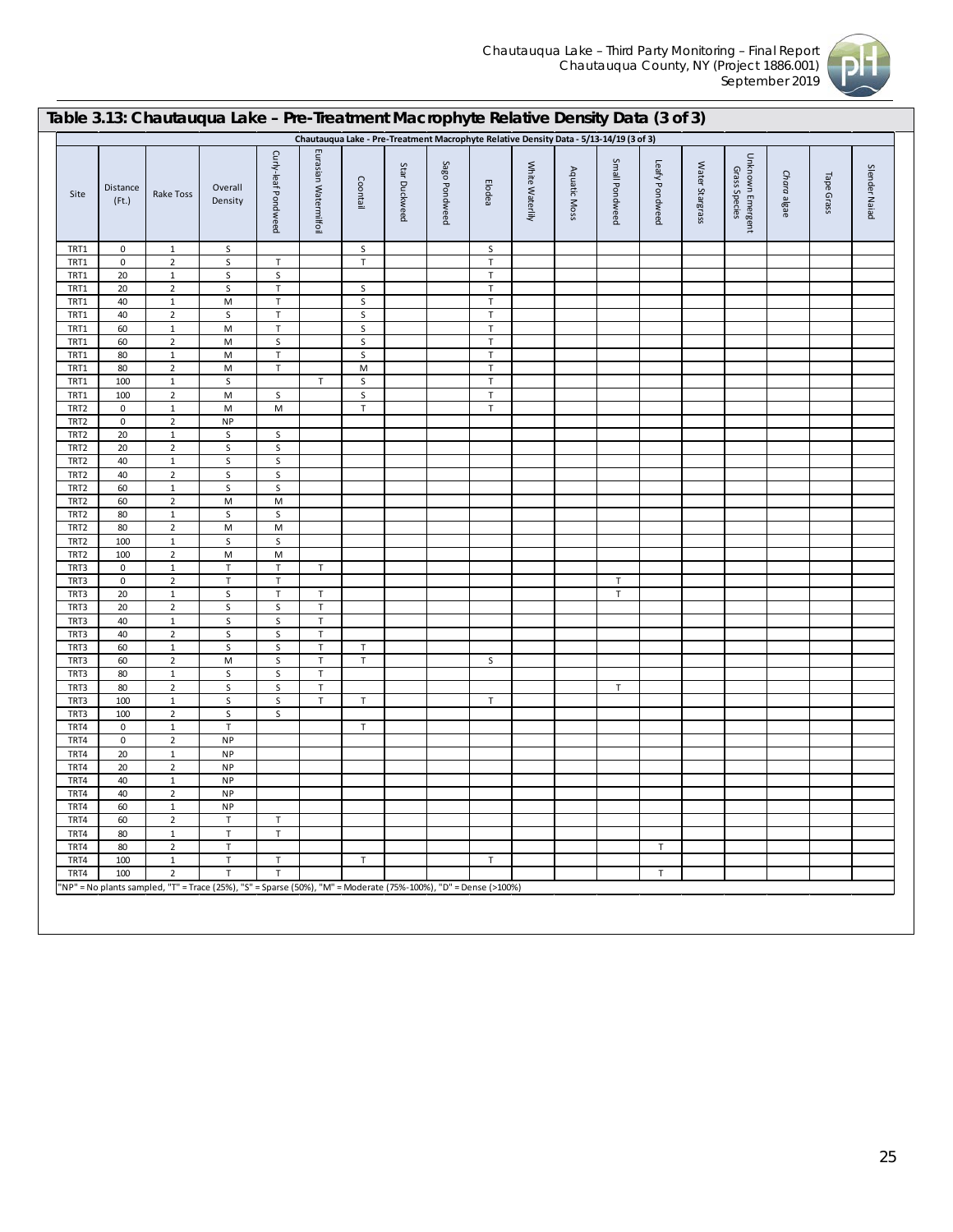

| Table 3.14: Chautauqua Lake - Pre-Treatment Biomass - 5/13-14/19 |                          |               |                        |                          |          |                  |                  |        |                                                              |                        |                |                |                 |                                             |             |               |                         |
|------------------------------------------------------------------|--------------------------|---------------|------------------------|--------------------------|----------|------------------|------------------|--------|--------------------------------------------------------------|------------------------|----------------|----------------|-----------------|---------------------------------------------|-------------|---------------|-------------------------|
|                                                                  |                          |               |                        |                          |          |                  |                  |        | Chautauqua Lake - Pre-Treatment Biomass (grams) - 5/13-14/19 |                        |                |                |                 |                                             |             |               |                         |
| Station                                                          | <b>Distance</b><br>(Ft.) | Total<br>Mass | Curly-leaf<br>Pondweed | Eurasian<br>Watermilfoil | Coontail | Star<br>Duckweed | Sago<br>Pondweed | Elodea | White Water Lily                                             | Aquatic<br><b>Moss</b> | Small Pondweed | Leafy Pondweed | Water Stargrass | Unknown Emergent<br>Grass<br><b>Species</b> | Chara algae | Tape<br>Grass | <b>Slender</b><br>Naiad |
| CTR1                                                             | $\Omega$                 | 0.5           | 0.0                    | 0.0                      | 0.0      | 0.0              | 0.0              | 0.0    | 0.0                                                          | 0.0                    | 0.5            | 0.0            | 0.0             | 0.0                                         | 0.0         | 0.0           | 0.0                     |
| CTR2 (TRT5)                                                      | $\Omega$                 | 0.5           | 0.5                    | 0.0                      | 0.0      | 0.0              | 0.0              | 0.0    | 0.0                                                          | 0.0                    | 0.0            | 0.0            | 0.0             | 0.0                                         | 0.0         | 0.0           | 0.0                     |
| CTR3                                                             | $\mathbf 0$              | 3.0           | 0.0                    | 3.0                      | 0.0      | 0.0              | 0.0              | 0.0    | 0.0                                                          | 0.0                    | 0.0            | 0.0            | 0.0             | 0.0                                         | 0.0         | 0.0           | 0.0                     |
| CTR4                                                             | 60                       | 37.0          | 37.0                   | 0.0                      | 0.0      | 0.0              | 0.0              | 0.0    | 0.0                                                          | 0.0                    | 0.0            | 0.0            | 0.0             | 0.0                                         | 0.0         | 0.0           | 0.0                     |
| DFT1                                                             | 80                       | 612.0         | 153.0                  | 0.0                      | 122.4    | $6.12*$          | 0.0              | 336.6  | 0.0                                                          | 0.0                    | 0.0            | 0.0            | 0.0             | 0.0                                         | 0.0         | 0.0           | 0.0                     |
| DFT <sub>2</sub>                                                 | 60                       | 319.0         | 0.0                    | 0.0                      | 0.0      | 0.0              | 0.0              | 191.4  | 0.0                                                          | 0.0                    | 0.0            | 0.0            | 127.6           | 0.0                                         | 0.0         | 0.0           | 0.0                     |
| DFT3                                                             | 80                       | 568.0         | 0.0                    | 14.2                     | 56.8     | 0.0              | 0.0              | 42.6   | 0.0                                                          | 0.0                    | 0.0            | 0.0            | 454.4           | 0.0                                         | 0.0         | 0.0           | 0.0                     |
| DFT4                                                             | 100                      | 3.0           | 1.1                    | 0.0                      | 0.8      | 0.0              | 0.0              | 0.4    | 0.0                                                          | 0.0                    | 0.8            | 0.0            | 0.0             | 0.0                                         | 0.0         | 0.0           | 0.0                     |
| TRT1                                                             | 100                      | 625.0         | 140.6                  | 31.3                     | 390.6    | 0.0              | 0.0              | 62.5   | 0.0                                                          | 0.0                    | 0.0            | 0.0            | 0.0             | 0.0                                         | 0.0         | 0.0           | 0.0                     |
| TRT <sub>2</sub>                                                 | 80                       | 302.0         | 302.0                  | 0.0                      | 0.0      | 0.0              | 0.0              | 0.0    | 0.0                                                          | 0.0                    | 0.0            | 0.0            | 0.0             | 0.0                                         | 0.0         | 0.0           | 0.0                     |
| TRT3                                                             | 100                      | 95.0          | 85.5                   | 4.8                      | 2.4      | 0.0              | 0.0              | 2.4    | 0.0                                                          | 0.0                    | 0.0            | 0.0            | 0.0             | 0.0                                         | 0.0         | 0.0           | 0.0                     |
| TRT4                                                             | 60                       | 0.5           | 0.5                    | 0.0                      | 0.0      | 0.0              | 0.0              | 0.0    | 0.0                                                          | 0.0                    | 0.0            | 0.0            | 0.0             | 0.0                                         | 0.0         | 0.0           | 0.0                     |
|                                                                  |                          |               |                        |                          |          |                  |                  |        | *Plant found in biomass sample but not in field.             |                        |                |                |                 |                                             |             |               |                         |
|                                                                  |                          |               |                        |                          |          |                  |                  |        |                                                              |                        |                |                |                 |                                             |             |               |                         |

The following Tables provide the post-treatment macrophyte data which were collected on 12 June 2019. Tables 3.15 through 3.17 provide speciation and relative density data while Table 3.18 provides biomass data.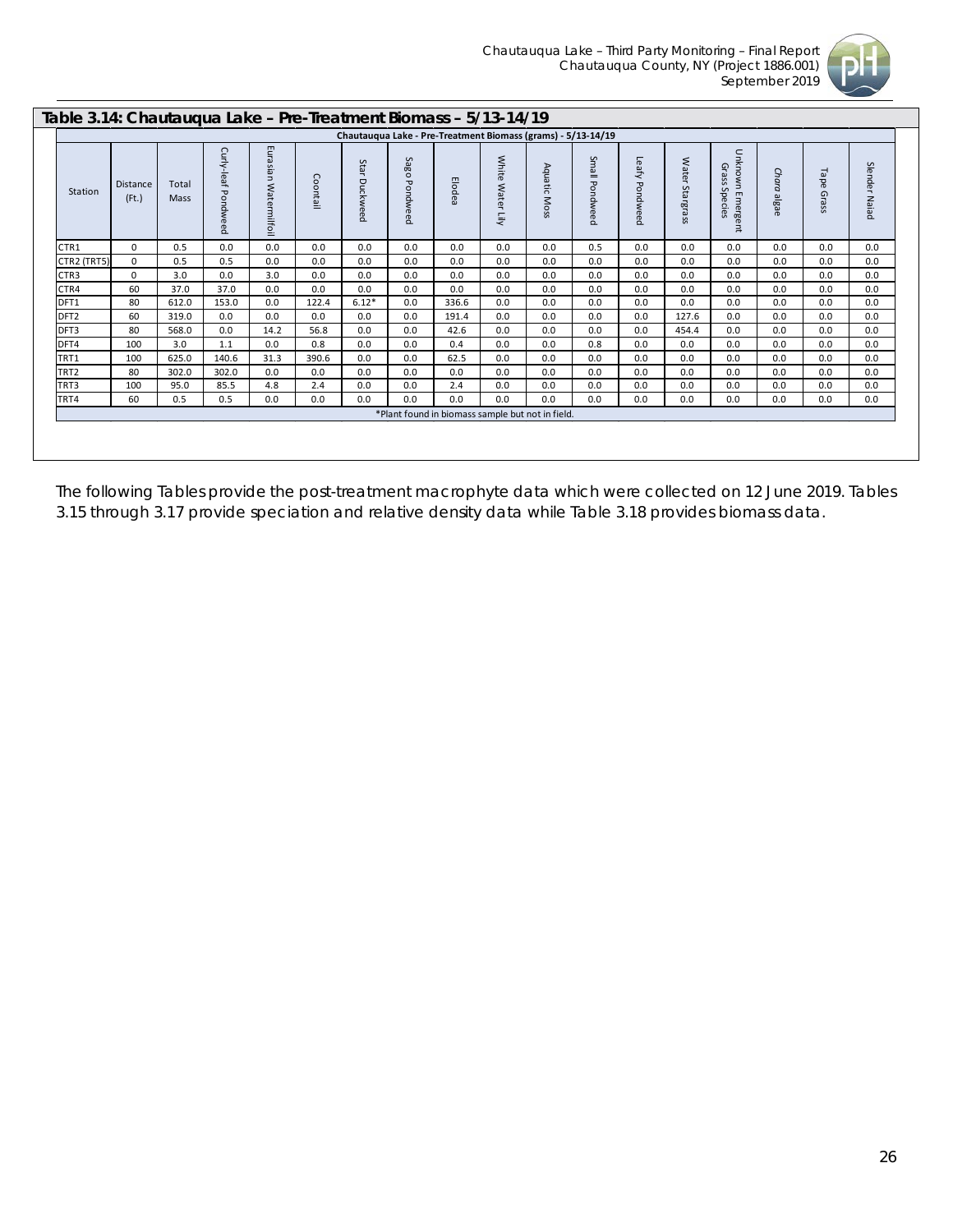

| Table 3.15: Chautauqua Lake - Post-Treatment Macrophyte Relative Density Data - 6/12/19 (1 of 3)                |                   |                               |                    |                     |                       |             |               |                                                                                      |             |                 |              |                |                |                 |                                   |             |              |               |
|-----------------------------------------------------------------------------------------------------------------|-------------------|-------------------------------|--------------------|---------------------|-----------------------|-------------|---------------|--------------------------------------------------------------------------------------|-------------|-----------------|--------------|----------------|----------------|-----------------|-----------------------------------|-------------|--------------|---------------|
|                                                                                                                 |                   |                               |                    |                     |                       |             |               | Chautauqua Lake - Post-Treatment Macrophyte Relative Density Data - 6/12/19 (1 of 3) |             |                 |              |                |                |                 |                                   |             |              |               |
| Site                                                                                                            | Distance<br>(Ft.) | Rake Toss                     | Overall<br>Density | Curly-leaf Pondweed | Eurasian Watermilfoil | Coontail    | Star Duckweed | Sago Pondweed                                                                        | Elodea      | White Waterlily | Aquatic Moss | Small Pondweed | Leafy Pondweed | Water Stargrass | Unknown Emergent<br>Grass Species | Chara algae | Tape Grass   | Slender Naiad |
| CTR1                                                                                                            | $\pmb{0}$         | $\mathbf{1}$                  | $\mathsf T$        |                     |                       |             |               |                                                                                      |             |                 |              | $\mathsf T$    |                |                 |                                   |             | T            |               |
| CTR1                                                                                                            | $\mathbf 0$       | $\overline{2}$                | $\mathsf T$        |                     |                       |             |               |                                                                                      |             |                 |              | $\mathsf T$    |                |                 |                                   |             |              | $\mathsf{T}$  |
| CTR1                                                                                                            | 20                | $\mathbf 1$                   | $\mathsf T$        |                     |                       |             |               |                                                                                      |             |                 |              | $\mathsf T$    |                |                 |                                   |             |              |               |
| CTR1                                                                                                            | 20                | $\mathbf 2$                   | T                  |                     |                       |             |               | $\mathsf T$                                                                          |             |                 |              | $\mathsf T$    |                |                 |                                   |             |              |               |
| CTR1                                                                                                            | 40                | $\mathbf 1$                   | T.                 |                     |                       |             |               |                                                                                      |             |                 |              |                |                | T               |                                   |             | $\mathsf{T}$ |               |
| CTR1                                                                                                            | 40                | $\overline{2}$                | T                  | $\mathsf T$         |                       |             |               |                                                                                      |             |                 |              |                |                | $\mathsf T$     |                                   |             | $\top$       |               |
| CTR1                                                                                                            | 60                | $\mathbf 1$                   | T                  | $\mathsf T$         |                       | $\mathsf T$ |               |                                                                                      |             |                 |              |                |                | $\top$          |                                   |             |              |               |
| CTR1                                                                                                            | 60                | $\overline{2}$                | T                  | $\mathsf T$         |                       |             |               |                                                                                      |             |                 |              |                |                | $\top$          |                                   |             |              |               |
| CTR1                                                                                                            | 80                | $\mathbf 1$                   | T                  | $\mathsf T$         |                       |             |               |                                                                                      |             |                 |              | T              |                | $\mathsf T$     |                                   |             | $\mathsf T$  |               |
| CTR1                                                                                                            | 80                | $\overline{2}$                | $\mathsf T$        |                     |                       |             |               |                                                                                      |             |                 |              | $\mathsf T$    |                | $\sf T$         |                                   |             |              |               |
| CTR1                                                                                                            | 100               | $\mathbf 1$                   | $\mathsf T$        | $\mathsf T$         |                       |             |               |                                                                                      |             |                 |              |                |                | $\top$          |                                   |             |              |               |
| CTR1                                                                                                            | 100               | $\overline{2}$                | T                  |                     |                       |             |               |                                                                                      |             |                 |              | $\mathsf T$    |                |                 |                                   |             |              |               |
| CTR2 (TRT5)                                                                                                     | $\mathbf 0$       | $\mathbf 1$                   | <b>NP</b>          |                     |                       |             |               |                                                                                      |             |                 |              |                |                |                 |                                   |             |              |               |
| CTR2 (TRT5)                                                                                                     | $\mathbf 0$       | $\overline{2}$                | $\sf NP$           |                     |                       |             |               |                                                                                      |             |                 |              |                |                |                 |                                   |             |              |               |
| CTR2 (TRT5)                                                                                                     | 20                | $\mathbf 1$                   | NP                 |                     |                       |             |               |                                                                                      |             |                 |              |                |                |                 |                                   |             |              |               |
| CTR2 (TRT5)                                                                                                     | 20                | $\overline{2}$                | T                  |                     |                       |             |               |                                                                                      |             |                 |              |                |                |                 |                                   | Т           |              |               |
| CTR2 (TRT5)                                                                                                     | 40                | $\mathbf 1$                   | T                  | $\mathsf T$         |                       |             |               |                                                                                      |             |                 |              |                |                |                 |                                   | $\sf T$     |              |               |
| CTR2 (TRT5)                                                                                                     | 40                | $\mathbf 2$                   | T                  |                     |                       |             |               |                                                                                      |             |                 |              |                |                |                 |                                   | $\sf T$     |              |               |
| CTR2 (TRT5)                                                                                                     | 60                | $\mathbf 1$                   | $\sf S$            | $\sf S$             |                       |             |               |                                                                                      | $\mathsf T$ |                 |              |                |                |                 |                                   | $\sf T$     |              |               |
| CTR2 (TRT5)                                                                                                     | 60                | $\overline{2}$                | M                  | M                   |                       |             |               |                                                                                      |             |                 |              |                |                |                 |                                   |             |              |               |
| CTR2 (TRT5)                                                                                                     | 80                | $\mathbf 1$                   | $\sf S$            | $\sf S$             |                       |             |               |                                                                                      |             |                 |              |                |                |                 |                                   |             |              |               |
| CTR2 (TRT5)                                                                                                     | 80                | $\mathbf 2$                   | M                  | M                   |                       |             |               |                                                                                      | $\mathsf T$ |                 |              |                |                |                 |                                   |             |              |               |
| CTR2 (TRT5)                                                                                                     | 100               | $\mathbf 1$                   | $\sf S$            | S                   |                       |             |               |                                                                                      |             |                 |              |                |                |                 |                                   |             |              |               |
| CTR2 (TRT5)                                                                                                     | 100               | $\overline{2}$                | M                  | M                   |                       |             |               |                                                                                      |             |                 |              |                |                |                 |                                   |             |              |               |
| CTR3                                                                                                            | $\mathbf 0$       | $\mathbf{1}$                  | <b>NP</b>          |                     |                       |             |               |                                                                                      |             |                 |              |                |                |                 |                                   |             |              |               |
| CTR3                                                                                                            | $\pmb{0}$         | $\overline{2}$                | <b>NP</b>          |                     |                       |             |               |                                                                                      |             |                 |              |                |                |                 |                                   |             |              |               |
| CTR3                                                                                                            | 20                | $\mathbf{1}$                  | <b>NP</b>          |                     |                       |             |               |                                                                                      |             |                 |              |                |                |                 |                                   |             |              |               |
| CTR3                                                                                                            | 20                | $\overline{2}$                | T                  |                     | $\mathsf T$           |             |               |                                                                                      |             |                 |              |                |                |                 |                                   |             |              |               |
| CTR3                                                                                                            | 40                | $\mathbf 1$                   | T                  |                     | $\mathsf T$           |             |               |                                                                                      |             |                 |              |                |                |                 |                                   |             |              |               |
| CTR3                                                                                                            | 40                | $\mathbf 2$                   | $\sf S$            |                     | $\sf S$               |             |               |                                                                                      |             |                 |              |                |                |                 |                                   |             |              |               |
| CTR3                                                                                                            | 60                | $\mathbf 1$<br>$\overline{2}$ | $\sf S$            |                     | $\sf S$               |             |               |                                                                                      |             |                 |              |                |                |                 |                                   |             |              |               |
| CTR3<br>CTR3                                                                                                    | 60<br>80          | $\mathbf 1$                   | $\sf S$            |                     | S<br>$\sf S$          |             |               |                                                                                      |             |                 |              |                |                |                 |                                   |             |              |               |
| CTR3                                                                                                            | 80                | $\overline{2}$                | S<br>$\sf S$       |                     | $\sf S$               |             |               |                                                                                      |             |                 |              |                |                |                 |                                   |             |              |               |
| CTR3                                                                                                            | 100               | $\overline{\mathbf{1}}$       | <b>NP</b>          |                     |                       |             |               |                                                                                      |             |                 |              |                |                |                 |                                   |             |              |               |
| CTR3                                                                                                            | 100               | $\mathbf 2$                   | $\sf S$            |                     | $\sf S$               |             |               |                                                                                      |             |                 |              |                |                |                 |                                   |             |              |               |
| CTR4                                                                                                            | $\pmb{0}$         | $\mathbf 1$                   | T                  | $\top$              |                       |             |               |                                                                                      |             |                 |              |                |                | $\sf T$         |                                   |             |              |               |
| CTR4                                                                                                            | $\pmb{0}$         | $\overline{2}$                | T                  |                     |                       |             |               |                                                                                      |             |                 |              |                |                | $\mathsf T$     |                                   |             |              |               |
| CTR4                                                                                                            | 20                | $\mathbf 1$                   | <b>NP</b>          |                     |                       |             |               |                                                                                      |             |                 |              |                |                |                 |                                   |             |              |               |
| CTR4                                                                                                            | 20                | $\mathbf 2$                   | T                  | $\mathsf T$         |                       |             |               |                                                                                      | $\mathsf T$ |                 |              |                |                | $\sf T$         |                                   |             |              |               |
| CTR4                                                                                                            | 40                | $\mathbf 1$                   | $\mathsf T$        | $\mathsf T$         |                       |             |               |                                                                                      |             |                 |              |                |                | $\top$          |                                   |             |              |               |
| CTR4                                                                                                            | 40                | $\overline{2}$                | $\mathsf T$        | $\mathsf T$         |                       |             |               |                                                                                      |             |                 |              |                |                | $\mathsf T$     |                                   |             |              |               |
| CTR4                                                                                                            | 60                | $\mathbf 1$                   | T                  | $\mathsf T$         |                       |             |               |                                                                                      |             |                 |              |                |                | $\mathsf T$     |                                   |             |              |               |
| CTR4                                                                                                            | 60                | $\mathbf 2$                   | $\mathsf T$        | $\mathsf T$         |                       |             |               |                                                                                      |             |                 |              |                |                | $\mathsf T$     |                                   |             |              |               |
| CTR4                                                                                                            | 80                | $\mathbf 1$                   | T.                 | $\mathsf T$         |                       |             |               |                                                                                      |             |                 |              |                |                | T               |                                   |             |              |               |
| CTR4                                                                                                            | 80                | $\overline{2}$                | $\mathsf{T}$       | $\mathsf T$         |                       |             |               |                                                                                      |             |                 |              |                |                | $\mathsf T$     |                                   |             |              |               |
| CTR4                                                                                                            | 100               | $\mathbf 1$                   | $\sf T$            | $\mathsf T$         |                       |             |               |                                                                                      |             |                 |              |                |                | $\sf T$         |                                   |             |              |               |
| CTR4                                                                                                            | 100               | $\overline{2}$                | $\sf T$            | $\mathsf T$         |                       |             |               |                                                                                      |             |                 |              |                |                | $\top$          |                                   |             |              |               |
| "NP" = No plants sampled, "T" = Trace (25%), "S" = Sparse (50%), "M" = Moderate (75%-100%), "D" = Dense (>100%) |                   |                               |                    |                     |                       |             |               |                                                                                      |             |                 |              |                |                |                 |                                   |             |              |               |
|                                                                                                                 |                   |                               |                    |                     |                       |             |               |                                                                                      |             |                 |              |                |                |                 |                                   |             |              |               |
|                                                                                                                 |                   |                               |                    |                     |                       |             |               |                                                                                      |             |                 |              |                |                |                 |                                   |             |              |               |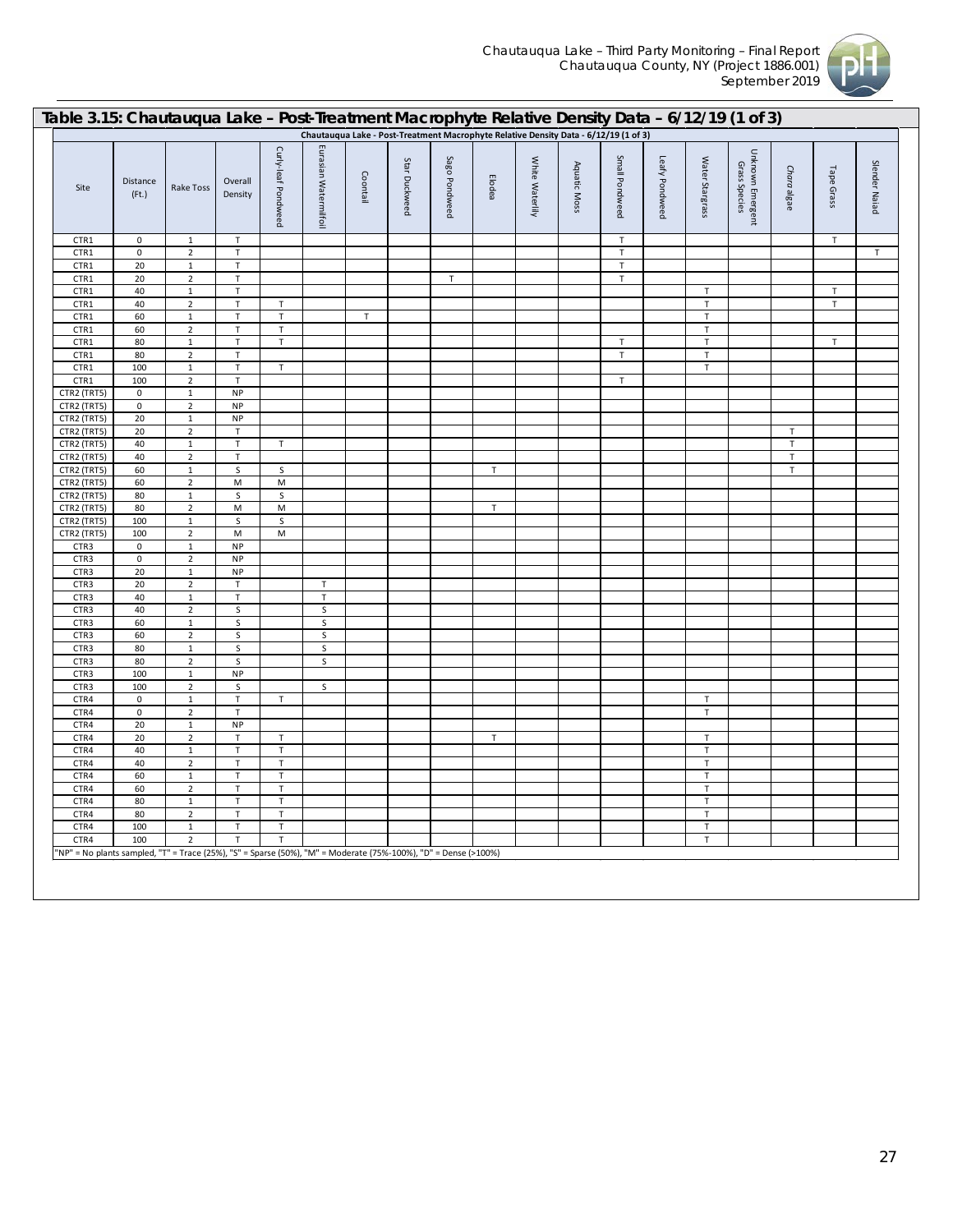

| Chautauqua Lake - Post-Treatment Macrophyte Relative Density Data - 6/12/19 (2 of 3)<br>Curly-leaf Pondweed<br>Eurasian Watermilfoil<br>Unknown Emergent<br>Small Pondweed<br>Leafy Pondweed<br>Sago Pondweed<br>White Waterlily<br>Water Stargrass<br>Star Duckweed<br>Grass Species<br>Aquatic Moss<br>Chara algae<br>Tape Grass<br>Coontail<br>Elodea<br>Overall<br>Distance<br>Rake Toss<br>Site<br>(Ft.)<br>Density<br>$\top$<br>DFT1<br>0<br>$\mathbf{1}$<br>S<br>S<br>Τ<br>S<br>T<br>$\overline{2}$<br>T<br>$\mathsf T$<br>S<br>$\sf T$<br>$\sf T$<br>0<br>М<br>Т<br>DFT1<br>$\sf S$<br>T<br>T<br>$\sf S$<br>$\sf T$<br>$\mathbf{1}$<br>20<br>DFT1<br>$\overline{2}$<br>$\sf S$<br>T<br>$\ensuremath{\mathsf{T}}$<br>T<br>$\sf S$<br>20<br>DFT1<br>$\sf T$<br>$\mathbf 1$<br>$\sf S$<br>$\sf S$<br>$\sf T$<br>$\mathsf T$<br>40<br>DFT1<br>$\overline{2}$<br>${\sf M}$<br>$\top$<br>$\sf S$<br>$\sf S$<br>$\mathsf T$<br>40<br>DFT1<br>$\top$<br>$\sf S$<br>$\sf T$<br>$\sf S$<br>60<br>$\mathbf 1$<br>$\mathsf T$<br>$\sf T$<br>DFT1<br>$\sf T$<br>$\overline{2}$<br>$\sf S$<br>T<br>$\sf S$<br>$\sf S$<br>$\sf T$<br>60<br>DFT1<br>$\sf T$<br>$\top$<br>$\sf T$<br>$\top$<br>80<br>$\mathbf 1$<br>DFT1<br>$\sf S$<br>$\overline{2}$<br>$\sf S$<br>$\ensuremath{\mathsf{T}}$<br>$\sf S$<br>$\top$<br>80<br>$\mathsf T$<br>DFT1<br>$\sf T$<br>$\sf S$<br>M<br>S<br>$\sf S$<br>$\mathbf{1}$<br>DFT1<br>100<br>M<br>$\sf S$<br>$\overline{2}$<br>M<br>$\top$<br>$\sf T$<br>DFT1<br>100<br>$\sf T$<br>T<br>$\mathsf T$<br>T<br>$\boldsymbol{0}$<br>$\mathbf{1}$<br>DFT <sub>2</sub><br>$\overline{2}$<br>$\top$<br>$\mathsf T$<br>$\mathbf 0$<br>$\mathsf T$<br>DFT <sub>2</sub><br>$\sf T$<br>$\mathsf T$<br>$\sf T$<br>20<br>$\mathbf{1}$<br>DFT <sub>2</sub><br>$\overline{2}$<br>$\top$<br>$\mathsf T$<br>$\sf T$<br>$\top$<br>20<br>DFT <sub>2</sub><br>$\sf S$<br>$\sf S$<br>$\sf T$<br>$\mathbf{1}$<br>DFT <sub>2</sub><br>40<br>$\sf S$<br>$\overline{2}$<br>$\sf T$<br>$\sf S$<br>$\sf S$<br>40<br>DFT <sub>2</sub><br>$\top$<br>$\sf S$<br>$\mathbf{1}$<br>S<br>S<br>60<br>Τ<br>DFT <sub>2</sub><br>$\overline{2}$<br>$\mathsf S$<br>$\top$<br>$\top$<br>60<br>S<br>DFT <sub>2</sub><br>$\sf S$<br>$\sf T$<br>$\sf S$<br>$\sf S$<br>$\mathbf 1$<br>80<br>DFT <sub>2</sub><br>$\sf S$<br>$\sf T$<br>$\sf S$<br>$\overline{2}$<br>$\sf S$<br>80<br>DFT <sub>2</sub><br>$\sf T$<br>$\sf S$<br>$\sf S$<br>$\sf S$<br>$\mathbf{1}$<br>100<br>DFT <sub>2</sub><br>$\overline{2}$<br>$\sf S$<br>$\ensuremath{\mathsf{T}}$<br>$\sf S$<br>$\sf S$<br>DFT <sub>2</sub><br>100<br>Т<br>$\sf S$<br>T<br>$\mathsf T$<br>T<br>$\sf S$<br>$\mathbf 1$<br>$\sf T$<br>0<br>DFT3<br>$\mathsf T$<br>$\overline{2}$<br>$\sf S$<br>T<br>T<br>$\ensuremath{\mathsf{T}}$<br>$\mathbf 0$<br>$\mathsf T$<br>T<br>DFT3<br>$\sf S$<br>$\sf T$<br>$\sf S$<br>20<br>$\mathbf{1}$<br>DFT3<br>$\sf T$<br>$\top$<br>$\overline{2}$<br>$\top$<br>$\top$<br>20<br>T<br>$\mathsf T$<br>DFT3<br>$\top$<br>$\top$<br>$\mathbf{1}$<br>$\sf T$<br>40<br>DFT3<br>$\sf T$<br>40<br>$\overline{2}$<br>M<br>$\sf T$<br>$\sf T$<br>$\top$<br>M<br>DFT3<br>$\sf T$<br>$\sf S$<br>$\sf S$<br>60<br>$\mathbf{1}$<br>DFT3<br>$\sf T$<br>T | Slender Naiad |
|---------------------------------------------------------------------------------------------------------------------------------------------------------------------------------------------------------------------------------------------------------------------------------------------------------------------------------------------------------------------------------------------------------------------------------------------------------------------------------------------------------------------------------------------------------------------------------------------------------------------------------------------------------------------------------------------------------------------------------------------------------------------------------------------------------------------------------------------------------------------------------------------------------------------------------------------------------------------------------------------------------------------------------------------------------------------------------------------------------------------------------------------------------------------------------------------------------------------------------------------------------------------------------------------------------------------------------------------------------------------------------------------------------------------------------------------------------------------------------------------------------------------------------------------------------------------------------------------------------------------------------------------------------------------------------------------------------------------------------------------------------------------------------------------------------------------------------------------------------------------------------------------------------------------------------------------------------------------------------------------------------------------------------------------------------------------------------------------------------------------------------------------------------------------------------------------------------------------------------------------------------------------------------------------------------------------------------------------------------------------------------------------------------------------------------------------------------------------------------------------------------------------------------------------------------------------------------------------------------------------------------------------------------------------------------------------------------------------------------------------------------------------------------------------------------------------------------------------------------------------------------------------------------------------------------------------------------------------------------------------------------------------------------------------------------------------------------------------------------------------------------------------------------------------------------------------------------|---------------|
|                                                                                                                                                                                                                                                                                                                                                                                                                                                                                                                                                                                                                                                                                                                                                                                                                                                                                                                                                                                                                                                                                                                                                                                                                                                                                                                                                                                                                                                                                                                                                                                                                                                                                                                                                                                                                                                                                                                                                                                                                                                                                                                                                                                                                                                                                                                                                                                                                                                                                                                                                                                                                                                                                                                                                                                                                                                                                                                                                                                                                                                                                                                                                                                                         |               |
|                                                                                                                                                                                                                                                                                                                                                                                                                                                                                                                                                                                                                                                                                                                                                                                                                                                                                                                                                                                                                                                                                                                                                                                                                                                                                                                                                                                                                                                                                                                                                                                                                                                                                                                                                                                                                                                                                                                                                                                                                                                                                                                                                                                                                                                                                                                                                                                                                                                                                                                                                                                                                                                                                                                                                                                                                                                                                                                                                                                                                                                                                                                                                                                                         |               |
|                                                                                                                                                                                                                                                                                                                                                                                                                                                                                                                                                                                                                                                                                                                                                                                                                                                                                                                                                                                                                                                                                                                                                                                                                                                                                                                                                                                                                                                                                                                                                                                                                                                                                                                                                                                                                                                                                                                                                                                                                                                                                                                                                                                                                                                                                                                                                                                                                                                                                                                                                                                                                                                                                                                                                                                                                                                                                                                                                                                                                                                                                                                                                                                                         |               |
|                                                                                                                                                                                                                                                                                                                                                                                                                                                                                                                                                                                                                                                                                                                                                                                                                                                                                                                                                                                                                                                                                                                                                                                                                                                                                                                                                                                                                                                                                                                                                                                                                                                                                                                                                                                                                                                                                                                                                                                                                                                                                                                                                                                                                                                                                                                                                                                                                                                                                                                                                                                                                                                                                                                                                                                                                                                                                                                                                                                                                                                                                                                                                                                                         |               |
|                                                                                                                                                                                                                                                                                                                                                                                                                                                                                                                                                                                                                                                                                                                                                                                                                                                                                                                                                                                                                                                                                                                                                                                                                                                                                                                                                                                                                                                                                                                                                                                                                                                                                                                                                                                                                                                                                                                                                                                                                                                                                                                                                                                                                                                                                                                                                                                                                                                                                                                                                                                                                                                                                                                                                                                                                                                                                                                                                                                                                                                                                                                                                                                                         |               |
|                                                                                                                                                                                                                                                                                                                                                                                                                                                                                                                                                                                                                                                                                                                                                                                                                                                                                                                                                                                                                                                                                                                                                                                                                                                                                                                                                                                                                                                                                                                                                                                                                                                                                                                                                                                                                                                                                                                                                                                                                                                                                                                                                                                                                                                                                                                                                                                                                                                                                                                                                                                                                                                                                                                                                                                                                                                                                                                                                                                                                                                                                                                                                                                                         |               |
|                                                                                                                                                                                                                                                                                                                                                                                                                                                                                                                                                                                                                                                                                                                                                                                                                                                                                                                                                                                                                                                                                                                                                                                                                                                                                                                                                                                                                                                                                                                                                                                                                                                                                                                                                                                                                                                                                                                                                                                                                                                                                                                                                                                                                                                                                                                                                                                                                                                                                                                                                                                                                                                                                                                                                                                                                                                                                                                                                                                                                                                                                                                                                                                                         |               |
|                                                                                                                                                                                                                                                                                                                                                                                                                                                                                                                                                                                                                                                                                                                                                                                                                                                                                                                                                                                                                                                                                                                                                                                                                                                                                                                                                                                                                                                                                                                                                                                                                                                                                                                                                                                                                                                                                                                                                                                                                                                                                                                                                                                                                                                                                                                                                                                                                                                                                                                                                                                                                                                                                                                                                                                                                                                                                                                                                                                                                                                                                                                                                                                                         |               |
|                                                                                                                                                                                                                                                                                                                                                                                                                                                                                                                                                                                                                                                                                                                                                                                                                                                                                                                                                                                                                                                                                                                                                                                                                                                                                                                                                                                                                                                                                                                                                                                                                                                                                                                                                                                                                                                                                                                                                                                                                                                                                                                                                                                                                                                                                                                                                                                                                                                                                                                                                                                                                                                                                                                                                                                                                                                                                                                                                                                                                                                                                                                                                                                                         |               |
|                                                                                                                                                                                                                                                                                                                                                                                                                                                                                                                                                                                                                                                                                                                                                                                                                                                                                                                                                                                                                                                                                                                                                                                                                                                                                                                                                                                                                                                                                                                                                                                                                                                                                                                                                                                                                                                                                                                                                                                                                                                                                                                                                                                                                                                                                                                                                                                                                                                                                                                                                                                                                                                                                                                                                                                                                                                                                                                                                                                                                                                                                                                                                                                                         |               |
|                                                                                                                                                                                                                                                                                                                                                                                                                                                                                                                                                                                                                                                                                                                                                                                                                                                                                                                                                                                                                                                                                                                                                                                                                                                                                                                                                                                                                                                                                                                                                                                                                                                                                                                                                                                                                                                                                                                                                                                                                                                                                                                                                                                                                                                                                                                                                                                                                                                                                                                                                                                                                                                                                                                                                                                                                                                                                                                                                                                                                                                                                                                                                                                                         |               |
|                                                                                                                                                                                                                                                                                                                                                                                                                                                                                                                                                                                                                                                                                                                                                                                                                                                                                                                                                                                                                                                                                                                                                                                                                                                                                                                                                                                                                                                                                                                                                                                                                                                                                                                                                                                                                                                                                                                                                                                                                                                                                                                                                                                                                                                                                                                                                                                                                                                                                                                                                                                                                                                                                                                                                                                                                                                                                                                                                                                                                                                                                                                                                                                                         |               |
|                                                                                                                                                                                                                                                                                                                                                                                                                                                                                                                                                                                                                                                                                                                                                                                                                                                                                                                                                                                                                                                                                                                                                                                                                                                                                                                                                                                                                                                                                                                                                                                                                                                                                                                                                                                                                                                                                                                                                                                                                                                                                                                                                                                                                                                                                                                                                                                                                                                                                                                                                                                                                                                                                                                                                                                                                                                                                                                                                                                                                                                                                                                                                                                                         |               |
|                                                                                                                                                                                                                                                                                                                                                                                                                                                                                                                                                                                                                                                                                                                                                                                                                                                                                                                                                                                                                                                                                                                                                                                                                                                                                                                                                                                                                                                                                                                                                                                                                                                                                                                                                                                                                                                                                                                                                                                                                                                                                                                                                                                                                                                                                                                                                                                                                                                                                                                                                                                                                                                                                                                                                                                                                                                                                                                                                                                                                                                                                                                                                                                                         |               |
|                                                                                                                                                                                                                                                                                                                                                                                                                                                                                                                                                                                                                                                                                                                                                                                                                                                                                                                                                                                                                                                                                                                                                                                                                                                                                                                                                                                                                                                                                                                                                                                                                                                                                                                                                                                                                                                                                                                                                                                                                                                                                                                                                                                                                                                                                                                                                                                                                                                                                                                                                                                                                                                                                                                                                                                                                                                                                                                                                                                                                                                                                                                                                                                                         |               |
|                                                                                                                                                                                                                                                                                                                                                                                                                                                                                                                                                                                                                                                                                                                                                                                                                                                                                                                                                                                                                                                                                                                                                                                                                                                                                                                                                                                                                                                                                                                                                                                                                                                                                                                                                                                                                                                                                                                                                                                                                                                                                                                                                                                                                                                                                                                                                                                                                                                                                                                                                                                                                                                                                                                                                                                                                                                                                                                                                                                                                                                                                                                                                                                                         |               |
|                                                                                                                                                                                                                                                                                                                                                                                                                                                                                                                                                                                                                                                                                                                                                                                                                                                                                                                                                                                                                                                                                                                                                                                                                                                                                                                                                                                                                                                                                                                                                                                                                                                                                                                                                                                                                                                                                                                                                                                                                                                                                                                                                                                                                                                                                                                                                                                                                                                                                                                                                                                                                                                                                                                                                                                                                                                                                                                                                                                                                                                                                                                                                                                                         |               |
|                                                                                                                                                                                                                                                                                                                                                                                                                                                                                                                                                                                                                                                                                                                                                                                                                                                                                                                                                                                                                                                                                                                                                                                                                                                                                                                                                                                                                                                                                                                                                                                                                                                                                                                                                                                                                                                                                                                                                                                                                                                                                                                                                                                                                                                                                                                                                                                                                                                                                                                                                                                                                                                                                                                                                                                                                                                                                                                                                                                                                                                                                                                                                                                                         |               |
|                                                                                                                                                                                                                                                                                                                                                                                                                                                                                                                                                                                                                                                                                                                                                                                                                                                                                                                                                                                                                                                                                                                                                                                                                                                                                                                                                                                                                                                                                                                                                                                                                                                                                                                                                                                                                                                                                                                                                                                                                                                                                                                                                                                                                                                                                                                                                                                                                                                                                                                                                                                                                                                                                                                                                                                                                                                                                                                                                                                                                                                                                                                                                                                                         |               |
|                                                                                                                                                                                                                                                                                                                                                                                                                                                                                                                                                                                                                                                                                                                                                                                                                                                                                                                                                                                                                                                                                                                                                                                                                                                                                                                                                                                                                                                                                                                                                                                                                                                                                                                                                                                                                                                                                                                                                                                                                                                                                                                                                                                                                                                                                                                                                                                                                                                                                                                                                                                                                                                                                                                                                                                                                                                                                                                                                                                                                                                                                                                                                                                                         |               |
|                                                                                                                                                                                                                                                                                                                                                                                                                                                                                                                                                                                                                                                                                                                                                                                                                                                                                                                                                                                                                                                                                                                                                                                                                                                                                                                                                                                                                                                                                                                                                                                                                                                                                                                                                                                                                                                                                                                                                                                                                                                                                                                                                                                                                                                                                                                                                                                                                                                                                                                                                                                                                                                                                                                                                                                                                                                                                                                                                                                                                                                                                                                                                                                                         |               |
|                                                                                                                                                                                                                                                                                                                                                                                                                                                                                                                                                                                                                                                                                                                                                                                                                                                                                                                                                                                                                                                                                                                                                                                                                                                                                                                                                                                                                                                                                                                                                                                                                                                                                                                                                                                                                                                                                                                                                                                                                                                                                                                                                                                                                                                                                                                                                                                                                                                                                                                                                                                                                                                                                                                                                                                                                                                                                                                                                                                                                                                                                                                                                                                                         |               |
|                                                                                                                                                                                                                                                                                                                                                                                                                                                                                                                                                                                                                                                                                                                                                                                                                                                                                                                                                                                                                                                                                                                                                                                                                                                                                                                                                                                                                                                                                                                                                                                                                                                                                                                                                                                                                                                                                                                                                                                                                                                                                                                                                                                                                                                                                                                                                                                                                                                                                                                                                                                                                                                                                                                                                                                                                                                                                                                                                                                                                                                                                                                                                                                                         |               |
|                                                                                                                                                                                                                                                                                                                                                                                                                                                                                                                                                                                                                                                                                                                                                                                                                                                                                                                                                                                                                                                                                                                                                                                                                                                                                                                                                                                                                                                                                                                                                                                                                                                                                                                                                                                                                                                                                                                                                                                                                                                                                                                                                                                                                                                                                                                                                                                                                                                                                                                                                                                                                                                                                                                                                                                                                                                                                                                                                                                                                                                                                                                                                                                                         |               |
|                                                                                                                                                                                                                                                                                                                                                                                                                                                                                                                                                                                                                                                                                                                                                                                                                                                                                                                                                                                                                                                                                                                                                                                                                                                                                                                                                                                                                                                                                                                                                                                                                                                                                                                                                                                                                                                                                                                                                                                                                                                                                                                                                                                                                                                                                                                                                                                                                                                                                                                                                                                                                                                                                                                                                                                                                                                                                                                                                                                                                                                                                                                                                                                                         |               |
|                                                                                                                                                                                                                                                                                                                                                                                                                                                                                                                                                                                                                                                                                                                                                                                                                                                                                                                                                                                                                                                                                                                                                                                                                                                                                                                                                                                                                                                                                                                                                                                                                                                                                                                                                                                                                                                                                                                                                                                                                                                                                                                                                                                                                                                                                                                                                                                                                                                                                                                                                                                                                                                                                                                                                                                                                                                                                                                                                                                                                                                                                                                                                                                                         | $\mathsf T$   |
|                                                                                                                                                                                                                                                                                                                                                                                                                                                                                                                                                                                                                                                                                                                                                                                                                                                                                                                                                                                                                                                                                                                                                                                                                                                                                                                                                                                                                                                                                                                                                                                                                                                                                                                                                                                                                                                                                                                                                                                                                                                                                                                                                                                                                                                                                                                                                                                                                                                                                                                                                                                                                                                                                                                                                                                                                                                                                                                                                                                                                                                                                                                                                                                                         |               |
|                                                                                                                                                                                                                                                                                                                                                                                                                                                                                                                                                                                                                                                                                                                                                                                                                                                                                                                                                                                                                                                                                                                                                                                                                                                                                                                                                                                                                                                                                                                                                                                                                                                                                                                                                                                                                                                                                                                                                                                                                                                                                                                                                                                                                                                                                                                                                                                                                                                                                                                                                                                                                                                                                                                                                                                                                                                                                                                                                                                                                                                                                                                                                                                                         |               |
|                                                                                                                                                                                                                                                                                                                                                                                                                                                                                                                                                                                                                                                                                                                                                                                                                                                                                                                                                                                                                                                                                                                                                                                                                                                                                                                                                                                                                                                                                                                                                                                                                                                                                                                                                                                                                                                                                                                                                                                                                                                                                                                                                                                                                                                                                                                                                                                                                                                                                                                                                                                                                                                                                                                                                                                                                                                                                                                                                                                                                                                                                                                                                                                                         |               |
|                                                                                                                                                                                                                                                                                                                                                                                                                                                                                                                                                                                                                                                                                                                                                                                                                                                                                                                                                                                                                                                                                                                                                                                                                                                                                                                                                                                                                                                                                                                                                                                                                                                                                                                                                                                                                                                                                                                                                                                                                                                                                                                                                                                                                                                                                                                                                                                                                                                                                                                                                                                                                                                                                                                                                                                                                                                                                                                                                                                                                                                                                                                                                                                                         | $\sf T$       |
| $\sf S$<br>60<br>$\overline{2}$<br>$\mathsf T$<br>DFT3<br>$\sf S$<br>$\top$<br>$\sf T$<br>$\mathbf 1$<br>$\top$<br>$\mathsf T$<br>80<br>DFT3                                                                                                                                                                                                                                                                                                                                                                                                                                                                                                                                                                                                                                                                                                                                                                                                                                                                                                                                                                                                                                                                                                                                                                                                                                                                                                                                                                                                                                                                                                                                                                                                                                                                                                                                                                                                                                                                                                                                                                                                                                                                                                                                                                                                                                                                                                                                                                                                                                                                                                                                                                                                                                                                                                                                                                                                                                                                                                                                                                                                                                                            |               |
| $\sf T$<br>$\sf T$<br>$\overline{2}$<br>DFT3<br>80                                                                                                                                                                                                                                                                                                                                                                                                                                                                                                                                                                                                                                                                                                                                                                                                                                                                                                                                                                                                                                                                                                                                                                                                                                                                                                                                                                                                                                                                                                                                                                                                                                                                                                                                                                                                                                                                                                                                                                                                                                                                                                                                                                                                                                                                                                                                                                                                                                                                                                                                                                                                                                                                                                                                                                                                                                                                                                                                                                                                                                                                                                                                                      |               |
| $\sf S$<br>$\sf T$<br>$\mathbf{1}$<br>T<br>$\mathsf T$<br>$\sf T$<br>100<br>DFT3                                                                                                                                                                                                                                                                                                                                                                                                                                                                                                                                                                                                                                                                                                                                                                                                                                                                                                                                                                                                                                                                                                                                                                                                                                                                                                                                                                                                                                                                                                                                                                                                                                                                                                                                                                                                                                                                                                                                                                                                                                                                                                                                                                                                                                                                                                                                                                                                                                                                                                                                                                                                                                                                                                                                                                                                                                                                                                                                                                                                                                                                                                                        |               |
| $\top$<br>$\overline{2}$<br>T<br>$\mathsf T$<br>100<br>DFT3                                                                                                                                                                                                                                                                                                                                                                                                                                                                                                                                                                                                                                                                                                                                                                                                                                                                                                                                                                                                                                                                                                                                                                                                                                                                                                                                                                                                                                                                                                                                                                                                                                                                                                                                                                                                                                                                                                                                                                                                                                                                                                                                                                                                                                                                                                                                                                                                                                                                                                                                                                                                                                                                                                                                                                                                                                                                                                                                                                                                                                                                                                                                             |               |
| <b>NP</b><br>$\mathbf 0$<br>$\mathbf{1}$<br>DFT4                                                                                                                                                                                                                                                                                                                                                                                                                                                                                                                                                                                                                                                                                                                                                                                                                                                                                                                                                                                                                                                                                                                                                                                                                                                                                                                                                                                                                                                                                                                                                                                                                                                                                                                                                                                                                                                                                                                                                                                                                                                                                                                                                                                                                                                                                                                                                                                                                                                                                                                                                                                                                                                                                                                                                                                                                                                                                                                                                                                                                                                                                                                                                        |               |
| <b>NP</b><br>$\overline{2}$<br>$\boldsymbol{0}$<br>DFT4                                                                                                                                                                                                                                                                                                                                                                                                                                                                                                                                                                                                                                                                                                                                                                                                                                                                                                                                                                                                                                                                                                                                                                                                                                                                                                                                                                                                                                                                                                                                                                                                                                                                                                                                                                                                                                                                                                                                                                                                                                                                                                                                                                                                                                                                                                                                                                                                                                                                                                                                                                                                                                                                                                                                                                                                                                                                                                                                                                                                                                                                                                                                                 |               |
| NP<br>20<br>$\mathbf{1}$<br>DFT4<br>20<br>$\overline{2}$<br>$\sf T$<br>T                                                                                                                                                                                                                                                                                                                                                                                                                                                                                                                                                                                                                                                                                                                                                                                                                                                                                                                                                                                                                                                                                                                                                                                                                                                                                                                                                                                                                                                                                                                                                                                                                                                                                                                                                                                                                                                                                                                                                                                                                                                                                                                                                                                                                                                                                                                                                                                                                                                                                                                                                                                                                                                                                                                                                                                                                                                                                                                                                                                                                                                                                                                                |               |
| DFT4<br>$\mathbf 1$<br>$\mathsf T$<br>40<br>$\mathsf T$<br>DFT4<br>Τ                                                                                                                                                                                                                                                                                                                                                                                                                                                                                                                                                                                                                                                                                                                                                                                                                                                                                                                                                                                                                                                                                                                                                                                                                                                                                                                                                                                                                                                                                                                                                                                                                                                                                                                                                                                                                                                                                                                                                                                                                                                                                                                                                                                                                                                                                                                                                                                                                                                                                                                                                                                                                                                                                                                                                                                                                                                                                                                                                                                                                                                                                                                                    |               |
| $\overline{2}$<br>DFT4<br>40<br>$\mathsf{T}$<br>T                                                                                                                                                                                                                                                                                                                                                                                                                                                                                                                                                                                                                                                                                                                                                                                                                                                                                                                                                                                                                                                                                                                                                                                                                                                                                                                                                                                                                                                                                                                                                                                                                                                                                                                                                                                                                                                                                                                                                                                                                                                                                                                                                                                                                                                                                                                                                                                                                                                                                                                                                                                                                                                                                                                                                                                                                                                                                                                                                                                                                                                                                                                                                       |               |
| DFT4<br>60<br>$\mathbf{1}$<br>$\mathsf T$<br>т<br>$\mathsf T$<br>T                                                                                                                                                                                                                                                                                                                                                                                                                                                                                                                                                                                                                                                                                                                                                                                                                                                                                                                                                                                                                                                                                                                                                                                                                                                                                                                                                                                                                                                                                                                                                                                                                                                                                                                                                                                                                                                                                                                                                                                                                                                                                                                                                                                                                                                                                                                                                                                                                                                                                                                                                                                                                                                                                                                                                                                                                                                                                                                                                                                                                                                                                                                                      |               |
| $\overline{2}$<br>$\sf T$<br>60<br>$\mathsf T$<br>т<br>T.<br>DFT4                                                                                                                                                                                                                                                                                                                                                                                                                                                                                                                                                                                                                                                                                                                                                                                                                                                                                                                                                                                                                                                                                                                                                                                                                                                                                                                                                                                                                                                                                                                                                                                                                                                                                                                                                                                                                                                                                                                                                                                                                                                                                                                                                                                                                                                                                                                                                                                                                                                                                                                                                                                                                                                                                                                                                                                                                                                                                                                                                                                                                                                                                                                                       |               |
| $\mathsf T$<br>T<br>$\mathsf T$<br>$\mathsf T$<br>DFT4<br>80<br>$\mathbf{1}$                                                                                                                                                                                                                                                                                                                                                                                                                                                                                                                                                                                                                                                                                                                                                                                                                                                                                                                                                                                                                                                                                                                                                                                                                                                                                                                                                                                                                                                                                                                                                                                                                                                                                                                                                                                                                                                                                                                                                                                                                                                                                                                                                                                                                                                                                                                                                                                                                                                                                                                                                                                                                                                                                                                                                                                                                                                                                                                                                                                                                                                                                                                            |               |
| $\overline{2}$<br>80<br>T.<br>T.<br>DFT4                                                                                                                                                                                                                                                                                                                                                                                                                                                                                                                                                                                                                                                                                                                                                                                                                                                                                                                                                                                                                                                                                                                                                                                                                                                                                                                                                                                                                                                                                                                                                                                                                                                                                                                                                                                                                                                                                                                                                                                                                                                                                                                                                                                                                                                                                                                                                                                                                                                                                                                                                                                                                                                                                                                                                                                                                                                                                                                                                                                                                                                                                                                                                                |               |
| T<br>$\mathbf{1}$<br>$\sf T$<br>T<br>DFT4<br>100                                                                                                                                                                                                                                                                                                                                                                                                                                                                                                                                                                                                                                                                                                                                                                                                                                                                                                                                                                                                                                                                                                                                                                                                                                                                                                                                                                                                                                                                                                                                                                                                                                                                                                                                                                                                                                                                                                                                                                                                                                                                                                                                                                                                                                                                                                                                                                                                                                                                                                                                                                                                                                                                                                                                                                                                                                                                                                                                                                                                                                                                                                                                                        |               |
| $\overline{2}$<br>S<br>$\mathsf T$<br>$\mathsf T$<br>S<br>T<br>100<br>DFT4                                                                                                                                                                                                                                                                                                                                                                                                                                                                                                                                                                                                                                                                                                                                                                                                                                                                                                                                                                                                                                                                                                                                                                                                                                                                                                                                                                                                                                                                                                                                                                                                                                                                                                                                                                                                                                                                                                                                                                                                                                                                                                                                                                                                                                                                                                                                                                                                                                                                                                                                                                                                                                                                                                                                                                                                                                                                                                                                                                                                                                                                                                                              |               |
| 'NP" = No plants sampled, "T" = Trace (25%), "S" = Sparse (50%), "M" = Moderate (75%-100%), "D" = Dense (>100%)                                                                                                                                                                                                                                                                                                                                                                                                                                                                                                                                                                                                                                                                                                                                                                                                                                                                                                                                                                                                                                                                                                                                                                                                                                                                                                                                                                                                                                                                                                                                                                                                                                                                                                                                                                                                                                                                                                                                                                                                                                                                                                                                                                                                                                                                                                                                                                                                                                                                                                                                                                                                                                                                                                                                                                                                                                                                                                                                                                                                                                                                                         |               |
|                                                                                                                                                                                                                                                                                                                                                                                                                                                                                                                                                                                                                                                                                                                                                                                                                                                                                                                                                                                                                                                                                                                                                                                                                                                                                                                                                                                                                                                                                                                                                                                                                                                                                                                                                                                                                                                                                                                                                                                                                                                                                                                                                                                                                                                                                                                                                                                                                                                                                                                                                                                                                                                                                                                                                                                                                                                                                                                                                                                                                                                                                                                                                                                                         |               |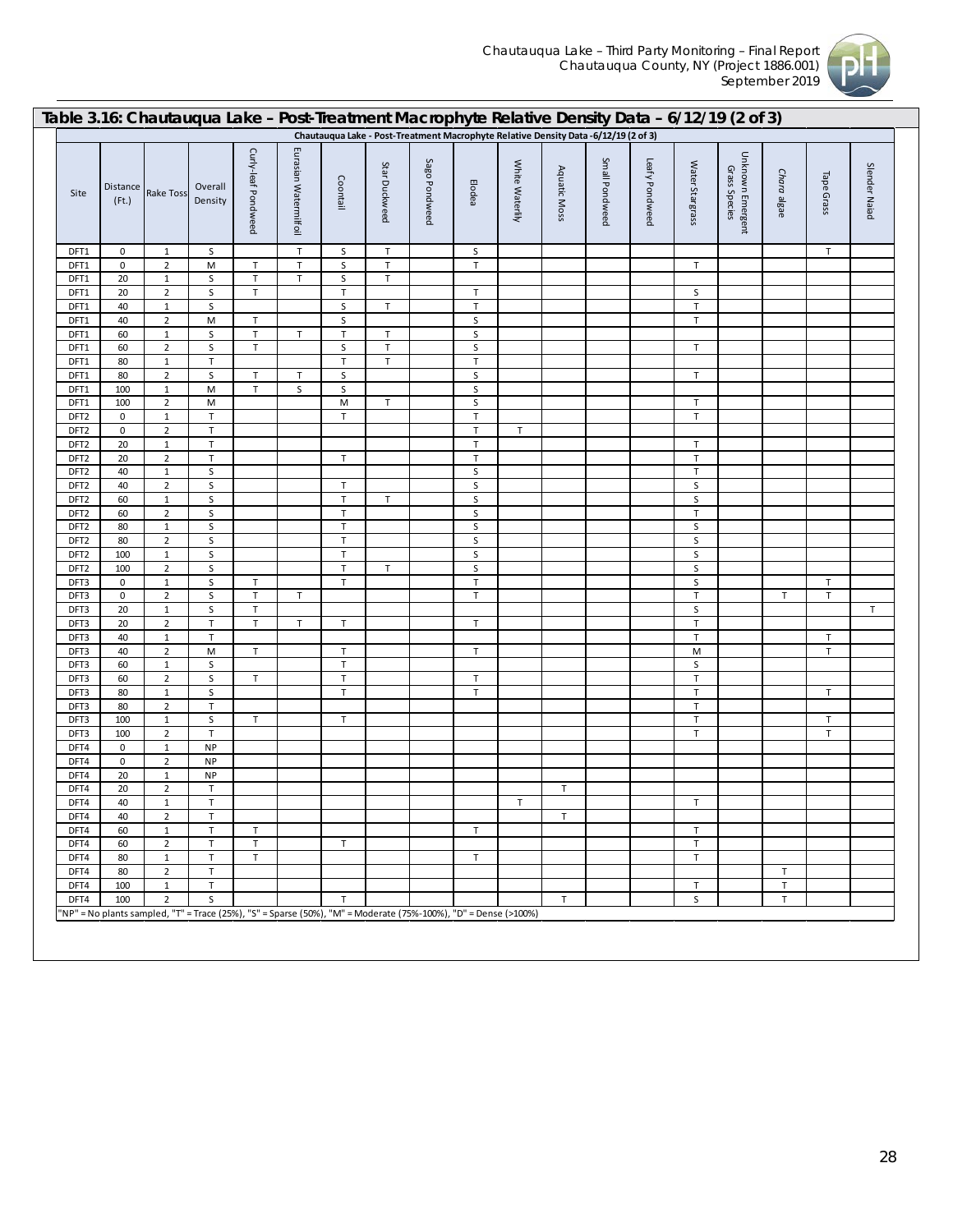

### **Table 3.17: Chautauqua Lake – Post-Treatment Macrophyte Relative Density Data -6/12/19 (3 of 3)**

|                  |                         |                                |                            |                            |                       |                       |               | Chautauqua Lake - Post-Treatment Macrophyte Relative Density Data - 6/12/19 (3 of 3) |                            |                 |              |                |                |                  |                                   |              |             |               |
|------------------|-------------------------|--------------------------------|----------------------------|----------------------------|-----------------------|-----------------------|---------------|--------------------------------------------------------------------------------------|----------------------------|-----------------|--------------|----------------|----------------|------------------|-----------------------------------|--------------|-------------|---------------|
| Site             | Distance<br>$($ Ft. $)$ | <b>Rake Toss</b>               | Overall<br>Density         | Curly-leaf Pondweed        | Eurasian Watermilfoil | Coontail              | Star Duckweed | Sago Pondweed                                                                        | Elodea                     | White Waterlily | Aquatic Moss | Small Pondweed | Leafy Pondweed | Water Stargrass  | Unknown Emergent<br>Grass Species | Chara algae  | Tape Grass  | Slender Naiad |
| TRT1             | 0                       | $\mathbf{1}$                   | S                          |                            |                       | S                     |               |                                                                                      | $\mathsf T$                |                 |              |                |                |                  |                                   |              |             |               |
| TRT1             | 0                       | $\overline{2}$                 | $\sf S$                    |                            | $\mathsf T$           | $\mathsf T$           |               |                                                                                      | S                          |                 |              |                |                |                  |                                   |              |             |               |
| TRT1             | 20                      | $\mathbf{1}$                   | М                          |                            | $\mathsf T$           | S                     |               |                                                                                      | M                          |                 |              |                |                |                  |                                   |              |             |               |
| TRT1             | 20                      | $\overline{2}$                 | $\mathsf S$                |                            |                       | S                     |               |                                                                                      | S                          |                 |              |                |                |                  |                                   |              |             |               |
| TRT1             | 40                      | $\mathbf{1}$                   | $\sf S$                    |                            |                       | $\sf S$               | T             |                                                                                      | S                          |                 |              |                |                |                  |                                   |              |             |               |
| TRT1             | 40                      | $\mathbf 2$                    | M                          | $\mathsf T$                |                       | S                     | $\mathsf T$   |                                                                                      | S                          |                 |              |                |                | Τ                |                                   |              |             |               |
| TRT1             | 60                      | $\mathbf{1}$                   | $\sf S$                    | $\mathsf T$                |                       | S                     |               |                                                                                      | S<br>S                     |                 |              |                |                |                  |                                   |              |             |               |
| TRT1<br>TRT1     | 60<br>80                | $\overline{2}$<br>$\mathbf{1}$ | $\sf S$<br>$\sf S$         | $\mathsf T$<br>$\mathsf T$ |                       | $\mathsf S$<br>S      | $\mathsf T$   |                                                                                      | $\mathsf S$                |                 |              |                |                |                  |                                   |              |             |               |
| TRT1             | 80                      | $\overline{2}$                 | M                          | $\mathsf T$                | $\mathsf T$           | M                     | $\mathsf T$   |                                                                                      | S                          |                 |              |                |                | Τ                |                                   |              |             |               |
| TRT1             | 100                     | $\mathbf{1}$                   | $\sf S$                    |                            |                       | S                     | $\mathsf T$   |                                                                                      | $\sf S$                    |                 |              |                |                | $\mathsf T$      |                                   |              |             |               |
| TRT1             | 100                     | $\overline{2}$                 | M                          |                            |                       | M                     | $\mathsf T$   |                                                                                      | $\top$                     |                 |              |                |                |                  |                                   |              | $\mathsf T$ |               |
| TRT2             | 0                       | $\mathbf{1}$                   | $\mathsf T$                |                            |                       | $\mathsf T$           | $\mathsf T$   |                                                                                      |                            |                 |              |                |                | $\mathsf T$      |                                   |              |             |               |
| TRT <sub>2</sub> | $\pmb{0}$               | $\overline{2}$                 | $\top$                     |                            |                       |                       |               |                                                                                      | $\top$                     |                 |              |                |                | $\mathsf T$      |                                   |              |             |               |
| TRT <sub>2</sub> | 20                      | $\mathbf{1}$                   | $\mathsf T$                |                            |                       | $\mathsf T$           | T             |                                                                                      |                            |                 |              |                |                | $\mathsf T$      |                                   |              |             |               |
| TRT <sub>2</sub> | 20                      | $\overline{2}$                 | $\mathsf T$                |                            |                       | $\mathsf T$           |               |                                                                                      | $\mathsf{T}$               |                 |              |                |                | $\mathsf T$      |                                   |              |             |               |
| TRT2             | 40                      | $\mathbf{1}$                   | $\mathsf T$                |                            |                       | $\mathsf T$           | $\mathsf{T}$  |                                                                                      |                            |                 |              |                |                | $\mathsf T$      |                                   |              | T           |               |
| TRT2             | 40                      | $\overline{2}$                 | $\top$                     |                            |                       | $\top$                |               |                                                                                      | T                          |                 |              |                |                |                  |                                   |              |             |               |
| TRT2             | 60                      | 1                              | $\mathsf T$                |                            |                       | $\mathsf T$           | T             |                                                                                      |                            |                 |              |                |                | T                |                                   |              |             |               |
| TRT2             | 60                      | $\overline{2}$                 | S                          |                            | $\mathsf T$           | S                     |               |                                                                                      | $\mathsf{T}$               |                 |              |                |                |                  |                                   |              |             |               |
| TRT2<br>TRT2     | 80<br>80                | $\mathbf{1}$<br>$\overline{2}$ | $\mathsf T$<br>$\mathsf T$ | $\mathsf T$                |                       | $\mathsf T$<br>$\top$ | $\mathsf T$   |                                                                                      | $\mathsf T$<br>$\mathsf T$ |                 |              |                |                | T                |                                   |              |             |               |
| TRT2             | 100                     | $\mathbf{1}$                   | Т                          | Τ                          |                       | $\mathsf T$           |               |                                                                                      | $\mathsf{T}$               |                 |              |                |                | T                |                                   |              |             |               |
| TRT2             | 100                     | $\overline{2}$                 | $\mathsf T$                |                            |                       | $\top$                |               |                                                                                      |                            |                 |              |                |                |                  |                                   |              |             |               |
| TRT3             | 0                       | $\mathbf{1}$                   | $\mathsf T$                | $\mathsf{T}$               |                       |                       |               |                                                                                      |                            |                 |              |                | T.             |                  |                                   | $\mathsf{T}$ |             |               |
| TRT3             | 0                       | $\overline{2}$                 | $\sf S$                    | S                          | Т                     |                       |               |                                                                                      |                            |                 |              |                |                | Τ                |                                   | $\mathsf T$  |             |               |
| TRT3             | 20                      | $\mathbf{1}$                   | $\sf S$                    | T                          | $\mathsf{T}$          |                       |               |                                                                                      | $\mathsf{T}$               |                 |              |                |                | T                |                                   |              |             |               |
| TRT3             | 20                      | $\overline{2}$                 | $\mathsf T$                | $\mathsf T$                |                       | $\mathsf T$           |               |                                                                                      | $\mathsf{T}$               |                 |              |                |                |                  |                                   | $\mathsf{T}$ |             |               |
| TRT3             | 40                      | $\mathbf{1}$                   | $\sf S$                    | $\mathsf T$                |                       | $\mathsf T$           |               |                                                                                      | $\mathsf{T}$               |                 |              |                |                | $\mathsf T$      |                                   | $\mathsf T$  |             |               |
| TRT3             | 40                      | $\mathbf 2$                    | $\sf S$                    | $\mathsf T$                |                       |                       |               |                                                                                      | $\mathsf T$                |                 |              |                |                |                  |                                   | $\mathsf{T}$ |             |               |
| TRT3<br>TRT3     | 60<br>60                | $\mathbf{1}$<br>$\overline{2}$ | $\sf S$<br>$\sf S$         | $\mathsf T$<br>$\mathsf T$ |                       |                       |               |                                                                                      |                            |                 |              |                |                | S<br>$\mathsf T$ |                                   | $\mathsf{T}$ |             |               |
| TRT3             | 80                      | $\mathbf{1}$                   | $\sf S$                    | $\mathsf T$                |                       | $\sf T$<br>$\top$     |               |                                                                                      | $\mathsf T$                |                 |              |                |                | S                |                                   | $\mathsf T$  |             |               |
| TRT3             | 80                      | $\overline{2}$                 | $\sf S$                    | $\mathsf T$                | Т                     |                       |               |                                                                                      | $\mathsf T$                |                 |              |                |                | $\mathsf T$      |                                   | $\mathsf{T}$ |             |               |
| TRT3             | 100                     | $\mathbf{1}$                   | $\sf S$                    | $\mathsf T$                | $\top$                | $\mathsf T$           |               |                                                                                      |                            |                 |              |                |                | $\mathsf T$      |                                   |              |             |               |
| TRT3             | 100                     | $\overline{2}$                 | $\mathsf T$                | $\mathsf T$                | $\mathsf T$           |                       |               |                                                                                      |                            |                 |              |                |                | $\mathsf T$      |                                   | $\mathsf{T}$ | $\mathsf T$ | $\mathsf T$   |
| TRT4             | 0                       | $\mathbf{1}$                   | <b>NP</b>                  |                            |                       |                       |               |                                                                                      |                            |                 |              |                |                |                  |                                   |              |             |               |
| TRT4             | 0                       | $\overline{2}$                 | <b>NP</b>                  |                            |                       |                       |               |                                                                                      |                            |                 |              |                |                |                  |                                   |              |             |               |
| TRT4             | 20                      | $\mathbf{1}$                   | <b>NP</b>                  |                            |                       |                       |               |                                                                                      |                            |                 |              |                |                |                  |                                   |              |             |               |
| TRT4             | 20                      | $\overline{2}$                 | <b>NP</b>                  |                            |                       |                       |               |                                                                                      |                            |                 |              |                |                |                  |                                   |              |             |               |
| TRT4             | 40                      | $\mathbf{1}$                   | <b>NP</b>                  |                            |                       |                       |               |                                                                                      |                            |                 |              |                |                |                  |                                   |              |             |               |
| TRT4             | 40                      | 2                              | т                          |                            |                       | т                     |               |                                                                                      |                            |                 |              |                |                |                  |                                   |              |             |               |
| TRT4<br>TRT4     | 60<br>60                | $\mathbf{1}$<br>$\overline{2}$ | $\mathsf T$<br>T           | T<br>T                     |                       | $\mathsf T$           |               |                                                                                      | $\mathsf T$                |                 |              |                |                |                  |                                   |              |             |               |
| TRT4             | 80                      | $\mathbf 1$                    | $\sf T$                    | $\mathsf T$                |                       | $\mathsf T$           |               |                                                                                      |                            |                 |              |                |                | T                |                                   |              |             |               |
| TRT4             | 80                      | $\overline{2}$                 | $\sf T$                    | $\sf T$                    |                       |                       |               |                                                                                      |                            |                 |              |                |                |                  |                                   |              |             |               |
| TRT4             | 100                     | $\mathbf{1}$                   | $\top$                     | $\sf T$                    |                       |                       |               |                                                                                      |                            |                 |              |                |                |                  |                                   |              |             |               |
| TRT4             | 100                     | $\overline{2}$                 | T                          | T.                         |                       | S                     |               |                                                                                      |                            |                 |              |                |                | T.               |                                   |              |             |               |

The following Table (3.18) presents the biomass data collected during the post-treatment event.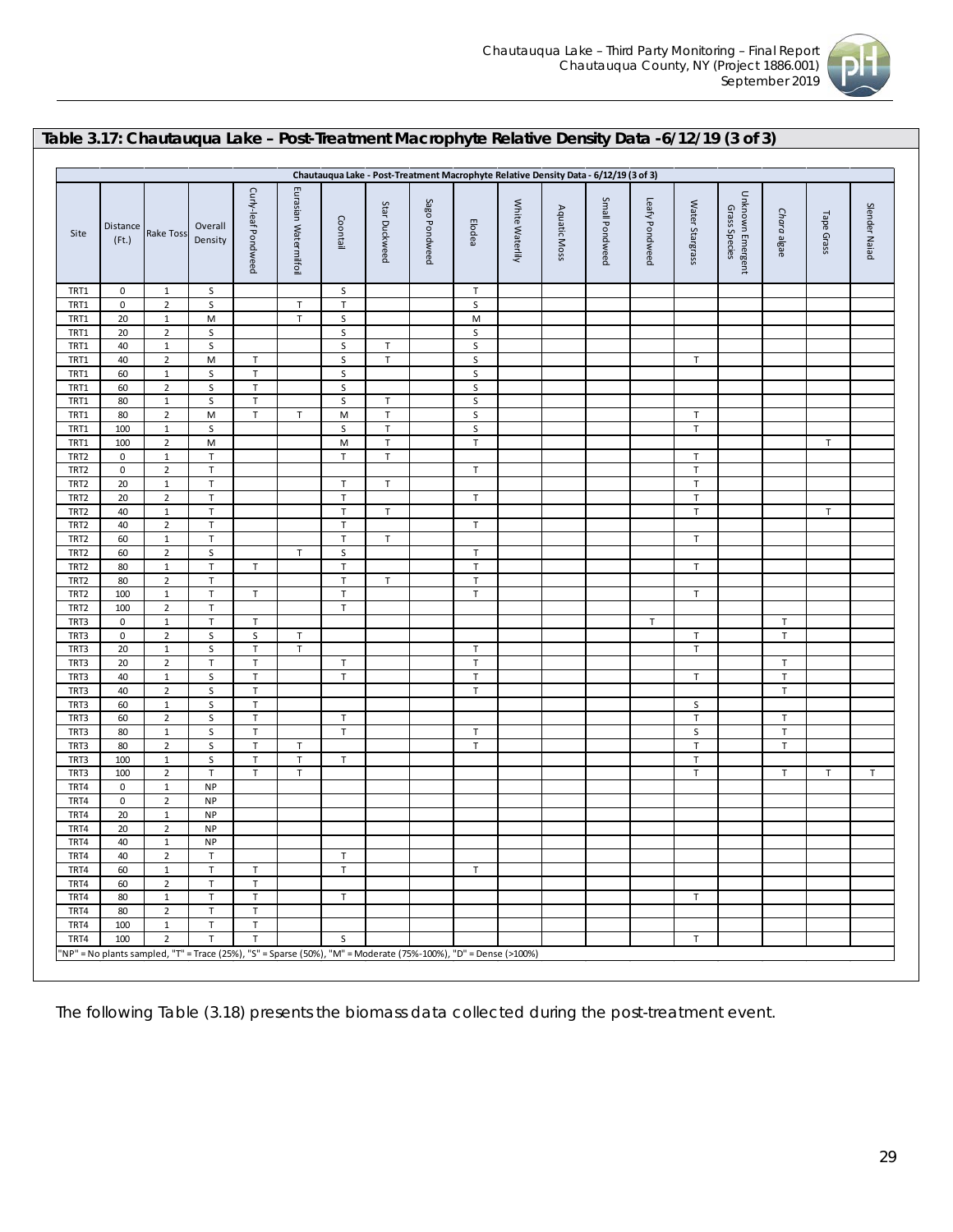

|                  |                          |               |                        |                               |          |                  |                  | Chautauqua Lake - Post-Treatment Biomass (grams) - 6/12/19 |                    |              |                |                   |                 |                                         |             |               |                  |
|------------------|--------------------------|---------------|------------------------|-------------------------------|----------|------------------|------------------|------------------------------------------------------------|--------------------|--------------|----------------|-------------------|-----------------|-----------------------------------------|-------------|---------------|------------------|
| Station          | <b>Distance</b><br>(Ft.) | Total<br>Mass | Curly-leaf<br>Pondweed | Eura<br>nsian<br>Watermilfoil | Coontail | Star<br>Duckweed | Sago<br>Pondweed | Elodea                                                     | White<br>Waterlily | Aquatic Moss | Small Pondweed | Leafy<br>Pondweed | Water Stargrass | Unknown<br>Grass<br>Species<br>Emergent | Chara algae | Tape<br>Grass | Slender<br>Naiad |
| CTR1             | $\mathbf 0$              | 0.5           | 0.0                    | 0.0                           | 0.0      | 0.0              | 0.0              | 0.0                                                        | 0.0                | 0.0          | 0.2            | 0.0               | 0.0             | 0.0                                     | 0.0         | 0.2           | 0.2              |
| CTR2 (TRT5)      | $\mathbf 0$              | 0.0           | 0.0                    | 0.0                           | 0.0      | 0.0              | 0.0              | 0.0                                                        | 0.0                | 0.0          | 0.0            | 0.0               | 0.0             | 0.0                                     | 0.0         | 0.0           | 0.0              |
| CTR <sub>3</sub> | $\Omega$                 | 0.0           | 0.0                    | 0.0                           | 0.0      | 0.0              | 0.0              | 0.0                                                        | 0.0                | 0.0          | 0.0            | 0.0               | 0.0             | 0.0                                     | 0.0         | 0.0           | 0.0              |
| CTR4             | 60                       | 6.0           | 3.0                    | 0.0                           | 0.0      | 0.0              | 0.0              | 0.0                                                        | 0.0                | 0.0          | 0.0            | 0.0               | 3.0             | 0.0                                     | 0.0         | 0.0           | 0.0              |
| DFT1             | 80                       | 104.0         | 2.6                    | 2.6                           | 26.0     | 5.2              | 0.0              | 65.0                                                       | 0.0                | 0.0          | 0.0            | 0.0               | 2.6             | 0.0                                     | 0.0         | 0.0           | 0.0              |
| DFT <sub>2</sub> | 60                       | 314.0         | 0.0                    | 0.0                           | 23.6     | 15.7             | 0.0              | 235.5                                                      | 0.0                | 0.0          | 0.0            | 0.0               | 39.3            | 0.0                                     | 0.0         | 0.0           | 0.0              |
| DFT3             | 80                       | 43.0          | 0.0                    | 0.0                           | 3.2      | 0.0              | 0.0              | 3.2                                                        | 0.0                | 0.0          | 0.0            | 0.0               | 30.1            | 0.0                                     | 0.0         | 6.5           | 0.0              |
| DFT4             | 100                      | 9.0           | 0.0                    | 0.0                           | 0.2      | 0.0              | 0.0              | 0.0                                                        | 0.0                | 0.2          | 0.0            | 0.0               | 5.9             | 0.0                                     | 2.7         | 0.0           | 0.0              |
| TRT1             | 100                      | 246.0         | 0.0                    | 0.0                           | 172.2    | 30.8             | 0.0              | 30.8                                                       | 0.0                | 0.0          | 0.0            | 0.0               | 6.2             | 0.0                                     | 0.0         | 6.2           | 0.0              |
| TRT2             | 80                       | 18.0          | 0.9                    | 0.0                           | 7.7      | 0.9              | 0.0              | 5.0                                                        | 0.0                | 0.0          | 0.0            | 0.0               | 3.6             | 0.0                                     | 0.0         | 0.0           | 0.0              |
| TRT3             | 100                      | 27.0          | 14.9                   | 2.0                           | 2.7      | 0.0              | 0.0              | 0.0                                                        | 0.0                | 0.0          | 0.0            | 0.0               | 5.4             | 0.0                                     | 0.7         | 0.7           | 0.7              |
| TRT4             | 60                       | 13.0          | 12.4                   | 0.0                           | 0.3      | 0.0              | 0.0              | 0.3                                                        | 0.0                | 0.0          | 0.0            | 0.0               | 0.0             | 0.0                                     | 0.0         | 0.0           | 0.0              |

# <span id="page-30-0"></span>*3.4 MACROPHYTE STATISTICS*

The following section provides the statistical analyses conducted for the macrophyte relative density and biomass data. This section includes evaluations of species richness change, relative density change of those plants identified in pre-treatment and post-treatment plots, non-parametric data comparisons of biomass, and data pertaining to the adjusted floristic quality assessment. Statistical tests were conducted utilizing the nonparametric Sign Test.

Table 3.19 provides data pertaining to changes in species richness between pre-treatment and post-treatment macrophyte surveys. Species richness is simply the number of species identified between pre-treatment and posttreatment events.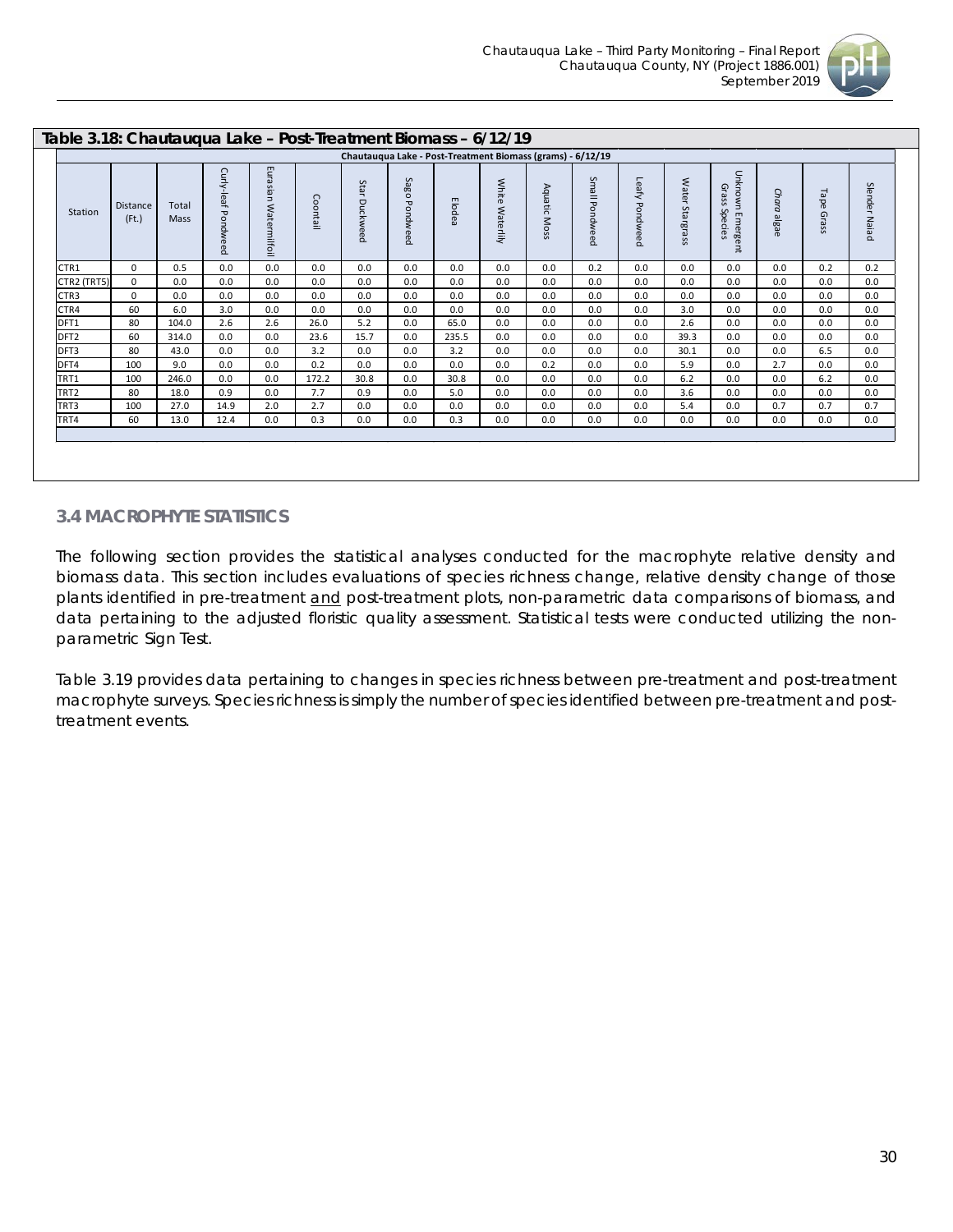

| <b>Site</b>      | <b>Pre-treatment</b> | <b>Post-treatment</b>                            | P-value* |
|------------------|----------------------|--------------------------------------------------|----------|
| CTR1             | 2                    | 7                                                |          |
| CTR2 (TRT5)      | 1                    | 2                                                |          |
| CTR <sub>3</sub> | 1                    | 1                                                |          |
| CTR4             | 3                    | 3                                                |          |
| DFT1             | 4                    | 7                                                |          |
| DFT <sub>2</sub> | 5                    | 5                                                |          |
| DFT3             | 5                    | 7                                                | 0.02     |
| DFT4             | 5                    | 5                                                |          |
| TRT1             | 4                    | 7                                                |          |
| TRT2             | 3                    | 7                                                |          |
| TRT3             | 5                    | 8                                                |          |
| TRT4             | 4                    | 4                                                |          |
|                  |                      | Chara algae, aquatic moss, and the unknown grass |          |

As shown above (Table 3.19) there was a significant (Sign-test; p-value < 0.05) increase in species richness between pre-treatment and post-treatment events. The macroalgae *Chara*, aquatic moss (*Fontinalis* sp.), and the un-identified emergent grass was not included for this analysis.

The following Table (3.20) depicts the change in relative density of plant species during pre-treatment and posttreatment.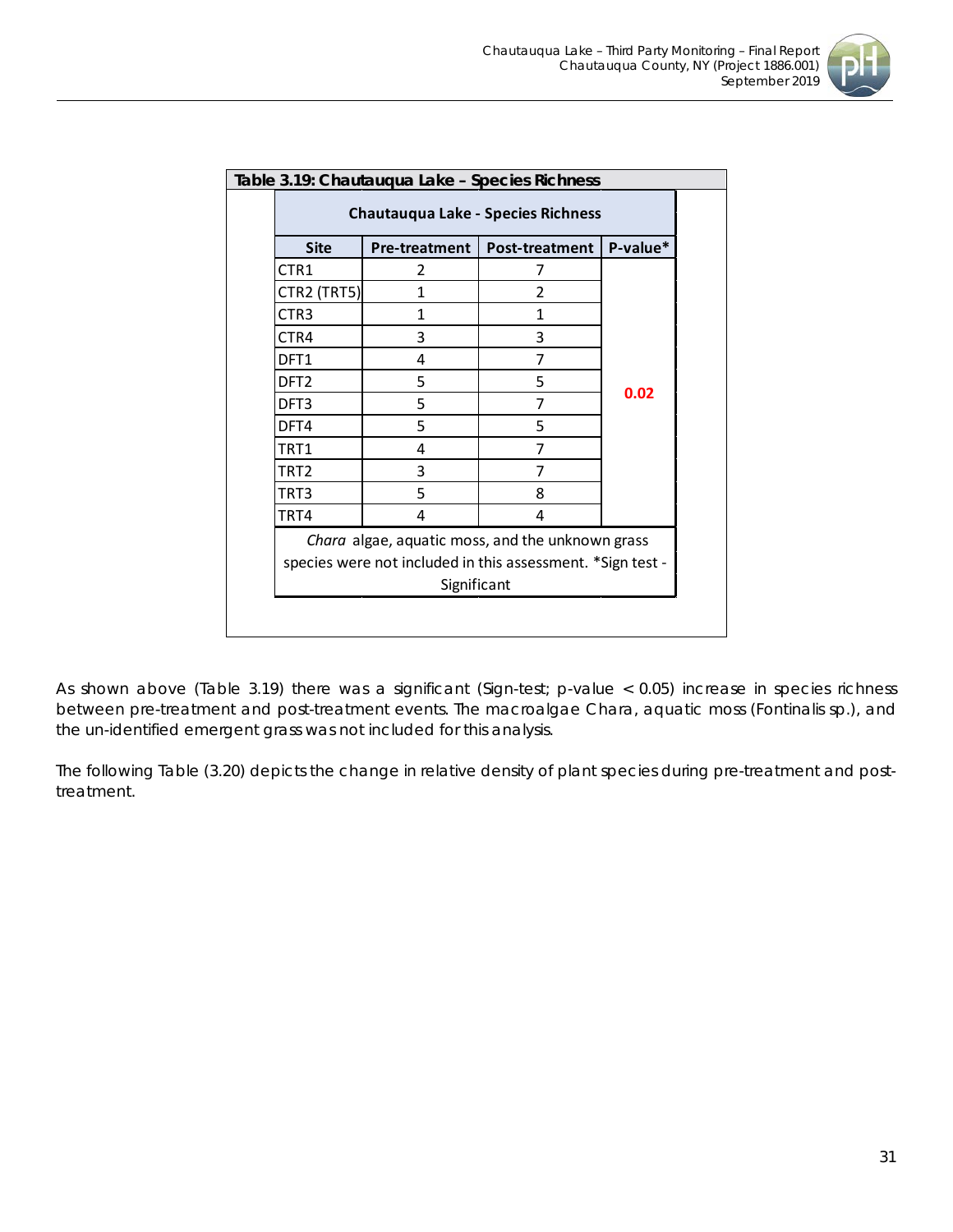

|                         | Table 3.20: Chautauqua Lake - Change in Relative Density (Pre-<br>Treatment vs. Post-Treatment)       |                  |
|-------------------------|-------------------------------------------------------------------------------------------------------|------------------|
|                         |                                                                                                       |                  |
|                         | Chautauqua Lake - Change in Relative Density (Pre- and Post-Treatment)                                |                  |
|                         | <b>Overall Relative Density</b>                                                                       |                  |
| <b>Site-Types</b>       | <b>Overall Change (based on Average Density)</b>                                                      | P-value          |
| Control (CTR)           | Increase                                                                                              | 0.79             |
| Drift (DFT)             | Decrease                                                                                              | 1.20             |
| Treatment (TRT)*        | Decrease                                                                                              | 0.06             |
| All                     | Decrease                                                                                              | 0.39             |
|                         | <b>Curly-leaf Pondweed Density</b>                                                                    |                  |
| Site-Types              | <b>Overall Change (based on Average Density)</b>                                                      | P-value          |
| Control (CTR)           | Decrease                                                                                              | 1.27             |
| Drift (DFT)             | Decrease                                                                                              | 0.08             |
| Treatment (TRT)*        | Decrease                                                                                              | 0.003            |
| All                     | Decrease                                                                                              | 0.001            |
|                         | <b>Eurasian Watermilfoil Density</b>                                                                  |                  |
| <b>Site-Types</b>       | <b>Overall Change (based on Average Density)</b>                                                      | P-value          |
| Control (CTR)           | Increase                                                                                              | 1.31             |
| Drift (DFT)             | Increase                                                                                              | 1.23             |
| Treatment (TRT)*        | Decrease                                                                                              | 1.25             |
| All                     | Increase                                                                                              | 1.15             |
|                         | <b>Coontail Density</b>                                                                               |                  |
| <b>Site-Types</b>       | <b>Overall Change (based on Average Density)</b>                                                      | P-value          |
| Control (CTR)           | Increase                                                                                              | 1.00             |
| Drift (DFT)             | Increase                                                                                              | 0.61             |
| Treatment (TRT)*        | Increase                                                                                              | 0.004            |
| All                     | Increase                                                                                              | 0.007            |
|                         | <b>Star Duckweed Density</b>                                                                          |                  |
| <b>Site-Types</b>       | <b>Overall Change (based on Average Density)</b>                                                      | P-value          |
| Control (CTR)           | None                                                                                                  | 2                |
| Drift (DFT)             | Increase                                                                                              | 0.008            |
| Treatment (TRT)*<br>All | Increase<br>Increase                                                                                  | 0.008<br>0.00003 |
|                         | <b>Elodea Density</b>                                                                                 |                  |
| <b>Site-Types</b>       | <b>Overall Change (based on Average Density)</b>                                                      | P-value          |
| Control (CTR)           | Increase                                                                                              | $1.5\,$          |
| Drift (DFT)             | Decrease                                                                                              | 0.45             |
| Treatment (TRT)*        | Increase                                                                                              | 0.004            |
| All                     | Increase                                                                                              | 0.19             |
|                         | <b>Water Stargrass Density</b>                                                                        |                  |
| <b>Site-Types</b>       | <b>Overall Change (based on Average Relative Density)</b>                                             | P-value          |
| Control (CTR)           | Increase                                                                                              | 0.002            |
| Drift (DFT)             | Increase                                                                                              | 0.08             |
| Treatment (TRT)*        | Increase                                                                                              | 0.00002          |
| All                     | Increase                                                                                              | 0.0000001        |
|                         | *Treatment sites include CTR2 (TRT5)                                                                  |                  |
|                         | P-values listed in <b>bold red</b> indicate a statistically significant change between Pre- and Post- |                  |
|                         | treatment population densities ( $a = 0.05$ ).                                                        |                  |

Of particular interest is the change in overall density and that of the species which were targeted by the herbicide application, curly-leaf pondweed and Eurasian watermilfoil. Please note, the Table above (3.20) is a Sign-Test comparison of the relative densities of pre-treatment data (Tables 3.11 – 3.13) and post-treatment data (Tables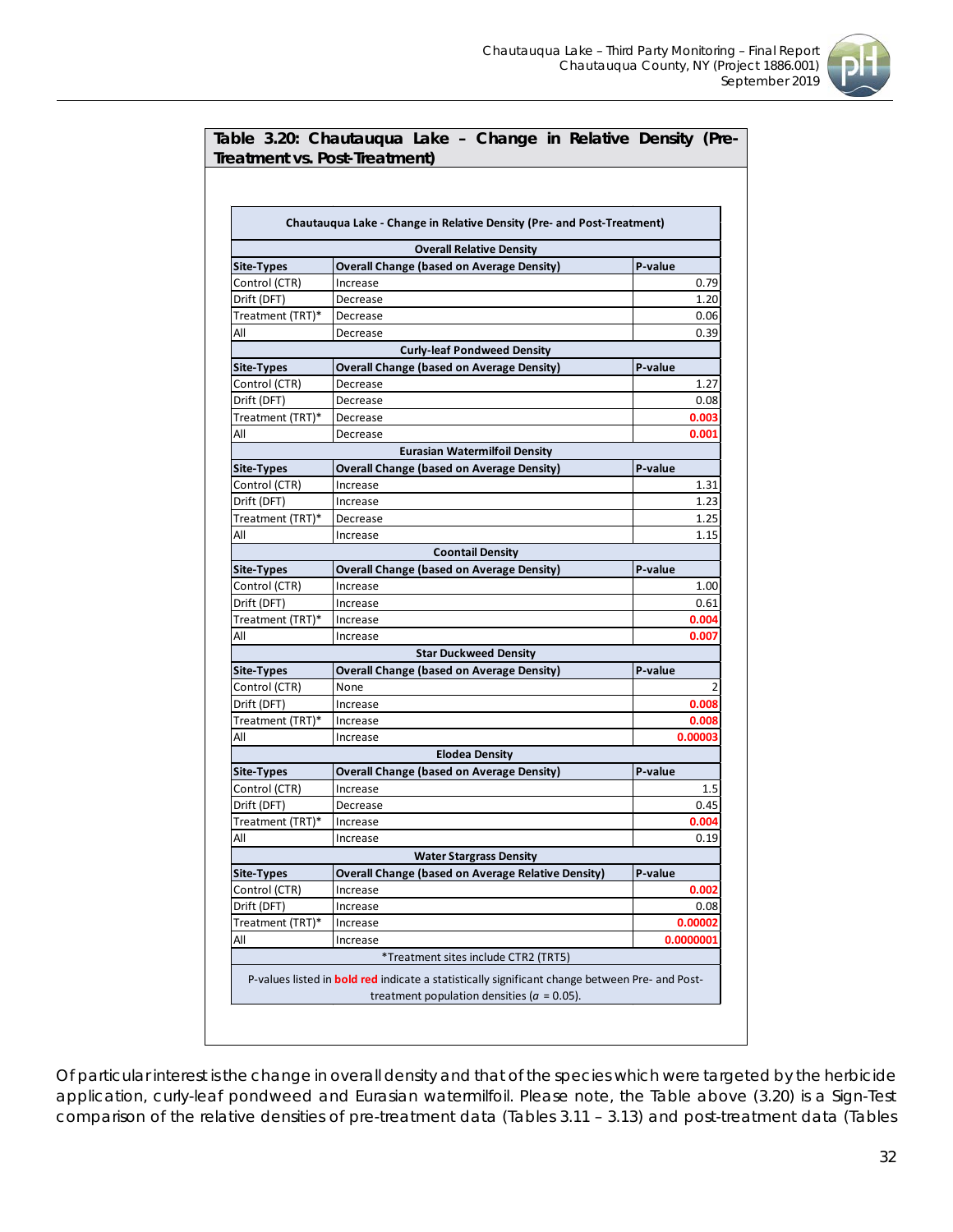

3.15 – 3.17). This Table shows an overall, but not statistically significant, decrease in relative density of all macrophytes. Curly-leaf pondweed showed a significant decrease in relative density between pre-treatment and post-treatment events. Typically, curly-leaf pondweed is an early-growing species and senesces naturally by early to mid-July. Given that the post monitoring occurred in mid-June, we do not associate the decrease in this plant with natural senescence. Eurasian watermilfoil showed an overall increase in relative density but this was not statistically significant. Please note, the relative abundance of Eurasian watermilfoil was low during the pretreatment sampling event and remained low during the post-treatment evaluation. As appropriate, we also included a Sign Test evaluation of several native species. Those native species which were not identified in both pre-treatment and post-treatment events, or were identified but not of sufficient sample size, were left out of this analysis.

Table 3.21 provides information regarding change in above-ground plant biomass between the pre-treatment and post-treatment events. This table presents change in total biomass, invasive species biomass (i.e., Eurasian watermilfoil & curly-leaf pondweed), native species biomass and change in biomass of the two species that were targeted for treatment; curly-leaf pondweed and Eurasian watermilfoil.

| Station          | Distance of Sample (ft.) | Total Mass    |              | Invasive Mass |              | Native Mass                                         |              | Curly-leaf Pondweed |              | Eurasian Watermilfoil |              |
|------------------|--------------------------|---------------|--------------|---------------|--------------|-----------------------------------------------------|--------------|---------------------|--------------|-----------------------|--------------|
|                  |                          | <b>Before</b> | <b>After</b> | <b>Before</b> | <b>After</b> | <b>Before</b>                                       | <b>After</b> | Before              | <b>After</b> | <b>Before</b>         | <b>After</b> |
| CTR1             | $\pmb{0}$                | 0.5           | 0.5          | 0.0           | 0.0          | 0.5                                                 | 0.5          | 0.0                 | 0.0          | 0.0                   | 0.0          |
| CTR2 (TRT5)      | $\pmb{0}$                | 0.5           | 0.0          | 0.5           | $0.0\,$      | 0.0                                                 | 0.0          | 0.5                 | 0.0          | 0.0                   | 0.0          |
| CTR3             | $\boldsymbol{0}$         | 3.0           | 0.0          | 3.0           | 0.0          | 0.0                                                 | 0.0          | 0.0                 | 0.0          | 3.0                   | 0.0          |
| CTR4             | 60                       | 37.0          | 6.0          | 37.0          | 3.0          | 0.0                                                 | 3.0          | 37.0                | 3.0          | 0.0                   | 0.0          |
| DFT1             | 80                       | 612.0         | 104.0        | 153.0         | 5.2          | 459.0                                               | 98.8         | 153.0               | 2.6          | 0.0                   | 2.6          |
| DFT <sub>2</sub> | 60                       | 319.0         | 314.0        | 0.0           | 0.0          | 319.0                                               | 314.0        | 0.0                 | 0.0          | 0.0                   | 0.0          |
| DFT3             | 80                       | 568.0         | 43.0         | 14.2          | 0.0          | 553.8                                               | 43.0         | 0.0                 | 0.0          | 14.2                  | 0.0          |
| DFT4             | 100                      | 3.0           | 9.0          | $1.1\,$       | 0.0          | 1.9                                                 | 9.0          | $1.1\,$             | 0.0          | 0.0                   | 0.0          |
| TRT1             | 100                      | 625.0         | 246.0        | 171.9         | $0.0\,$      | 453.1                                               | 246.0        | 140.6               | 0.0          | 31.3                  | 0.0          |
| TRT <sub>2</sub> | 80                       | 302.0         | 18.0         | 302.0         | 0.9          | 0.0                                                 | 17.1         | 302.0               | 0.9          | 0.0                   | 0.0          |
| TRT3             | 100                      | 95.0          | 27.0         | 90.3          | 16.9         | 4.8                                                 | 10.1         | 85.5                | 14.9         | 4.8                   | 2.0          |
| TRT4             | 60                       | 0.5           | 13.0         | 0.5           | 12.4         | 0.0                                                 | 0.7          | 0.5                 | 12.4         | 0.0                   | 0.0          |
|                  |                          |               |              |               |              | * = Plant found in biomass sample but not in field. |              |                     |              |                       |              |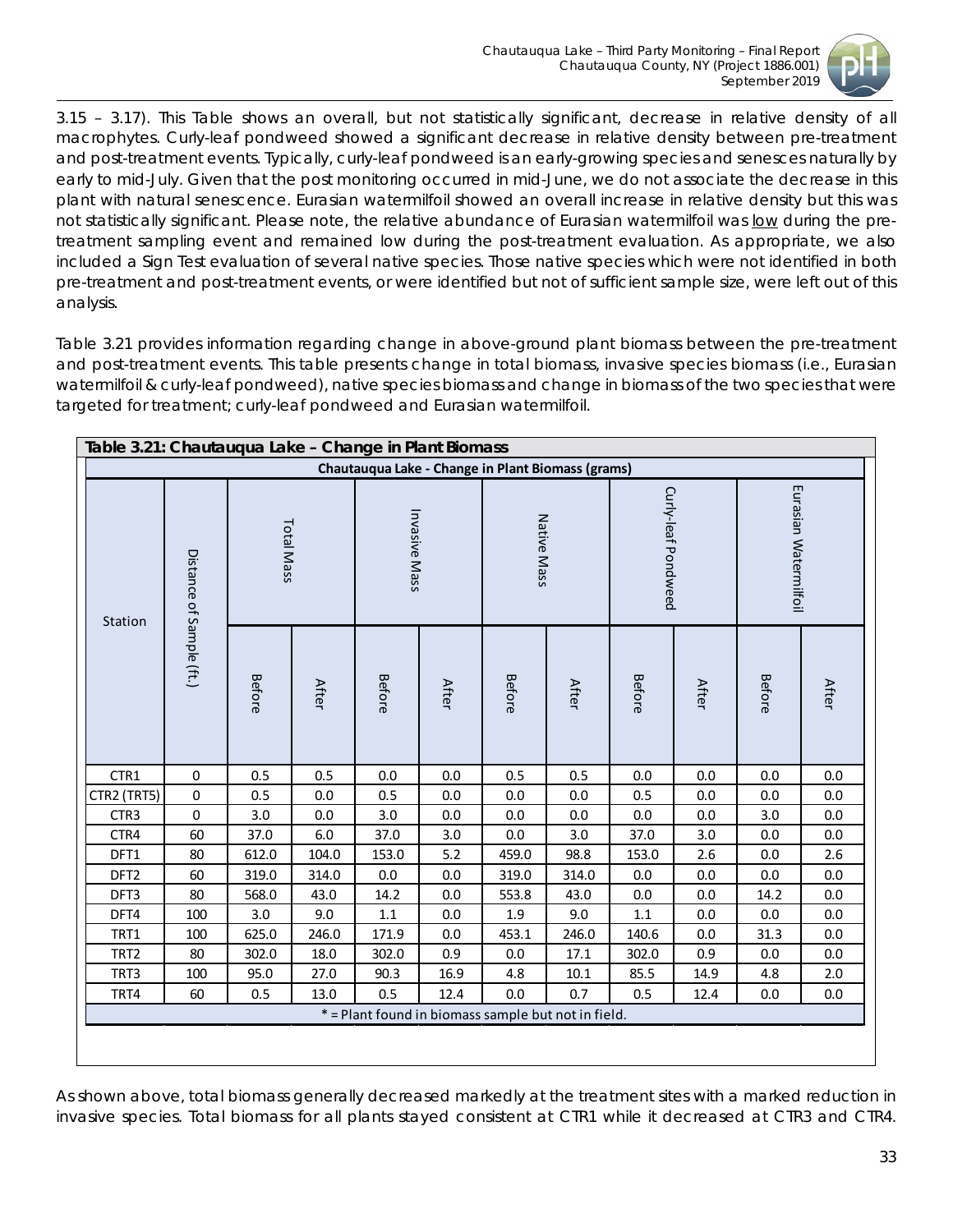

Decreases in biomass at drift sites were noted at all except DFT4 where an increase was noted. Curly-leaf pondweed was markedly reduced at: CTR4, DFT1, TRT1, TRT2, and TRT3. Eurasian watermilfoil biomass was not present in high amounts prior to treatment and was present in even lower amounts post-treatment. A reduction in native species biomass was noted at DFT1 (459.0 g to 98.8 g) and DFT3 (553.8 g to 43.0 g). The dominant native plant species at DFT1 pre-treatment was elodea while the dominant native at DFT-3 pre-treatment was water stargrass. Both native species saw a considerable decline in biomass post-treatment and which may indicate potential herbicide drift and resultant reduction in non-target plant biomass.

Biomass changes for the overall plant community and the invasives of concern, Eurasian watermilfoil and curlyleaf pondweed, are presented below in Table 3.22. It should be emphasized that CTR2 was not included in the control sites but was for the treatment site in this statistical analysis. This was due to the last-minute decision to conduct a treatment at CTR2, which then became CTR2 (TRT5). Thus, CTR2 (TRT5) was under the Treatment site category for the statistical analysis.

|                   | <b>Overall Biomass</b>                                                                                                                    |         |
|-------------------|-------------------------------------------------------------------------------------------------------------------------------------------|---------|
| <b>Site-Types</b> | <b>Change in Biomass</b>                                                                                                                  | P-value |
| Control (CTR)     | Decrease                                                                                                                                  | 0.50    |
| Drift (DFT)       | Decrease                                                                                                                                  | 0.63    |
| Treatment (TRT)*  | Decrease                                                                                                                                  | 0.38    |
| All               | Decrease                                                                                                                                  | 0.07    |
|                   | <b>Curly-leaf Pondweed Biomass</b>                                                                                                        |         |
| <b>Site-Types</b> | <b>Overall Change (based on Average Density)</b>                                                                                          | P-value |
| Control (CTR)     | Decrease                                                                                                                                  | 1.00    |
| Drift (DFT)       | Decrease                                                                                                                                  | 0.50    |
| Treatment (TRT)*  | Decrease                                                                                                                                  | 0.63    |
| All               | Decrease                                                                                                                                  | 0.13    |
|                   | <b>Eurasian Watermilfoil Biomass</b>                                                                                                      |         |
| <b>Site-Types</b> | <b>Overall Change (based on Average Density)</b>                                                                                          | P-value |
| Control (CTR)     | No change                                                                                                                                 | 1.50    |
| Drift (DFT)       | Decrease                                                                                                                                  | 1.50    |
| Treatment (TRT)*  | Decrease                                                                                                                                  | 0.63    |
| All               | Decrease                                                                                                                                  | 0.73    |
|                   | *Treatment sites include CTR2 (TRT5)                                                                                                      |         |
|                   | P-values listed in <b>bold red</b> indicate a statistically significant change between Pre-<br>and Post-treatment biomass ( $a = 0.05$ ). |         |

Again, Table 3.22 shows an overall decrease in biomass for the plant community overall and the two invasives of concern. These changes were not deemed statistically significant but still showed a marked decline, especially with curly-leaf pondweed.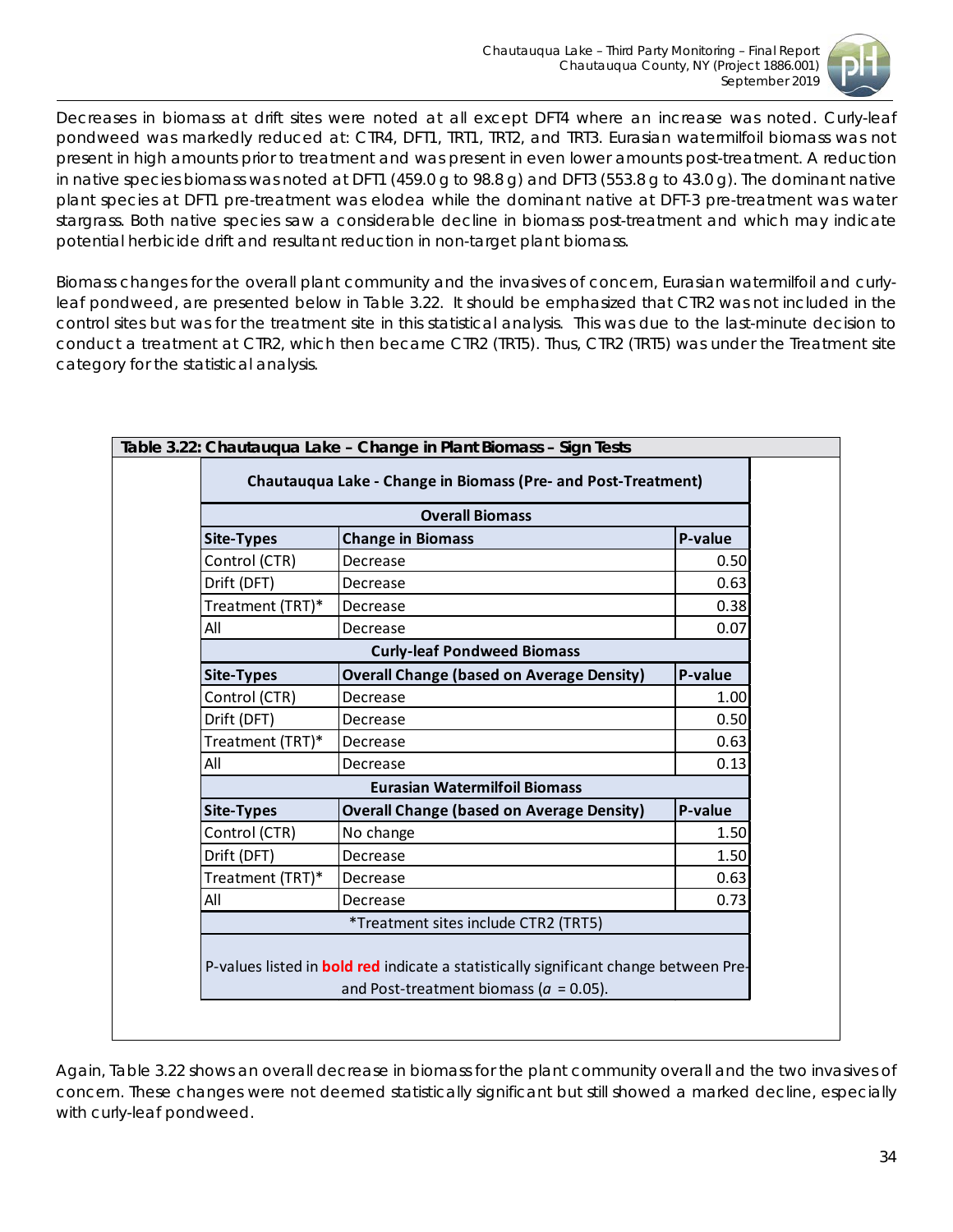

Finally, Table 3.23 provides the adjusted Floristic Quality Indices for the pre-treatment and post-treatment plant communities. Again, note CTR2, which then became CTR2 (TRT5) due to the last-minute request to treat this part of the lake.

|                  | (FQIs)               |                                                                                                                                                                             | P-value |
|------------------|----------------------|-----------------------------------------------------------------------------------------------------------------------------------------------------------------------------|---------|
| <b>Site</b>      | <b>Pre-treatment</b> | Post-treatment                                                                                                                                                              |         |
| CTR1             | 28.6                 | 30.6                                                                                                                                                                        |         |
| CTR2 (TRT5)      | 0.0                  | 14.1                                                                                                                                                                        |         |
| CTR3             | 0.0                  | 0.0                                                                                                                                                                         |         |
| CTR4             | 16.3                 | 28.6                                                                                                                                                                        |         |
| DFT1             | 26.0                 | 32.1                                                                                                                                                                        |         |
| DFT <sub>2</sub> | 25.6                 | 36.0                                                                                                                                                                        |         |
| DFT3             | 25.6                 | 30.4                                                                                                                                                                        | 0.001   |
| DFT4             | 25.6                 | 31.3                                                                                                                                                                        |         |
| TRT1             | 17.7                 | 32.1                                                                                                                                                                        |         |
| TRT2             | 20.4                 | 32.1                                                                                                                                                                        |         |
| TRT3             | 17.8                 | 32.0                                                                                                                                                                        |         |
| TRT4             | 26.0                 | 28.6                                                                                                                                                                        |         |
|                  |                      | Chara algae, aquatic moss, and the unknown grass<br>species were not included in this assessment<br>P-values listed in <b>bold red</b> indicate a statistically significant |         |

The adjusted floristic quality index for the pre-treatment versus post-treatment showed a statistically significant increase with improved quality at all sites evaluated.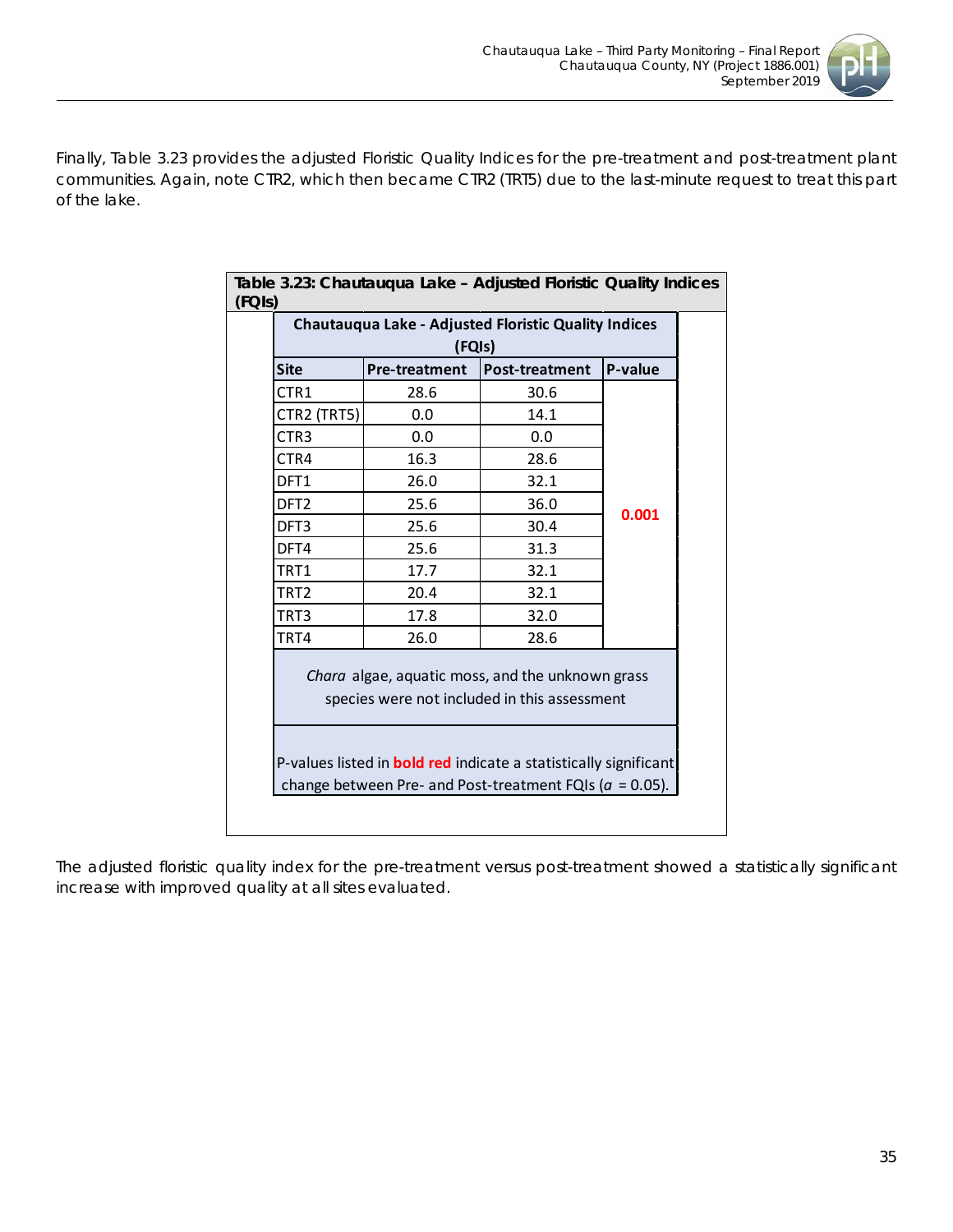

# <span id="page-36-0"></span>**4.0 DISCUSSION**

The following section provides a discussion of the observations conducted during the treatment and a discussion of the data presented in Section 3.

# <span id="page-36-1"></span>*4.1 OBSERVATION OF TREATMENTS*

Princeton Hydro observed the treatments as they occurred on 15, 16, and 17 May 2019. Princeton Hydro was present for the entirety of treatments on 15 and 16 May 2019 and on-water up to 10:00 on 17 May 2019. Treatments had finished by the end of day on 17 May 2019. Princeton Hydro noted that all areas of the Pre-Application Checklist (note, the Pre-Application Checklist can be found in Appendix II) were satisfied by the applicator including:

- 1. Appropriate notification of regulatory agencies
- 2. Appropriate posting of signage in accordance with permit
- 3. Appropriate understanding of permit conditions by applicator
- 4. Treatment areas were properly delineated
- 5. Appropriate setbacks from potable water intakes were maintained
- 6. All personal protective equipment (PPE) was worn by applicators
- 7. Applicators possessed proper licensure from the State
- 8. Application equipment was in good working order
- 9. Application did not occur under unsafe conditions (i.e., excessive wind or wave action)

Princeton Hydro also noted that NYSDEC was present throughout the application process and ensured that all stipulations set forth in the State-issued permits were adhered to. This included treatment zones, product applied, setbacks from potable water intakes or environmentally sensitive areas, and collection of necessary water samples for herbicide concentration. Please note treatments were initiated on 15 May 2019 at Celoron, followed by N Harm Hadley Bay and then Ellicott 60-61, which was completed on 16 May 2019. Following this, on 16 May 2019 Ellicott / Fluvanna, Ellery / Greenhurst North and South were treated. The treatments on 16 May ended with initiating treatments at Lakewood 60-62, which were completed on 17 May 2019. Finally, the remaining treatments were all completed on 17 May 2019 and included Lakewood 66-67, Lakewood 026, N Harm Bly Bay, Ellery / Bermus Point and Ellery / Arnold Bay. More details on these treatments are provided in Table 1.1

# <span id="page-36-2"></span>*4.2 IN-SITU DATA*

The *in-situ* data collected by Princeton Hydro, overall, did not show an aberration that would be considered to be attributed to the herbicide application. NYSDEC has prescribed thresholds to dissolved oxygen for concentrations to not fall below 5.0 mg/L. None of the *in-situ* data collected by Princeton Hydro, either pretreatment or post-treatment showed concentrations fell below this threshold. This pattern is favorable as applications of excessive amounts of herbicides may potentially lead to large-scale die off of macrophytes. This dead plant biomass is then decomposed by aerobic bacteria which have the potential to deplete dissolved oxygen if the treatment is conducted improperly. The areas of treatment prescribed by NYSDEC, in combination with the satisfactory application by the applicator, ensured that this did not occur.

The NYSDEC also defines an acceptable range for pH between 6.5 and 8.5. Several measurements at CTR2 (**TRT5**) and DFT2 slightly exceeded this threshold, and surface measurements at TRT2 were slightly less than this threshold prior to treatment on 14 May 2019. The slightly higher values are expected to be associated with increased primary productivity (i.e., photosynthesis of plants and algae) and are not considered to be a cause for concern.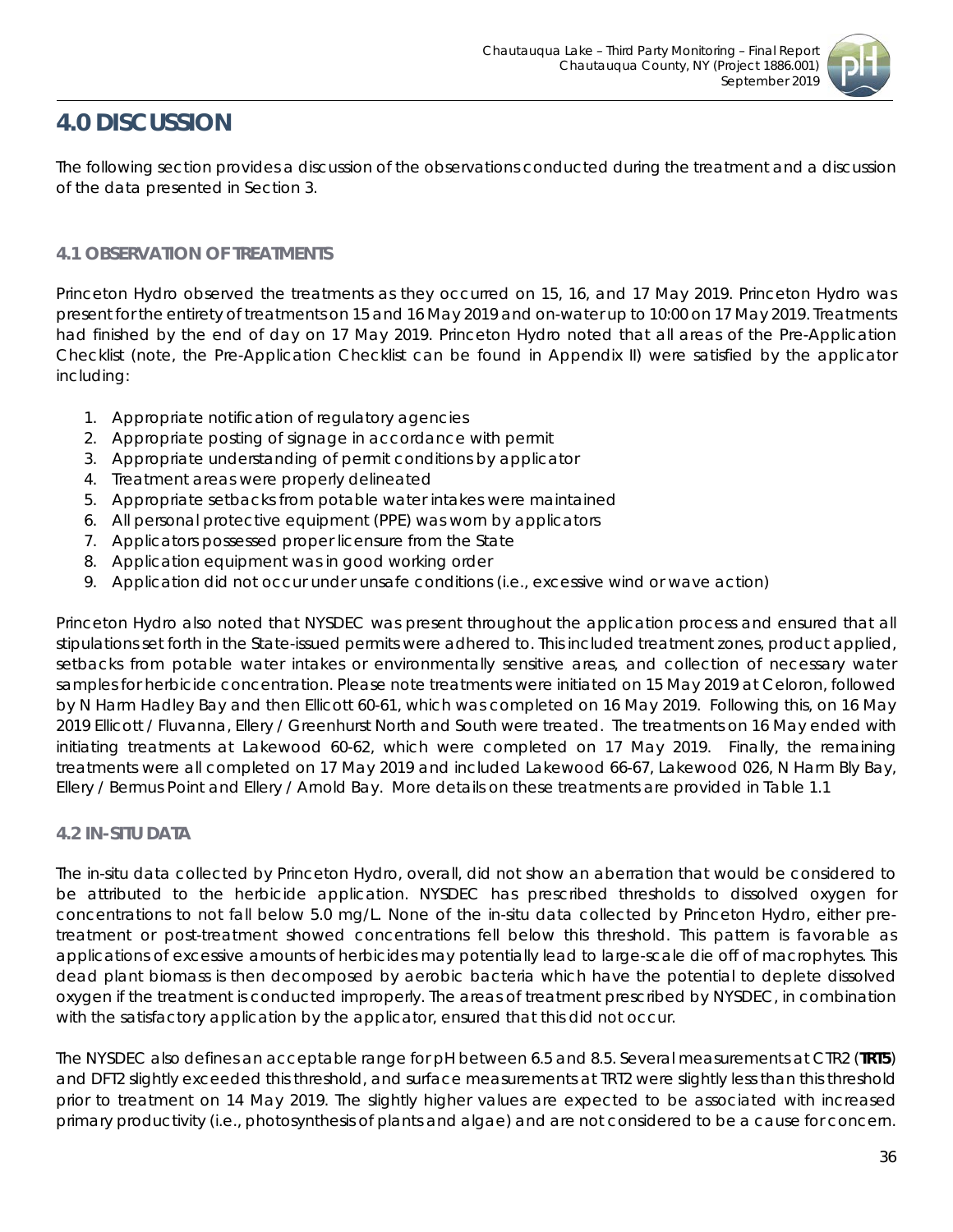

The lower pH value at TRT2 is likely associated with decreased levels of primary productivity and was similarly not interpreted to be a cause for concern. Princeton Hydro again noted slightly elevated pH values at TRT3 on 17 May 2019, which were again believed to be related to higher levels of primary productivity rather than the herbicide treatment. Measurements at CTR1 during the post-treatment event on 12 June 2019 were slightly low, and those at CTR4 were slightly high; however, neither was considered to be related to the herbicide treatment and therefore was not a cause for concern.

All other water quality metrics (Temperature, clarity, specific conductance) were acceptable and did not indicate acute issues related to the herbicide treatment. Namely, if the treatment was conducted improperly or water quality was impacted by the treatment, we would have expected to have measured a large, wide-spread decrease in oxygen and pH; neither of which occurred.

### <span id="page-37-0"></span>*4.3 DISCRETE CHEMICAL DATA*

Discrete chemical data collected by Princeton Hydro showed non-detectable concentrations of both analytes during the pre-treatment at all stations except for a measurement of 0.279 ppb at CWD #2 (raw, untreated water). Given that no treatment had occurred at this point, the extremely low laboratory detection limit, and the very close proximity of the reported concentration to the non-detect limit, this measurement was likely an aberration. In addition, the Solitude-reported results from the analysis of the County Health Department-collected split sample of CWD #2 indicated non-detectable levels of 2,4-D (less than 2.5 ppb).

### *Potential Exposure to Drinking Water*

Post-treatment raw-water (untreated) drinking water samples collected by the Chautauqua County Department of Health from CUD and CWD #2 (analyzed by Princeton Hydro-contracted laboratories) on 17 May and 28 May 2019 were below detection for 2,4-D and endothall. The 28 May 2019 endothall sample for CUD was broken in transport. However, there are two things to note. First, the Pre-treatment and Post-treatment (7-14 days after treatment) endothall concentrations for Princeton Hydro were both < 9.0 ppb, and second, the Solitude Posttreatment concentration (13 – 14 days after treatment) was < 7.0 ppb. Thus, while absence of the results for the endothall sample for CUD after 7-14 days is a data gap, there is a sufficient amount of available data to conclude the endothall did not have any substantial residual impacts.

These results, in addition to below detection post-treatment samples collected by the water supply operators on 22 May 2019 (shared with Princeton Hydro by the Alliance via the Health Department), indicated that the herbicide treatment did not result in unacceptable levels of 2,4-D and endothall reaching the lake's two public water supplies.

### *Direct Comparison Between Results of PH-Contracted Labs and Solitude-Contracted Labs*

Split samples of raw, untreated water were collected by the Chautauqua County Department of Health, in coordination with both Princeton Hydro and Solitude personnel, from the drinking water plants at CUD and CWD#2 and analyzed for 2,4-D and endothall by both Princeton Hydro- and Solitude-contracted laboratories. These direct comparisons between the laboratories subcontracted by the licensed herbicide applicator and an independent third party took place on 14 May 2019 (before treatment began) and again on 28 May 2019. The results indicate agreement between the independent third-party laboratories and the Solitude-contracted laboratories.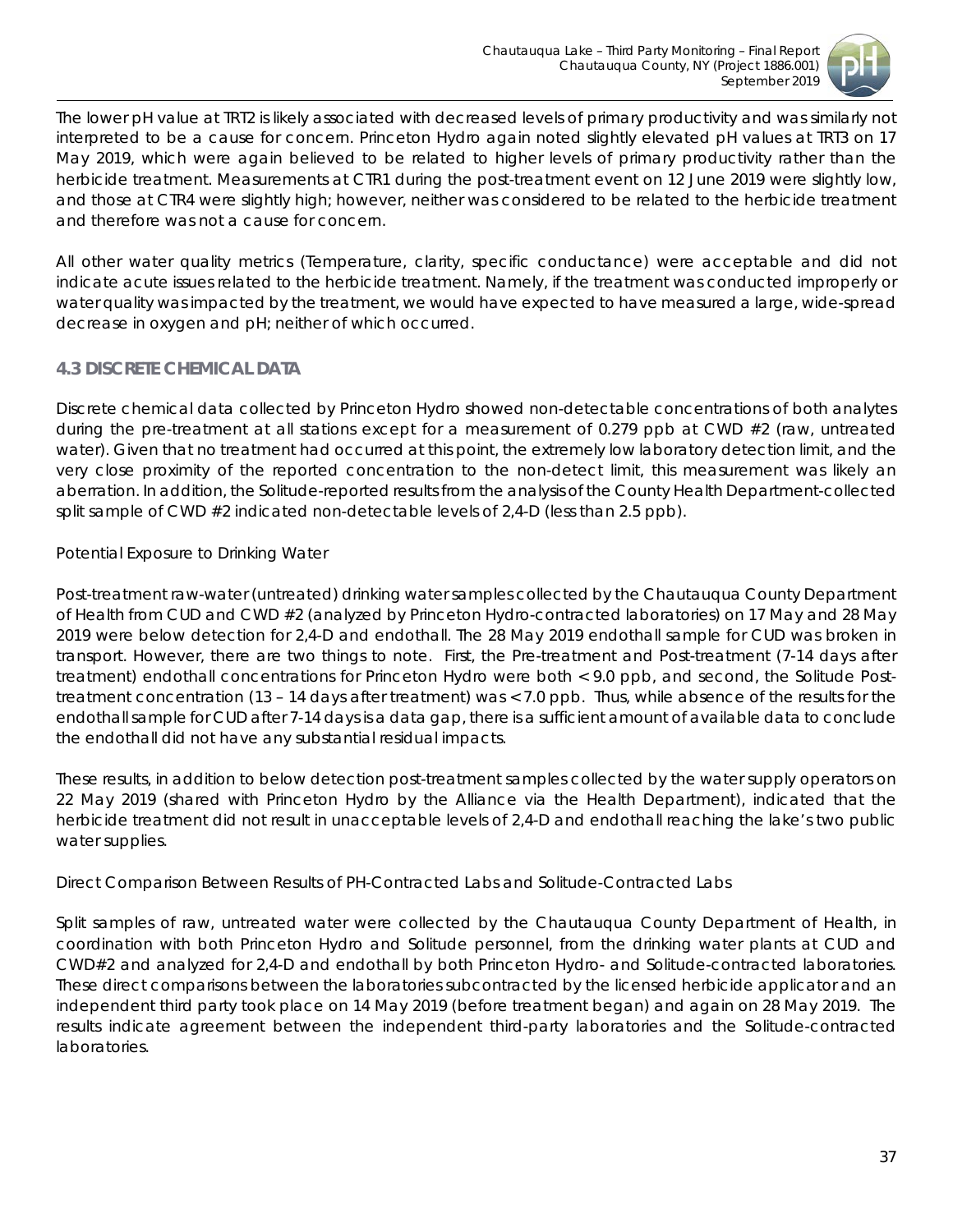

### *Evaluation of Potential Herbicide Drift*

Post-Treatment sampling conducted on 16 and 17 May 2019 showed no 2,4-D or endothall in the control zone with as expected measurable concentrations in the treatment zones. Measurable concentrations were also detected in the drift zone (DFT4) and these were noted also in the duplicate (DFT4 duplicate). Concentrations exceeded the potable water intake threshold (50 ppb) for 2,4-D at DFT4 and TRT4 while concentrations for endothall did not exceed this threshold. For reference, the permitted concentrations of 2,4-D and endothall (i.e., the initial concentrations within each treatment zone) were generally 2 to 4 parts per million (ppm) and 3 ppm, respectively (1 ppm = 1000 ppb).

Longer-scale post-treatment data collection on 21 May 2019 showed elevated concentrations of 2,4-D at all inlake stations with the *highest* concentration at the control station (CTR4 = 101.0 ppb). Endothall measurements from this date again showed the highest concentration at the control station (CTR4 = 57.0 ppb). Concentrations for both 2,4-D and endothall were also above the potable water threshold at the drift station during this event. This indicates that there was some chemical drift outside of the treatment zone. This may be the results of applications which occurred in areas up-lake of CTR4 at TRT1 and TRT2 as the general direction of flow in the lake is in a southerly direction. The appearance of higher herbicide concentration under the longer-scale, posttreatment conditions indicates that these products may have had a potential residual impact. However, based on the plant density / biomass data and statistics, such residual impacts were negligible on native species but might have impacted the invasive species curly-leaf pondweed in the control areas. However, even this potential impact is confounded by the fact that curly-leaf pondweed begins to die off naturally as the seasons move from spring through summer and water temperatures increase.

Solitude noted exceedances for 2,4-D at NB2, CEL2 and O1 during the 27-28 May 2019 events. NB2 was the location near the intake for Chautauqua Lake Estates (CWD#2), CEL2 was in the general vicinity of TRT4, and O1 was in the general vicinity of DFT4. The exceedance for NB2 did not match up with that collected within the treatment facility during the same time frame (ND < 0.2 ppb on 25 May 2019). An exceedance for 2,4-D at TRT4 (85.4 ppb) was noted on 21 May 2019 by Princeton Hydro which increased to 108.1 ppb on 27-28 May 2019 by Solitude. An exceedance of 2,4-D at 69.6 ppb was noted by Princeton Hydro on 21 May 2019 at DFT4 which also increased to 101.5 at O1 on 27-28 May 2019 by Solitude. However, it should be emphasized that the two sampling stations of primary concern, CUD and CWD2, relative to potable water supplies consistently had herbicide concentrations that were below the respective analytical detection limits and thus below the NYSDEC Permit Consumptive Threshold of 50 ppb.

If treatments are to occur in the future, it is recommended that the exact same sampling locations between the licensed applicator and third-party consultant, and dates of sampling are maintained to allow for direct and ease of comparability between stations.

Overall, it does appear that there was some herbicide drift outside of the targeted treatment areas into areas that were not intended to be treated. This is not surprising in a lake environment due to the solubility of these chemicals and inability to discretely cordon off water flow into and out of treatment areas. The routine monitoring of potable water intakes, with restrictions to be lifted after testing negative, is a prudent approach for ensuring the health of consumptive users and should continue as an added layer of precaution.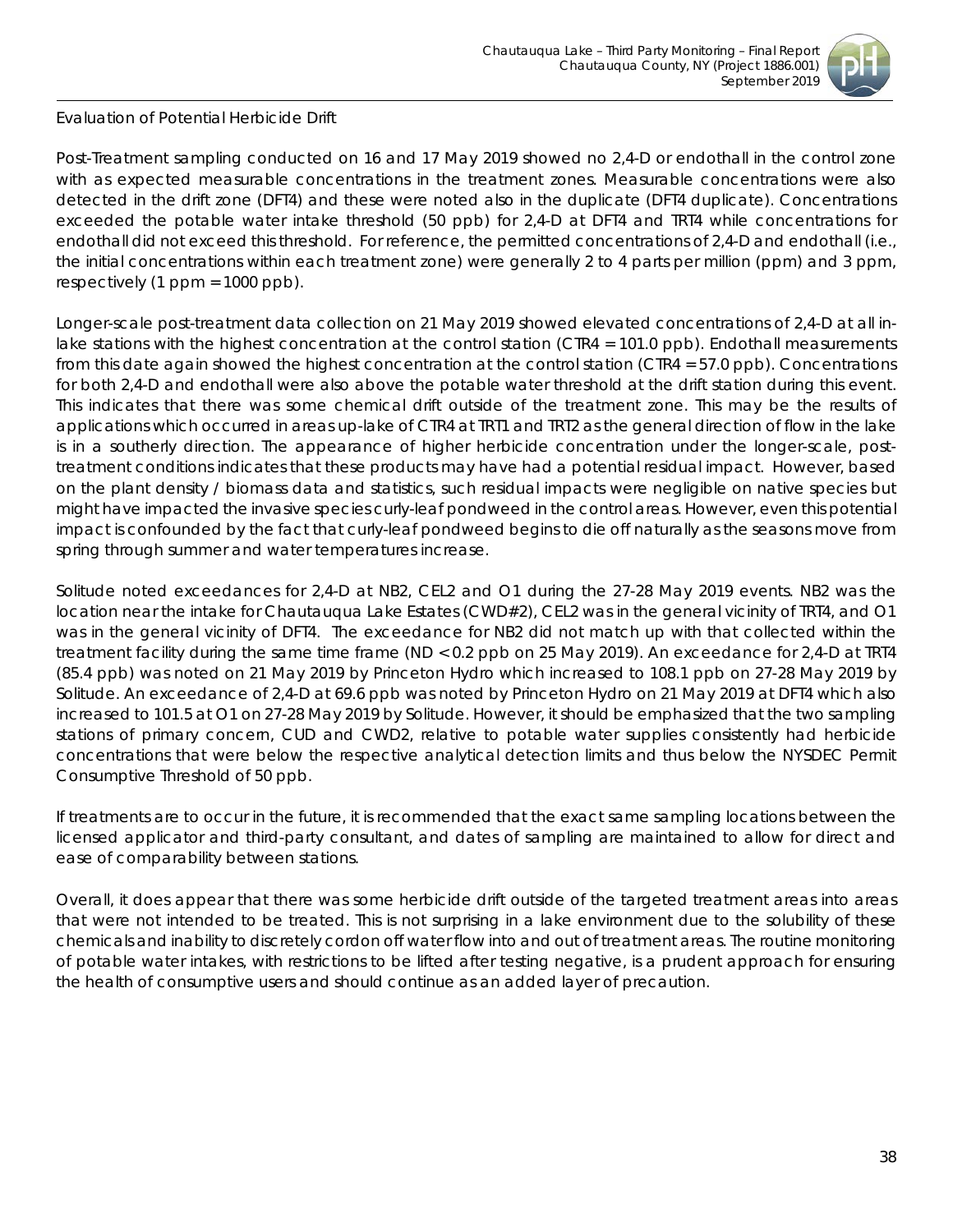

# <span id="page-39-0"></span>*4.4 MACROPHYTE DATA*

The primary evaluation for the macrophyte community related to the third-party monitoring was to document the species composition and biomass and to determine if there were non-target impacts whether in terms of outside of the designated treatment zones or to non-target species.

The macrophyte data showed a relatively high density and occurrence of curly-leaf pondweed prior to treatment in the control, drift and treatment zones. In contrast, Eurasian watermilfoil occurrence and density was low. The occurrence of these species is somewhat attributed to timing as curly-leaf pondweed is an early-season macrophyte, typically beginning vegetative growth in early-April while Eurasian watermilfoil does not begin growing in earnest typically until late-May.

Species richness before treatment ranged from 1 to 5 while post-treatment species richness increased to between 1 to 7 (significant, p value 0.02). This provides evidence that treating for and reducing the amount of invasive species within the treatment areas, allowed more species to grow in those areas. An increase in floristic quality was also noted with increased index values at all treatment, drift and control sites with a significant increase overall (p value = 0.001). This provides evidence that more desirable species (e.g., *Elodea canadensis, Heteranthera dubia, Ceratophyllum demersum*) were established in the areas, regardless if they were treatment or not; thus, the treatments did not negatively impact the floristic quality of the macrophyte community.

Plant biomass changed overall with decreases noted in the targeted invasives Eurasian watermilfoil and curlyleaf pondweed. These decreases were not statistically significant but were sizeable both for plant biomass overall and for curly-leaf pondweed. Eurasian watermilfoil also generally decreased but was not present in sizeable densities prior to treatment as was the case with curly-leaf pondweed. The treatments did exert control over the targeted species of concern: Eurasian watermilfoil and curly-leaf pondweed.

Native species plant biomass did show a reduction pre- and post-treatment at drift stations DFT1 and DFT3. These reductions were sizeable and indicate the potential drift of herbicides into these non-target locations. Additional discrete chemical sampling for herbicides in 2020 may be required to better document drift dynamics in order to ascertain if this was indeed the cause for the reduction in biomass of these native species.

Post-treatment, field observations conducted by Princeton Hydro showed that curly-leaf pondweed, when present, was in trace amounts in the treatment zone while amounts in the control zone were variable with numerous instances of moderate densities. Treatment zone community showed numerous native species including elodea, star duckweed, water stargrass, tape grass, coontail, slender naiad, leafy pondweed and the macroalgae *Chara*.

While this study did not focus on the potential impacts of herbivory as a result of aquatic macroinvertebrates, there was no obvious indication of large densities of these organisms on or around the aquatic macrophytes. Additionally, and again, while not part of this study, there was no observed evidence on the aquatic macrophytes of high amounts of herbivory as a result of resident macroinvertebrates.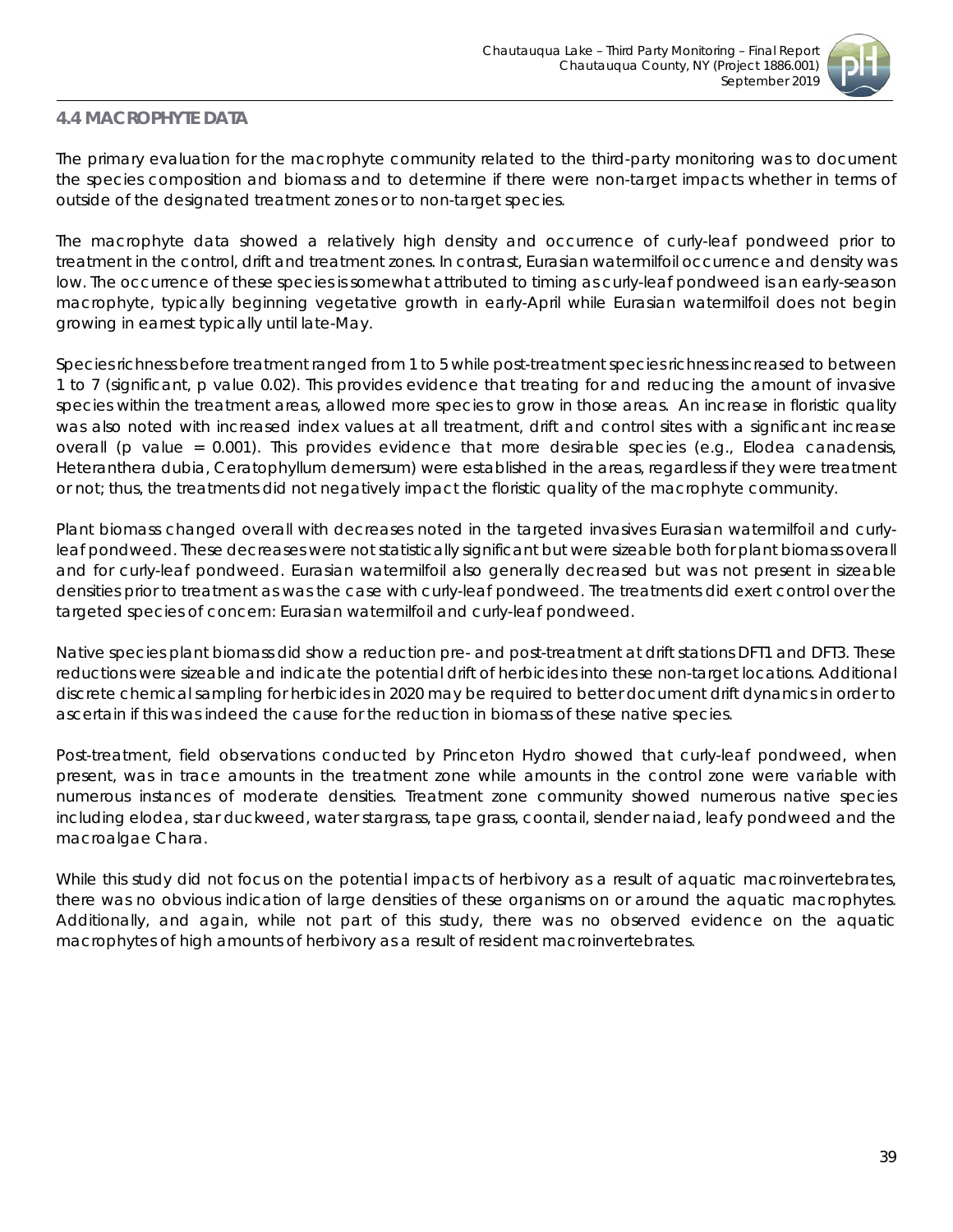

# <span id="page-40-0"></span>**5.0 CONCLUSIONS**

Princeton Hydro was commissioned by the Chautauqua Lake and Watershed Alliance to provide third-party monitoring services related to the Navigate and Aquathol K treatments conducted by Solitude Lake Management. The monitoring included select *in-situ* water quality, chemical herbicide testing, and macrophyte surveys prior to and following treatment. In addition, Princeton Hydro observed the actual treatment as did NYSDEC.

The treatment was conducted appropriately and within the regulations set forth by the permits as issued by NYSDEC by the contracted applicator, Solitude Lake Management. Princeton Hydro noted that the treatment areas, setbacks, utilization of appropriate protective and application equipment, and application itself met all applicable standards.

A summary of the results is provided below:

- Water quality data showed no acute impacts related to temperature, dissolved oxygen, pH, specific conductance, or clarity in relation to the treatment.
- There was concern over potential drift of the applied herbicides used out of the treated zone and into the drift and control zones. Chemical data showed some drift of herbicide outside of treatment areas into the drift and control zones approximately 7 to 14 days after the treatment.
- The results of split samples analyzed by both Princeton Hydro- and Solitude-contracted laboratories were in general agreement.
- Samples of raw (untreated) water collected near potable water intakes by the PWS Operators, split by the County Health Department and provided to Princeton and Solitude for analyses, were all well below the NYSDEC Permit Consumptive Threshold of 50 ppb.
- The herbicide treatment program was designed to substantially reduce the targeted invasive species curly-leaf pondweed (*Potamogeton crispus*) and Eurasian watermilfoil (*Myriophyllum spicatum*) with little to no impacts to native species. Between pre- and post-treatment conditions, curly-leaf pondweed displayed a statistically significant decrease in the treatment areas while Eurasian watermilfoil also displayed a decrease but this was not statistically significant. In contrast, four of the more common native species all increase from pre- to post-treatment conditions.
- Based on a comparison between pre-treatment and post-treatment conditions, community-wide species richness increased and this was statistically significant.
- Relative to plant biomass, total biomass declined at the treatment zones with a marked reduction in the two invasive species. However, none of these declines in biomass were statistically significant.
- There were potential impacts to native SAV at drift stations DFT1 and DFT3 with a marked reduction in biomass of elodea and water stargrass, respectively
- The adjusted floristic quality index showed a significant increase from pre- to post-treatment conditions. Thus, while the targeted invasives species declined, overall community diversity and value (native species) increased with the treatments.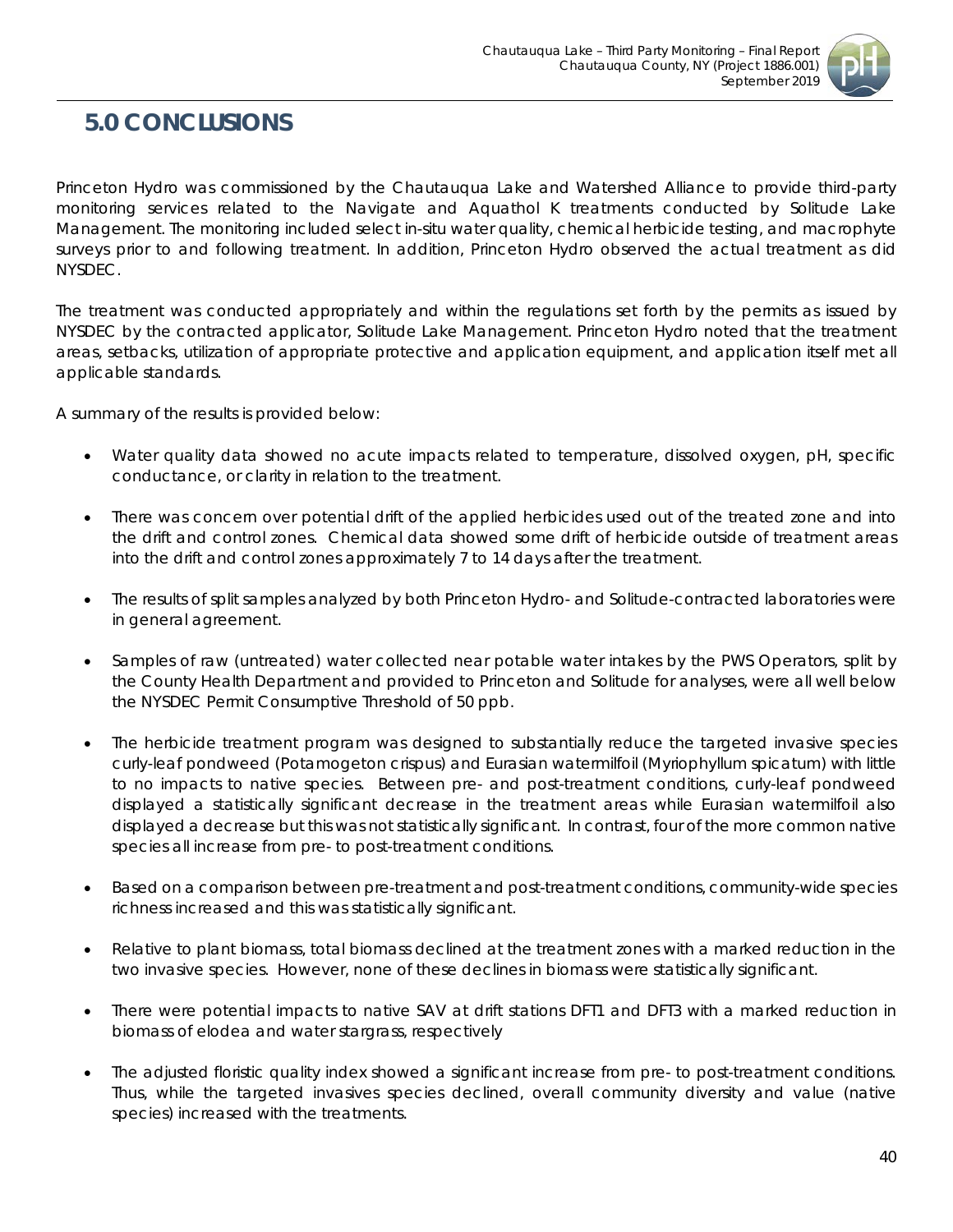

• Overall, the treatment was successful at its intent, and data pertaining to this project showed adverse impacts to be minimal.

Additionally, we offer the following recommendations for consideration:

- Better coordination of sampling station location, sampling station nomenclature, and advanced coordination will likely result in more power for interpreting potential drift dynamics.
- Third-party evaluations to potentially include a mid- / late-summer SAV survey event to occur sometime between late-July to mid-August to assess the plant community later in the growing season.
- Future treatments should possibly include treating the same areas as in 2019 as well as some new sites. The re-treated sites would be utilized to determine the impact and potential benefits of multiple years of treatment. Please note, NYSDEC, via its permitting process, will be responsible for making the decision as to treatment locations for 2020 and beyond.
- Future reports should begin to re-evaluate macrophyte community changes over the years (For those sites that are treated for more than one year).
- Further evaluation of potential herbicide drift and its dynamics, including possible northward drift, by collecting additional paired macrophyte and chemical samples to not only assess presence/absence of chemical drift but also significance as it relates to impacts on macrophyte growth.